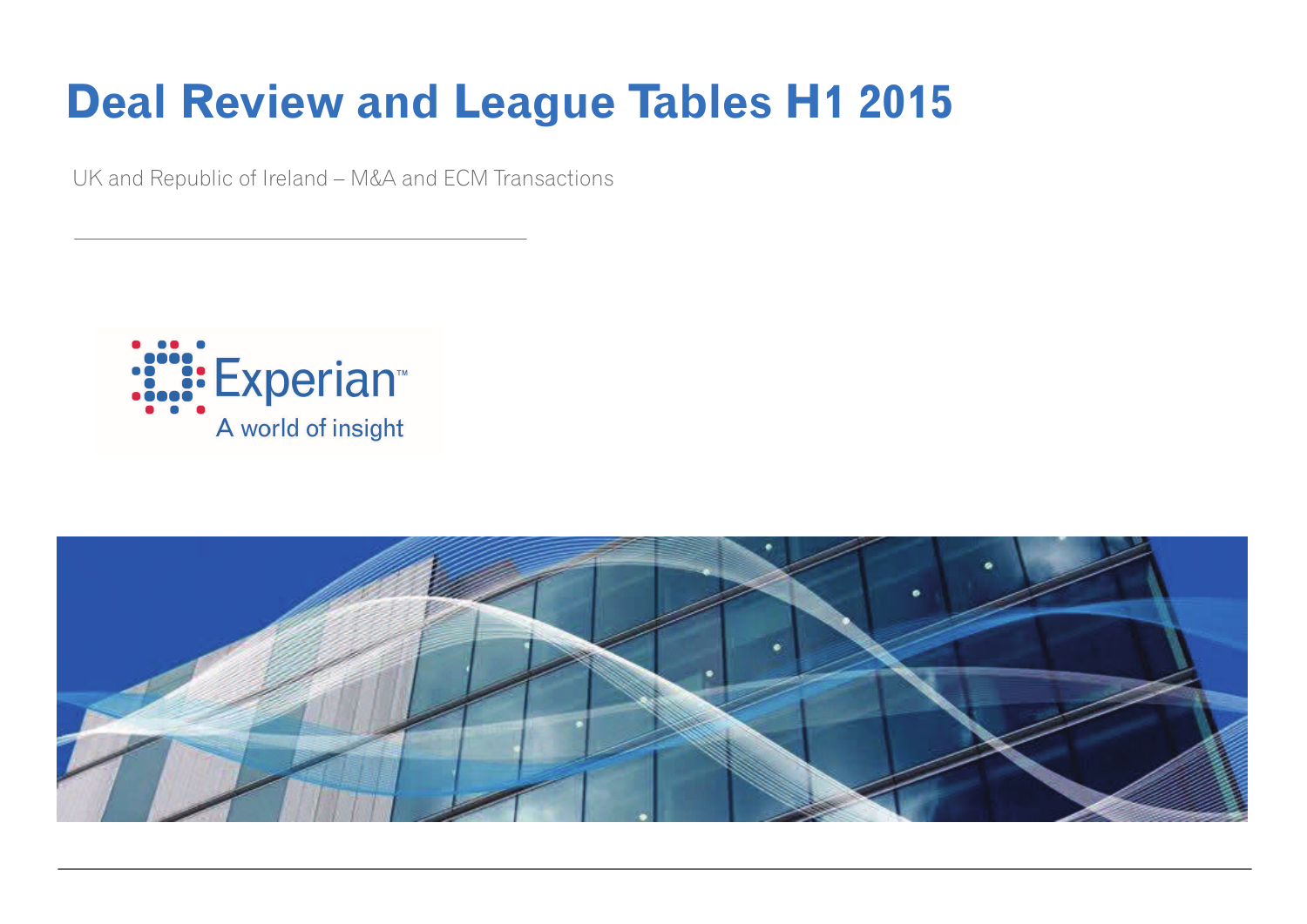# Experian MarketIQ is an essential, intuitive, market intelligence platform that reveals new layers of market insight in an easy and accessible way, for any organisation involved in M&A activity.

| Market IQ<br>Search                                                    | Bookmarks Downloads                                                                                     |           | $\ddot{\mathbf{Q}}$       |
|------------------------------------------------------------------------|---------------------------------------------------------------------------------------------------------|-----------|---------------------------|
| EXTENDED SEARCH FOR<br>COMPANIES                                       | <b>DEALS</b>                                                                                            |           | Switch to QUICK SEARCH -> |
| P FLAGGED<br>$\equiv$ ALL<br><b>FILTERS</b><br><b>Q</b> Search filters | Details   ★<br>Summary                                                                                  |           |                           |
| <b>GENERAL</b>                                                         | Complete C Cancelled Pending C Rumour<br>Include                                                        |           | 397,786                   |
| <b>PROFESSIONS</b><br>COMPANY                                          | Match                                                                                                   | Net Count | <b>Gross Count</b>        |
| CONSIDERATION                                                          | ALL the filters below<br>ALL Main Type $\phi$                                                           | 387,110   | 387,110 $\times$          |
| <b>FINANCIALS</b><br><b>RATIOS</b>                                     | Consider Any of Acquisition - Acquisition - Tender Offer - Demerger - Development Capital - Divestment  |           |                           |
| <b>KEYWORD SEARCH</b>                                                  | ALL <b>Location</b> $\varnothing$<br>Consider Any of United Kingdom - Isle of Man - Jersey - Guernsey   | 113,968   | $109,716 \times$          |
|                                                                        | ALL Date $\varnothing$<br>Consider Any Records with Announced Date between 1 Jan, 2008 and 31 Jul, 2014 | 182,201   | $33,773 \times$           |
|                                                                        |                                                                                                         |           | Total 33,773              |
|                                                                        |                                                                                                         |           | <b>View Results</b>       |

| Market IQ               | Search Bookmarks Downloads        |                                                   |                       |                    |                                                     |                       |                       |  |
|-------------------------|-----------------------------------|---------------------------------------------------|-----------------------|--------------------|-----------------------------------------------------|-----------------------|-----------------------|--|
| <b>General Analysis</b> | Professional Firms<br>Individuals |                                                   |                       |                    |                                                     |                       |                       |  |
|                         |                                   | Value<br>No. of deals                             |                       |                    |                                                     |                       |                       |  |
|                         |                                   | Timeline                                          |                       | 10,000             | <b>Deal Types</b>                                   | No. of deals 96 Deals |                       |  |
|                         |                                   |                                                   |                       | 5,000              | Acquisition                                         | 17,921                | $-53.0646$            |  |
|                         |                                   |                                                   |                       | $\circ$            | Rights Issue / Other Issue                          |                       | 4,115 12.18%          |  |
|                         |                                   | 2008<br>2009<br>2010<br>2011                      | 2012<br>2012          | 2014               | Development Capital                                 |                       | 2,672 3.50%           |  |
|                         |                                   | · Number of deals                                 |                       | <b>Full report</b> |                                                     |                       | Full report           |  |
|                         |                                   |                                                   |                       |                    |                                                     |                       |                       |  |
|                         |                                   | <b>Sources of Funds</b>                           | No. of deals 96 Deals |                    | <b>Countries</b>                                    | No. of deals 96 Deals |                       |  |
|                         |                                   | Cash                                              | 17,363                | 51.41%             | <b>United Kingdom</b>                               | 31,584                | 93.52%                |  |
|                         |                                   | Existing / Not Disclosed                          | 6,822 20.20%          |                    | United States                                       |                       | 3,889 21.52%          |  |
|                         |                                   | Venture Capital                                   | 4,384 22,98%          |                    | Jersey                                              |                       | 1,199   3,55%         |  |
|                         |                                   |                                                   |                       | <b>Full report</b> |                                                     |                       | Full report           |  |
|                         |                                   | <b>Regions</b>                                    | No. of deals % Deals  |                    | <b>UK Industries</b>                                | No. of deals 96 Deals |                       |  |
|                         |                                   | United Kingdom, England                           |                       |                    |                                                     |                       |                       |  |
|                         |                                   |                                                   | 24,770                | 73.3496            | Manufacturing<br>Financial and Insurance activities | 9,363                 | 27.72%                |  |
|                         |                                   | United Kingdom, Scotland                          | 2,321 6.87%           |                    |                                                     | 8,886                 | 26.31%                |  |
|                         |                                   | Guernsey                                          | 854   2.53%           | <b>Full report</b> | Professional, scientific and technical activities   | 7,065                 | 20.92%<br>Full report |  |
|                         |                                   |                                                   |                       |                    |                                                     |                       |                       |  |
|                         |                                   | <b>US Industries (SIC)</b>                        | No. of deals 96 Deals |                    |                                                     |                       |                       |  |
|                         |                                   | Financial and Insurance activities   Activities a | 0,975                 | 20.65%             |                                                     |                       |                       |  |
|                         |                                   | Financial and Insurance activities   Financial se | 4,092                 | 13.89%             |                                                     |                       |                       |  |
|                         |                                   | Wholesale and retail trade; repair of motor veh   | 4,367                 | 12.93%             |                                                     |                       |                       |  |
|                         |                                   |                                                   |                       | <b>Full report</b> |                                                     |                       |                       |  |

#### Monitor active players

Find acquisitive trade or private equity buyers by monitoring sectors and regions to identify who is currently active, or monitor the activities of key advisors to inform your relationship building. Set up alerts so you are notified the moment something happens, and your business development teams know which businesses and people are prime targets to contact.

#### **△△△** Compare competitors

Construct individual or house league tables through which to keep an eye on the activities of your main competitors, monitor the performance of other leading firms or individuals within other practices, and highlight your own strengths to new clients.

#### Create more opportunities

Proactively target new clients or new business contacts using unique combinations of datasets.



#### Analyse to inform

Make better strategic and corporate decisions based on a better understanding of historic activities. Analyse the volume and value of M&A deals in specific sectors or regions to identify trends and patterns.

#### Follow @ExperianMIQ

#### **Or Contact us at**



**Experian Corpfin Centurion House** 129 Deansgate Manchester **M3 3WR** www.experian.co.uk/marketig cfw.research@experian.com

**Richard Bolton Wendy Driver Matthew Short** lan Hodgson 0161 288 4925 cfw.sales@experian.com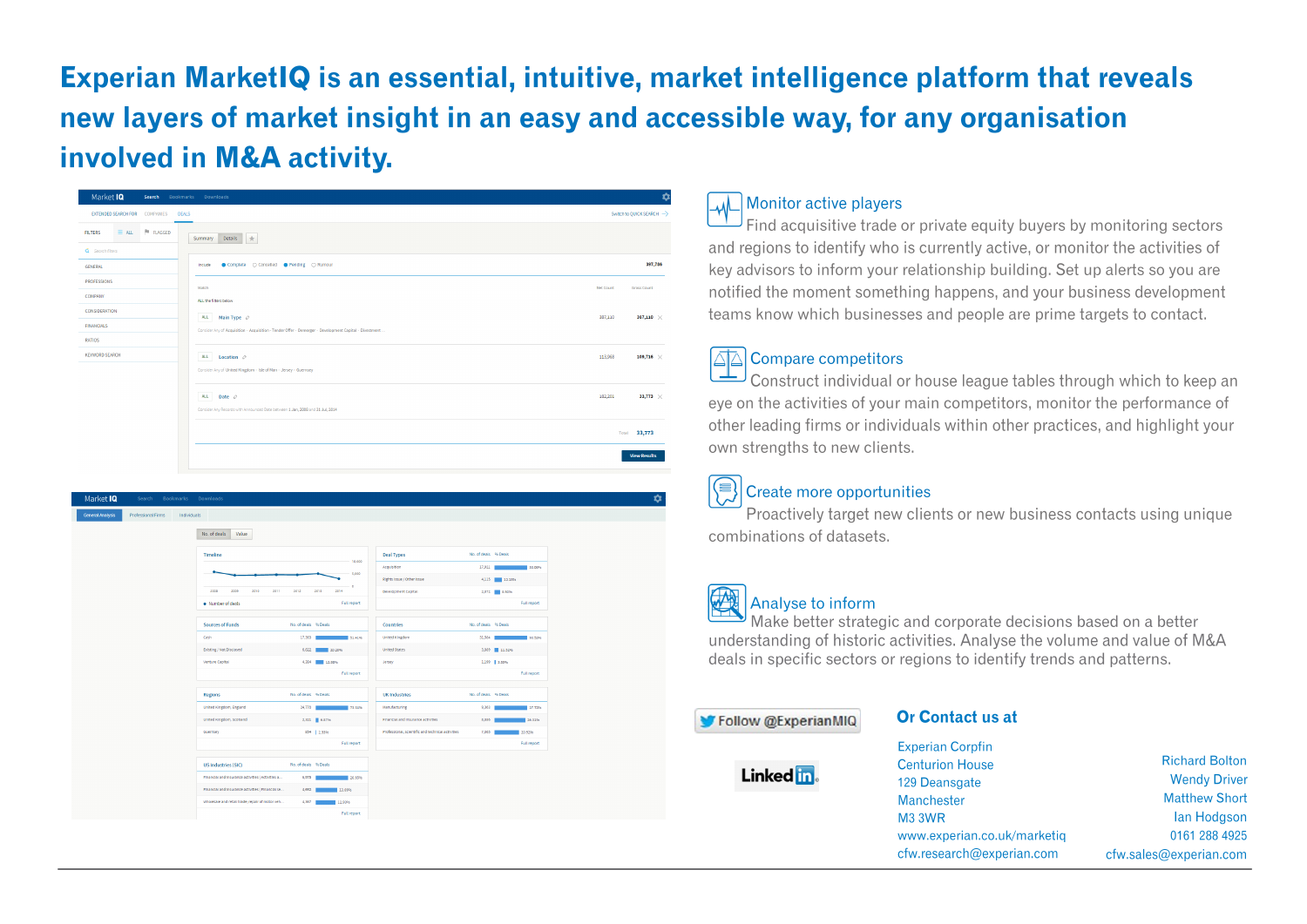#### **Deal Review and Advisor League Tables H1 2015**

| <b>Content:</b> |                |
|-----------------|----------------|
|                 | 3              |
|                 | 4              |
|                 | $\overline{7}$ |
|                 | 9              |
|                 | 11             |
|                 | 13             |
|                 | 15             |
|                 | 17             |
|                 | 19             |
|                 | 21             |
|                 | 23             |
|                 | 25             |
|                 | 27             |
|                 | 29             |
|                 | 31             |
|                 | 32             |
|                 |                |

The UK's deal market returned robust figures for the first half of 2015, driven by growth in the small deals sector and rising deal values at the top end of the market, according to the latest figures from Experian, the global information services company.

We provide a detailed review of M&A and ECM activity for H1 2015, including a regional breakdown of deal volumes and transaction value, comparisons with the first half of 2014, details of the top ten announced deals by value and the most active legal and financial advisors across the UK. We also provide a cross border breakdown, along with detailed figures for the Republic of Ireland.

Wendy Driver, Business Development Manager at Experian UK&I, said: "Small businesses are often described as the drivers of growth and our figures suggest investors believe they will continue to propel the UK economy forward. Investment allows SMEs to take their business to the next level, while fast-growing companies are an attractive proposition for venture capitalists. They should research target markets thoroughly to find the small businesses most ripe for investment."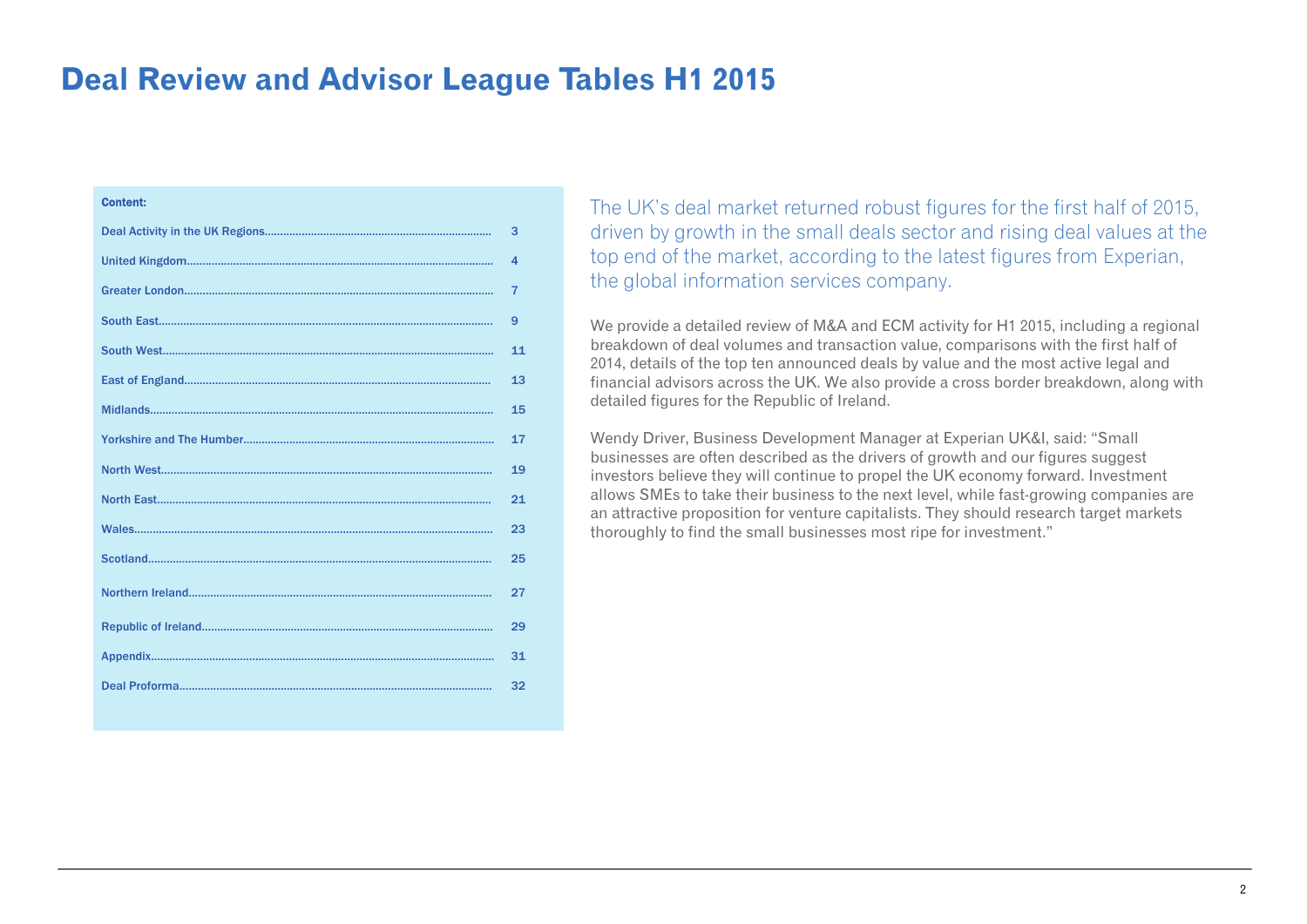# **Deal Review and Advisor League Tables H1 2015**  UK M&A Activity

The regional breakdown of UK transactions presents a mixed picture. There was a flurry of deal making in the East of England, which saw transaction volume rise by 14% from H1 2014's return, with good growth also seen in the Midlands (an 8.6% upswing), Scotland (7.5%) and North East England (6%). However, other areas of the UK saw deal volumes decline, particularly in South West England and Wales, where deal activity was down by 18.6% and 21.2%, respectively.

The rise in the overall worth of UK deals was driven by increasing values in the South East and East of England in particular, with both regions seeing a substantial upswing in the number of multi-billion transactions boost figures. Meanwhile, there was also value growth in Northern Ireland, the Midlands, the North East and the South West, although Greater London, Yorkshire, North West England, Scotland and Wales all saw values decline.

| <b>Region</b>         |                     | Value (£ms) |           | <b>Volume</b>       |         |           |  |
|-----------------------|---------------------|-------------|-----------|---------------------|---------|-----------|--|
|                       | H <sub>1</sub> 2015 | H1 2014     | % Change  | H <sub>1</sub> 2015 | H1 2014 | % Change  |  |
| <b>Greater London</b> | 97,959              | 105,724     | $-7.34%$  | 1,151               | 1211    | $-4.95%$  |  |
| South East            | 70,294              | 19,541      | 259.72%   | 414                 | 418     | $-0.96%$  |  |
| South West            | 3,380               | 3,306       | 2.21%     | 188                 | 231     | $-18.61%$ |  |
| East of England       | 54,241              | 3,159       | 1617.06%  | 234                 | 205     | 14.15%    |  |
| <b>Midlands</b>       | 6,912               | 4,296       | 60.88%    | 365                 | 336     | 8.63%     |  |
| Yorkshire & Humber    | 3,717               | 4.731       | $-21.44%$ | 178                 | 200     | $-11.00%$ |  |
| North West            | 9,969               | 12,441      | $-43.98%$ | 331                 | 339     | $-2.36%$  |  |
| North East            | 625                 | 413         | 51.08%    | 70                  | 66      | 6.06%     |  |
| Wales                 | 265                 | 8,270       | $-96.79%$ | 52                  | 66      | $-21.21%$ |  |
| Scotland              | 5,774               | 12,286      | $-53.01%$ | 273                 | 254     | 7.48%     |  |
| Northern Ireland      | 1,236               | 209         | 490.49%   | 44                  | 46      | $-4.35%$  |  |
| Republic of Ireland   | 58,714              | 52,765      | 11.28%    | 179                 | 215     | $-16.74%$ |  |
| <b>UK Wide</b>        | 202,009             | 155,806     | 29.65%    | 2,776               | 2,860   | $-2.93%$  |  |



**UK Deals by Volume H1 2015**

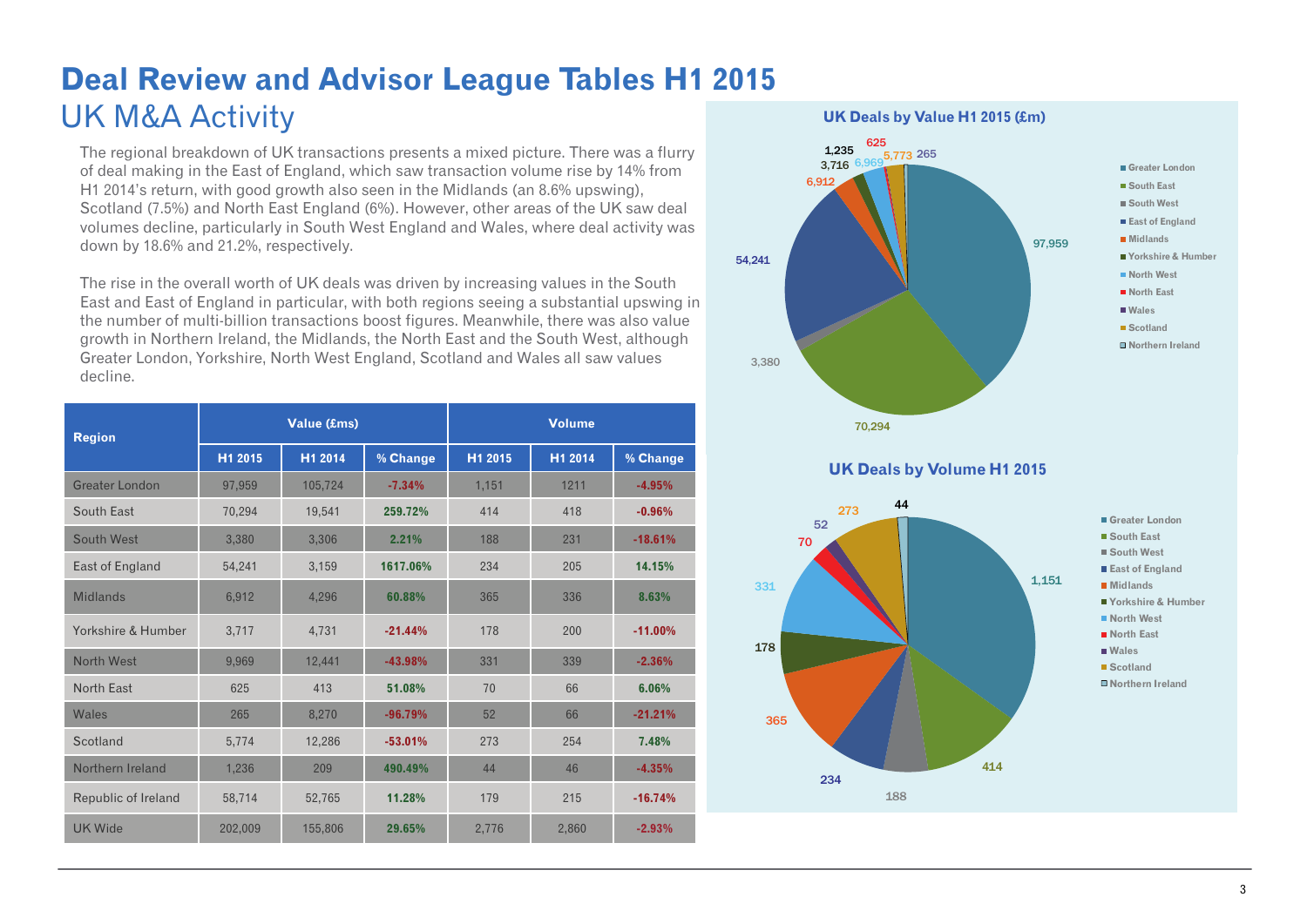#### **Deal Review and Advisor League Tables H1 2015**  UK M&A Activity

The UK saw a total of 2,776 deals announced during the first half of 2015. While this represents a decline of 2.9% compared to the 2,860 transactions recorded for the corresponding period of 2014, with some H1 deals still to come to light it represents a strong return, particularly in view of the political uncertainty that put a dampener on corporate deal making in the run up to the General election. While volumes remained steady, the value of UK transactions soared to £202bn, an increase of some 29.7% on the £155.8bn worth of deals announced during H1 2014, as the recent spate of large corporate takeovers in the pharma, resources and telecoms sector showed no sign of abating.

H1 was notable for a surge in the number of small transactions, which increased by 5.1% to 901 in the six months to the end of June, up from 857 in the corresponding period last year. Deals backed by venture capital rose by 22% to account for nearly one in four (24%) of small deals in the first half, suggesting investors believe small businesses can continue to contribute to the UK's economic recovery. Companies receiving venture capital investment are typically looking to raise finance to grow operations or fund startup costs. Forty five per cent of small deals were rights issues, which are also considered to be an indicator of a healthy capital market, while 18% of transactions of this size were acquisitions. Nearly half (47%) of small deals were in the financial services and insurance sector, rising by 4.1% on the corresponding period last year to reach 420 deals. Information and communication (156 deals); professional, scientific and technical activities (145 deals) and manufacturing (129 deals) were the next busiest sectors.

Elsewhere, volumes in the mid-market were down by around 8%, and the number of mega-deals fell from 27 in H1 2014 to 23 this time around. However the value of megadeals was up by some 79.7% to almost £140bn, boosted by Shell's £47bn cash and shares deal to acquire BG Group - one of the UK's biggest ever deals and one that some analysts predict will prompt a new wave of dealmaking in the energy sector.

DWF was the UK's busiest legal advisor in H1, working on a total of 58 transactions in total, closely followed by Travers Smith (53) and Shoosmiths (50). Slaughter and May topped the legal value table with deals worth £63.3bn, with Freshfields at £63.2bn the only other firm to break the £60bn mark. Meanwhile PWC was the most active financial advisor, working on 54deals, with Grant Thornton following on 45 ahead of JP Morgan and Numis on 44 apiece. Goldman Sachs surged ahead of Bank of America Merrill Lynch and Morgan Stanley to lead our value table at the half year, having advised on transactions worth just over £83bn in total.



#### **Cross Border Focus**

- While British businesses have still been looking to make overseas acquisitions in good numbers so far this year, there has been a decline in both the volume and value of outbound deals compared to H1 2014. We have seen 250 transactions, worth £35.3bn in total, down from the 294 deals worth £45.5bn in H1 2014.
- The United States was the most common recipient of UK investment, with 50 deals worth more than £5bn, although this was down from 65 deals in H1 2014. Companies based in Germany (22 deals) and the Netherlands (15) were also attractive targets for British firms. There was a significant upswing in acquisitions in Sweden, which saw deals up by 60% and Japan 67%.
- Meanwhile UK businesses continue to attract high levels of investment from overseas, with 322 inward deals in H1. The overall value of deals was up to £66bn, from just £22bn in H1 2014. Close to a third of all overseas bids originate from companies based in the US, although this was down to 94 from 122 in H1 2014; Australian, French and Swedish firms also looked to the UK in good numbers, with deals up by 63%, 20% and 33%, respectively.
- Hong Kong conglomerate Hutchison Whampoa's £10.25bn deal to buy telecoms firm O2 remains the largest inbound deal of the first half of the year, while Canadian investor Brookfield bought holiday village operator Center Parcs for £2.4bn in the last quarter.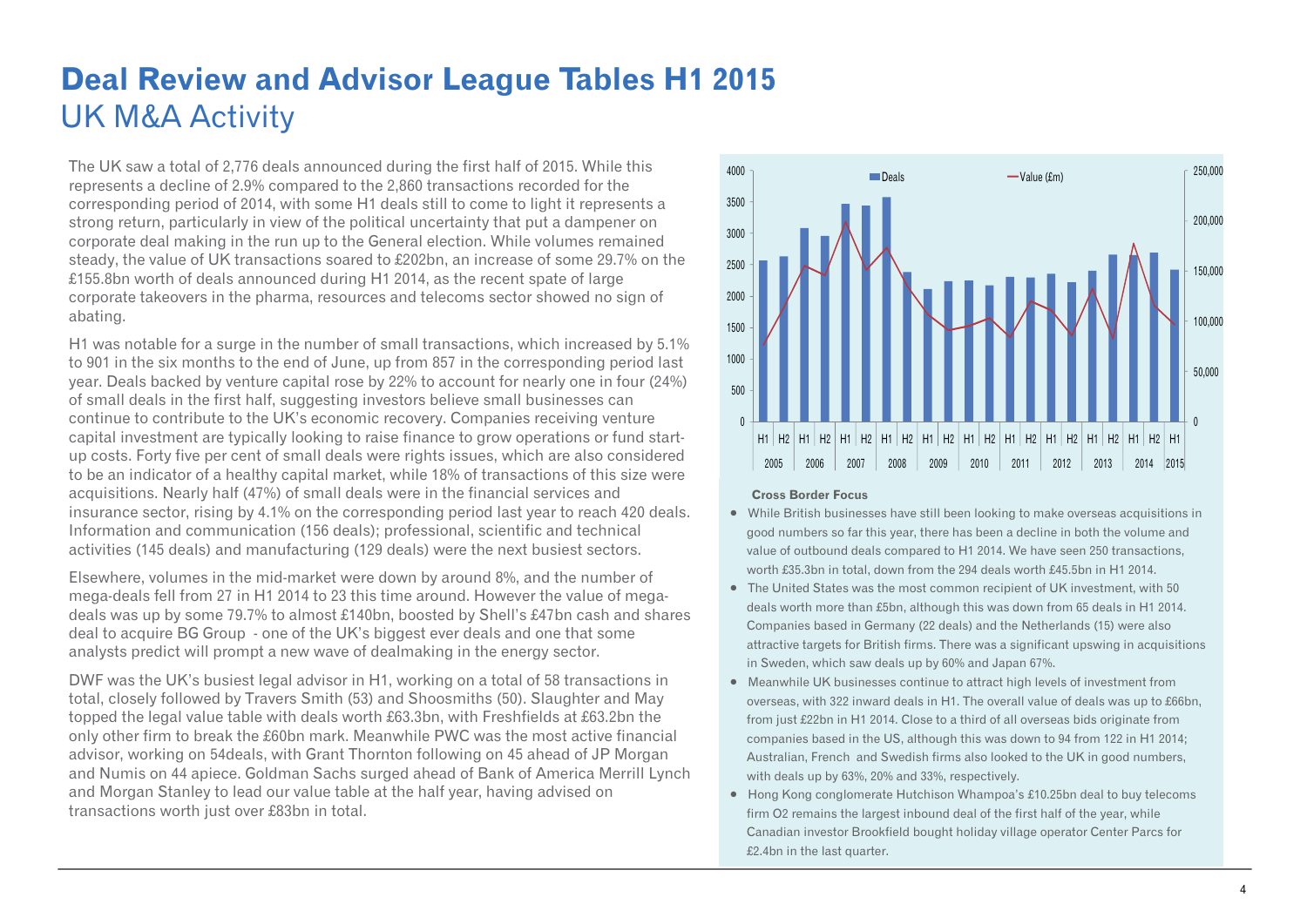### **Deal Review and Advisor League Tables H1 2015**  United Kingdom

| H1 2015        | H1 2014                  | <b>Legal Advisor</b>                    | <b>Volume</b> |
|----------------|--------------------------|-----------------------------------------|---------------|
| $\mathbf{1}$   | $6\phantom{1}$           | <b>DWF</b>                              | 58            |
| $\overline{2}$ | 22                       | <b>TRAVERS SMITH</b>                    | 53            |
| 3              | 8                        | <b>SHOOSMITHS</b>                       | 50            |
| $\overline{4}$ | 11                       | <b>SQUIRE PATTON BOGGS</b>              | 44            |
| 5              | $\mathbf{1}$             | <b>DLA PIPER</b>                        | 43            |
| $6\phantom{1}$ | $\overline{4}$           | <b>GATELEY</b>                          | 43            |
| $\overline{7}$ | 3                        | <b>PINSENT MASONS</b>                   | 41            |
| 8              | ٠                        | <b>MILLS &amp; REEVE</b>                | 38            |
| 9              | $\overline{\phantom{a}}$ | <b>ASHFORDS</b>                         | 37            |
| 10             | 17                       | <b>BRABNERS</b>                         | 35            |
| 11             | 14                       | ADDLESHAW GODDARD                       | 35            |
| 12             | 5                        | <b>EVERSHEDS</b>                        | 33            |
| 13             | 13                       | <b>SLAUGHTER AND MAY</b>                | 31            |
| 14             | 12                       | <b>JONES DAY</b>                        | 31            |
| 15             | 9                        | <b>CMS</b>                              | 30            |
| 16             | 24                       | <b>WRAGGE LAWRENCE GRAHAM &amp; CO.</b> | 29            |
| 17             | 10                       | <b>CLIFFORD CHANCE</b>                  | 27            |
| 18             | ٠                        | <b>FREETHS</b>                          | 25            |
| 19             | $\overline{\phantom{a}}$ | <b>DENTONS</b>                          | 21            |
| 20             | 30                       | <b>IRWIN MITCHELL</b>                   | 21            |

| H1 2015        | H1 2014        | <b>Legal Advisor</b>                             | Value (£m) |
|----------------|----------------|--------------------------------------------------|------------|
| $\mathbf{1}$   | 3              | <b>SLAUGHTER AND MAY</b>                         | 63,305     |
| $\overline{2}$ | $\mathbf{1}$   | <b>FRESHFIELDS BRUCKHAUS DERINGER</b>            | 63,182     |
| 3              | $6\phantom{1}$ | <b>STIKEMAN ELLIOTT</b>                          | 50,492     |
| $\overline{4}$ | 15             | <b>ASHURST</b>                                   | 50,082     |
| 5              | 9              | <b>SKADDEN ARPS SLATE MEAGHER &amp; FLOM</b>     | 33,549     |
| $6\phantom{1}$ | 28             | <b>SULLIVAN &amp; CROMWELL</b>                   | 32,254     |
| $\overline{7}$ | 18             | <b>DAVIS POLK &amp; WARDWELL</b>                 | 30,352     |
| 8              | 26             | <b>KIRKLAND &amp; ELLIS</b>                      | 27,841     |
| 9              |                | A & L GOODBODY                                   | 21,334     |
| 10             | 5              | <b>LINKLATERS</b>                                | 18,849     |
| 11             | $\overline{4}$ | <b>CLIFFORD CHANCE</b>                           | 14,462     |
| 12             | $\overline{2}$ | <b>HERBERT SMITH FREEHILLS</b>                   | 14,251     |
| 13             | 12             | <b>SHEARMAN &amp; STERLING</b>                   | 8,913      |
| 14             | 25             | <b>TRAVERS SMITH</b>                             | 8,692      |
| 15             |                | <b>MORGAN LEWIS &amp; BOCKIUS</b>                | 7,403      |
| 16             |                | <b>CLEARY GOTTLIEB STEEN &amp; HAMILTON</b>      | 6,789      |
| 17             |                | <b>HILL DICKINSON</b>                            | 5,703      |
| 18             |                | <b>SIMPSON THACHER &amp; BARTLETT</b>            | 4,652      |
| 19             | $\overline{7}$ | <b>HOGAN LOVELLS</b>                             | 3,843      |
| 20             | 17             | <b>PAUL WEISS RIFKIND WHARTON &amp; GARRISON</b> | 3,223      |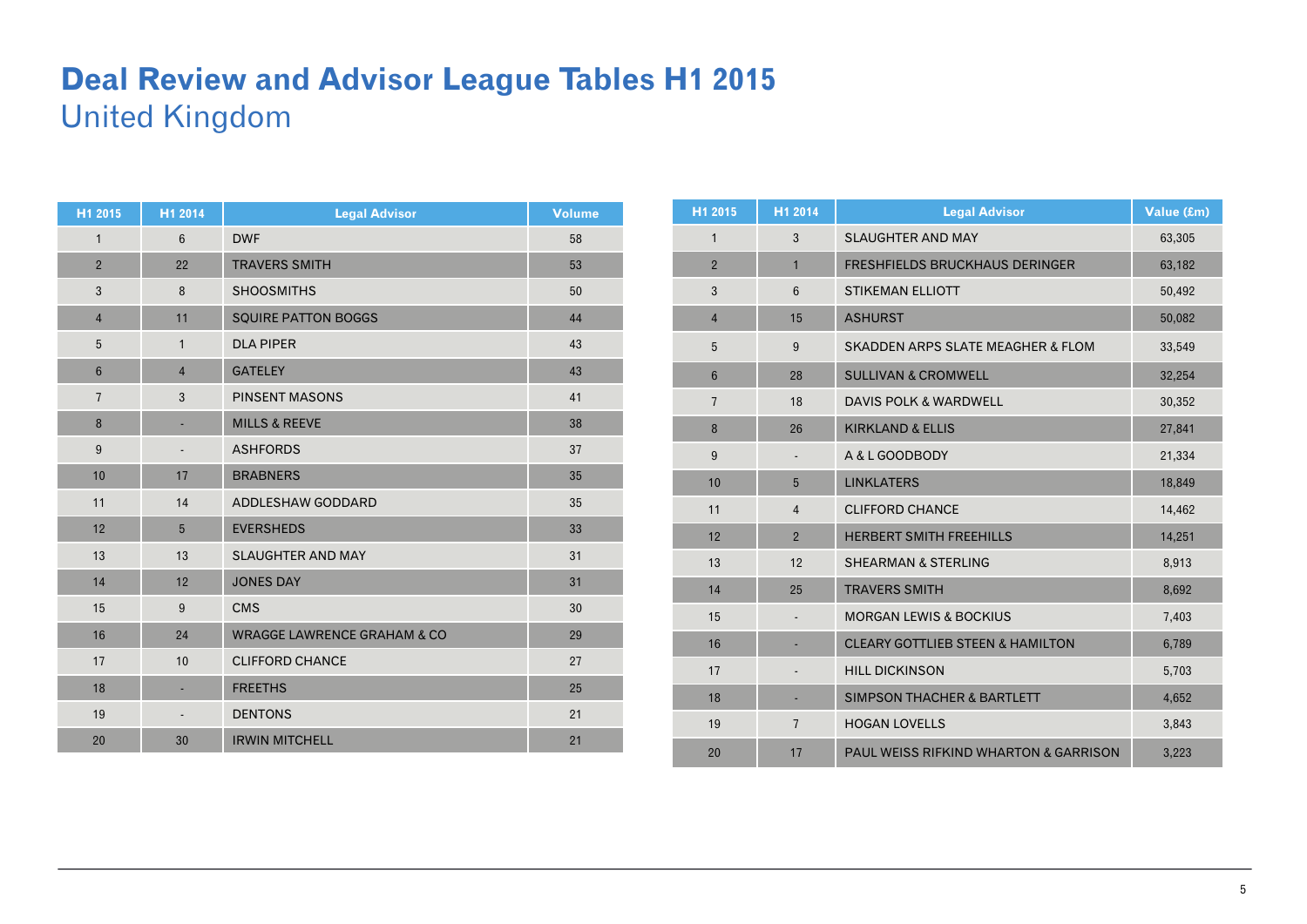### **Deal Review and Advisor League Tables H1 2015**  United Kingdom

| H1 2015        | H1 2014        | <b>Financial Advisor</b>             | <b>Volume</b> |
|----------------|----------------|--------------------------------------|---------------|
| $\mathbf{1}$   | $\overline{7}$ | <b>PWC</b>                           | 54            |
| $\overline{2}$ | $\mathbf{1}$   | <b>GRANT THORNTON</b>                | 45            |
| 3              | 8              | <b>JP MORGAN</b>                     | 44            |
| $\overline{4}$ | 9              | <b>NUMIS SECURITIES</b>              | 44            |
| 5              | $\overline{4}$ | <b>CANACCORD GENUITY</b>             | 41            |
| $6\phantom{1}$ | $\overline{2}$ | <b>BDO</b>                           | 39            |
| $\overline{7}$ | 5              | <b>ROTHSCHILD</b>                    | 35            |
| 8              | 10             | <b>CENKOS SECURITIES</b>             | 34            |
| 9              | 11             | <b>KPMG</b>                          | 32            |
| 10             | 14             | $N+1$ SINGER                         | 27            |
| 11             | 13             | <b>BANK OF AMERICA MERRILL LYNCH</b> | 25            |
| 12             | 23             | <b>PEEL HUNT</b>                     | 25            |
| 13             | 24             | <b>GOLDMAN SACHS</b>                 | 24            |
| 14             | 26             | <b>CANTOR FITZGERALD</b>             | 24            |
| 15             | 17             | <b>WH IRELAND</b>                    | 23            |
| 16             | 18             | <b>FINNCAP</b>                       | 22            |
| 17             | 37             | <b>BCMS CORPORATE</b>                | 22            |
| 18             | 20             | <b>INVESTEC</b>                      | 21            |
| 19             | $6\phantom{1}$ | <b>BAKER TILLY</b>                   | 20            |
| 20             | 15             | <b>MORGAN STANLEY</b>                | 19            |

| H1 2015          | H1 2014        | <b>Financial Advisor</b>             | Value (£m) |
|------------------|----------------|--------------------------------------|------------|
| $\mathbf{1}$     | 9              | <b>GOLDMAN SACHS</b>                 | 83,053     |
| $\overline{2}$   | $\mathbf{1}$   | <b>BANK OF AMERICA MERRILL LYNCH</b> | 74,503     |
| 3                | 3              | <b>MORGAN STANLEY</b>                | 73,797     |
| $\overline{4}$   | $6\phantom{1}$ | LAZARD                               | 55,590     |
| 5                | 11             | <b>BARCLAYS</b>                      | 37,927     |
| $6\phantom{1}$   | 15             | <b>GREENHILL &amp; CO</b>            | 31,373     |
| $\overline{7}$   | 14             | <b>HSBC</b>                          | 20,902     |
| $\boldsymbol{8}$ | 20             | <b>UBS</b>                           | 20,843     |
| 9                | $\bf 8$        | <b>JP MORGAN</b>                     | 16,923     |
| 10               | 27             | <b>MOELIS &amp; CO</b>               | 14,257     |
| 11               | 5              | <b>ROTHSCHILD</b>                    | 13,611     |
| 12               | 17             | <b>CREDIT SUISSE</b>                 | 11,035     |
| 13               | 10             | <b>DEUTSCHE BANK</b>                 | 10,463     |
| 14               | $\overline{4}$ | <b>CITIGROUP</b>                     | 8,627      |
| 15               |                | <b>GOODBODY</b>                      | 5,682      |
| 16               | 28             | <b>PWC</b>                           | 5,468      |
| 17               | 21             | <b>NUMIS SECURITIES</b>              | 4,708      |
| 18               | 13             | <b>CANACCORD GENUITY</b>             | 3,356      |
| 19               | 19             | <b>CENKOS SECURITIES</b>             | 2,481      |
| 20               | 26             | <b>EVERCORE PARTNERS</b>             | 1,990      |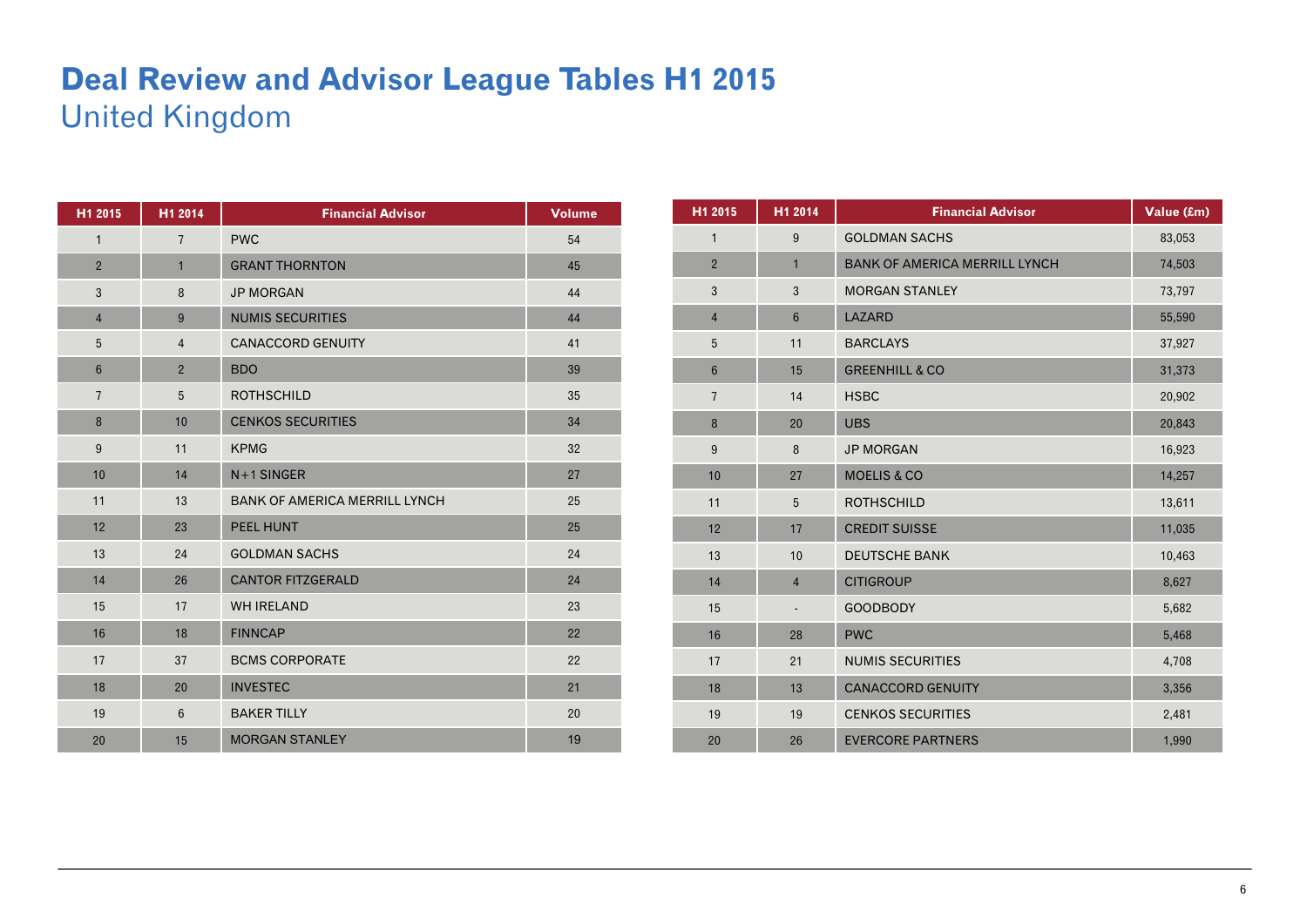### **Deal Review and Advisor League Tables H1 2015**  Greater London M&A Activity

In Greater London during H1 2015, a total of 1,151 deals were announced, a 5% decrease from the 1,211 transactions recorded during the corresponding period in 2014. The first half of this year also saw a 7.3% decline in transaction values, with the total figure falling from £105.7bn to £97.9bn. This may be attributed to the decline in deal volumes in general.

Rothschild was the most active financial advisor, participating in 19 deals over H1 2015. Grant Thornton and JP Morgan followed close behind, having involvement in 18 transactions. Bank of America Merrill Lynch maintained first place position on the Value Table, with involvement in £5.7bn of transactions. Leaping from 11th and 8th place to take 2nd and 3rd are Goldman Sachs and Morgan Stanley, with £5.5bn and £4.8bn of deals respectively. Our most active legal advisor was Travers Smith, which advised on 30 deals, with Slaughter and May coming in second on 24 transactions. Slaughter and May did top the Value Table, with deals amounting to £5.9bn.

Once again, Financial and Insurance Services was the most active sector despite a slight decrease from 466 transactions in H1 2014 to 434 in 2015. These transactions accounted for 26.7% of total values. A total of 48% of deals in H1 2015 were acquisitions, with the number of rights issues and venture capital transactions remaining high, indicating a steady level of investor confidence in Greater London.

- $\bullet$  Small (£0.5m-£10m) deal volumes fell 4.5% from 377 in H1 2014 to 360 this year. Values also dropped from £9.8m to £8.5m, signifying a decrease of 13.5%.
- Mid-market (£10m-£100m) transactions followed a similar trend, with volumes falling 6.6% from 227 to 212. Equally, values dropped to £7.7bn from £8.7bn, a fall of 11%.
- Large (£100m-£1bn) deal volumes plunged from 123 in H1 2014 to 93 this year, a fall of 24.4%. Values also saw a considerable drop of 33.7%, falling from £35.9bn to £23.9bn.
- The 11 Mega (£1bn plus) deals recorded during H1 2015 saw a sizeable 41.2% decrease from the 19 transactions recorded over H1 2014. Values climbed from £60.2bn to £65.8bn despite this, a modest increase of 9.2%. 2015's top deal, Royal Dutch Shell Plc's £45bn acquisition of BG Group Plc, will represent the bulk of H1 2015 transaction values once completed.



| <b>Announced</b> | <b>Deal Type</b>       | <b>Target</b>                                         | <b>Bidder</b>                                 | Deal Value (£m) |
|------------------|------------------------|-------------------------------------------------------|-----------------------------------------------|-----------------|
| 08/04/2015       | Acquisition            | <b>BG Group Plc, Reading</b>                          | Royal Dutch Shell Plc,<br>London              | 47,000          |
| 19/02/2015       | Acquisition            | Rexam Plc, London                                     | Ball Corp, USA                                | 4.400           |
| 07/05/2015       | Acquisition            | <b>Telecity Group Plc, London</b>                     | Equinix Inc, USA                              | 2,350           |
| 20/04/2015       | Acquisition            | Iglo Foods Holdings Ltd,<br>Feltham                   | Nomad Holdings Ltd,<br>British Virgin Islands | 1,874           |
| 13/05/2015       | <b>Divestment</b>      | Industrial Bank Co Ltd.<br>People's Republic of China |                                               | 1,756           |
| 12/03/2015       | Acquisition            | <b>TSB Banking Group Plc.</b><br>London               | Banco de Sabadell SA,<br>Spain                | 1,700           |
| 26/03/2015       | Exit                   | London Stock Exchange<br>Group Plc, London            |                                               | 1,500           |
| 10/02/2015       | <b>Divestment</b>      | Industrial Bank Co Ltd,<br>People's Republic of China |                                               | 1,359           |
| 30/03/2015       | Rights<br><i>Issue</i> | <b>Standard Chartered Plc,</b><br>London              |                                               | 1,348           |
| 26/03/2015       | Reverse<br>Takeover    | <b>BCA Holdings Ltd.</b><br>Farnham                   | Haversham Holdings Plc,<br>London             | 1,268           |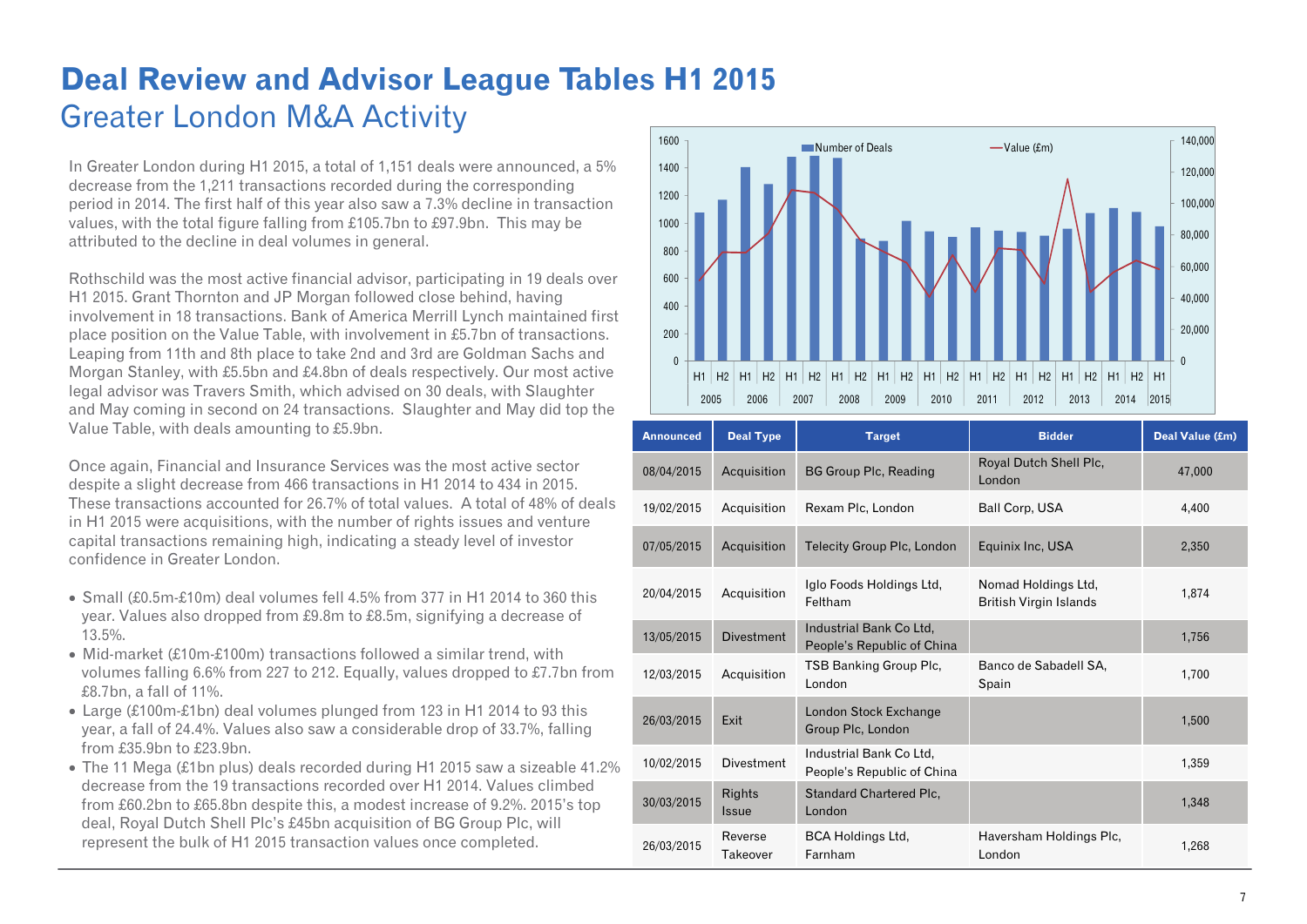#### **Deal Review and Advisor League Tables H1 2015**  Greater London

| H1 2015         | H1 2014                  | <b>Legal Advisor</b>     | <b>Volume</b> |
|-----------------|--------------------------|--------------------------|---------------|
| 1               | $\overline{\phantom{a}}$ | <b>TRAVERS SMITH</b>     | 30            |
| $\overline{2}$  | $\overline{7}$           | <b>SLAUGHTER AND MAY</b> | 24            |
| 3               | 6                        | <b>JONES DAY</b>         | 23            |
| $\overline{4}$  | 3                        | <b>CLIFFORD CHANCE</b>   | 18            |
| 5               | 14                       | <b>SHOOSMITHS</b>        | 18            |
| $6\phantom{1}6$ | 18                       | ADDLESHAW GODDARD        | 16            |
| $\overline{7}$  | 10                       | <b>PINSENT MASONS</b>    | 15            |
| 8               |                          | <b>ASHFORDS</b>          | 15            |
| 9               | $\overline{\phantom{a}}$ | <b>DENTONS</b>           | 14            |
| 10              |                          | <b>CMS</b>               | 14            |

| H1 2015        | H1 2014        | <b>Financial Advisor</b>             | <b>Volume</b> |
|----------------|----------------|--------------------------------------|---------------|
| 1              | 3              | <b>ROTHSCHILD</b>                    | 19            |
| $\overline{2}$ | $6\phantom{1}$ | <b>GRANT THORNTON</b>                | 18            |
| 3              | 5              | <b>JP MORGAN</b>                     | 18            |
| $\overline{4}$ | 8              | <b>NUMIS SECURITIES</b>              | 15            |
| 5              | 9              | <b>PWC</b>                           | 15            |
| 6              | $\overline{7}$ | <b>BANK OF AMERICA MERRILL LYNCH</b> | 14            |
| $\overline{7}$ | 14             | <b>WH IRELAND</b>                    | 14            |
| 8              |                | <b>GOLDMAN SACHS</b>                 | 12            |
| 9              | 18             | $N+1$ SINGER                         | 12            |
| 10             | 21             | <b>MORGAN STANLEY</b>                | 11            |

| H1 2015        | H1 2014 | <b>Legal Advisor</b>                         | Value (£m) |
|----------------|---------|----------------------------------------------|------------|
| 1              | 3       | <b>SLAUGHTER AND MAY</b>                     | 59,594     |
| $\overline{2}$ |         | <b>FRESHFIELDS BRUCKHAUS DERINGER</b>        | 52,758     |
| 3              |         | DE BRAUW BLACKSTONE WESTBROEK                | 50,129     |
| $\overline{4}$ |         | <b>CRAVATH SWAINE &amp; MOORE</b>            | 49,350     |
| 5              | 20      | <b>ASHURST</b>                               | 47,507     |
| 6              | 14      | <b>SKADDEN ARPS SLATE MEAGHER &amp; FLOM</b> | 8,682      |
| 7              | 15      | <b>SHEARMAN &amp; STERLING</b>               | 5,621      |
| 8              | 10      | <b>CLIFFORD CHANCE</b>                       | 5,392      |
| 9              | 21      | DAVIS POLK & WARDWELL                        | 4,434      |
| 10             |         | <b>TRAVERS SMITH</b>                         | 3,110      |

| H1 2015         | H1 2014 | <b>Financial Advisor</b>             | Value (£m) |
|-----------------|---------|--------------------------------------|------------|
| 1               | 1       | <b>BANK OF AMERICA MERRILL LYNCH</b> | 57,518     |
| $\overline{2}$  | 11      | <b>GOLDMAN SACHS</b>                 | 55,390     |
| 3               | 8       | <b>MORGAN STANLEY</b>                | 48,599     |
| $\overline{4}$  | 5       | <b>ROTHSCHILD</b>                    | 8,185      |
| 5               | 13      | <b>BARCLAYS</b>                      | 5,945      |
| $6\phantom{1}6$ | 27      | <b>CREDIT SUISSE</b>                 | 5,019      |
| $\overline{7}$  | 20      | <b>DEUTSCHE BANK</b>                 | 4,595      |
| 8               | 17      | <b>GREENHILL &amp; CO</b>            | 4,530      |
| 9               | 18      | <b>UBS</b>                           | 4,286      |
| 10              |         | <b>BARCLAYS CAPITAL</b>              | 3,738      |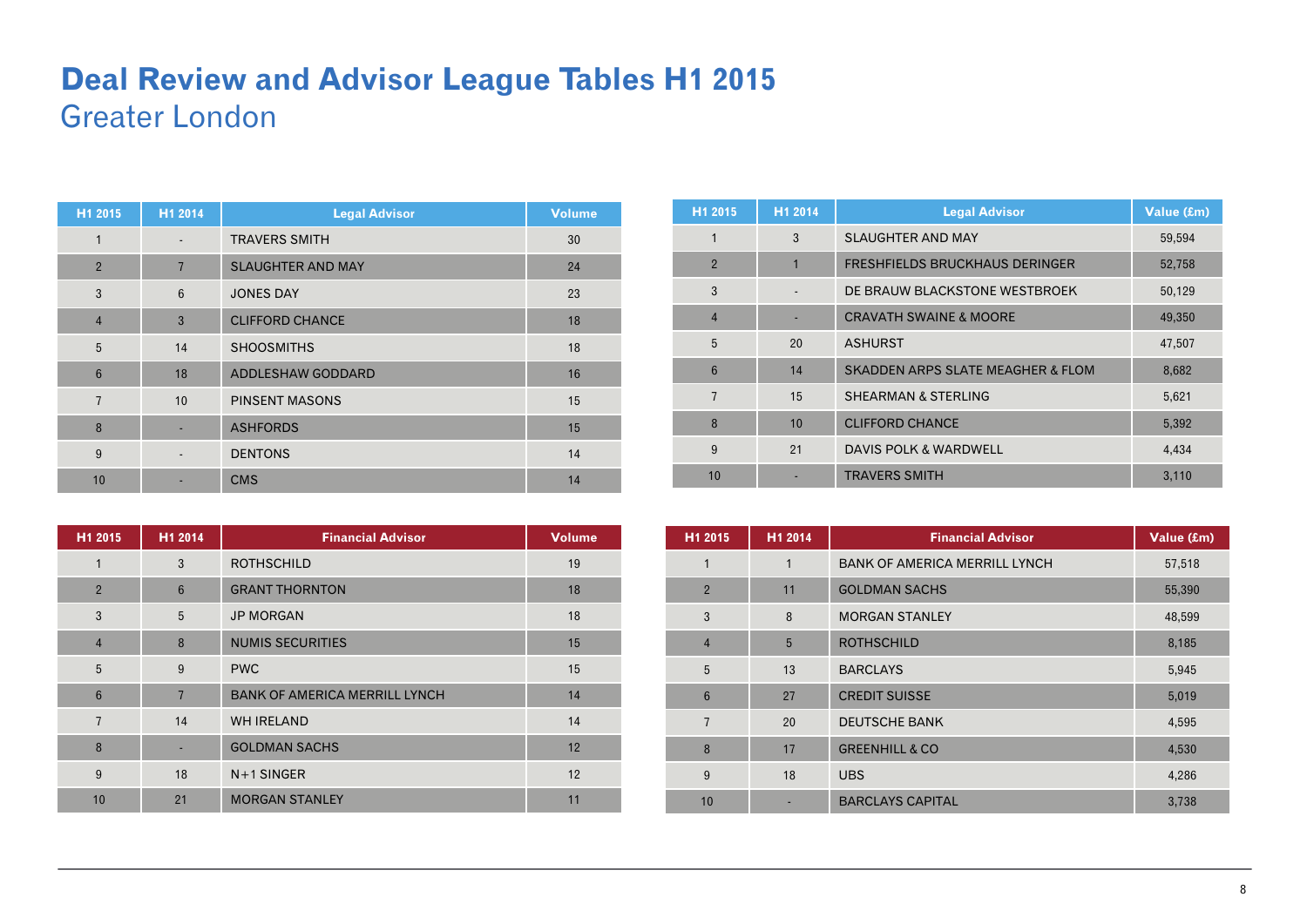# **Deal Review and Advisor League Tables H1 2015**  South East M&A Activity

In the first half of 2015 there were 414 deals recorded in the South East of England, a 1% fall on the 418 recorded in the same period during 2014. However, there was a 260% rise in value terms, which increased from £19bn to £70bn. The South East was responsible for 14.9% of the total volume of activity in the UK and accounted for 34.8% of the total value.

The main driver for the increase in deal values was Royal Dutch Shell's proposed acquisition of BG Group Plc for £47bn and Hutchison Whampoa agreeing to acquire Telefonica UK (trading as O2) for more than £10bn. In value terms, the first six months of 2015 were the second biggest period in the last 10 years, with only the second half of 2013 recording higher levels.

Shoosmiths was the most active legal advisor, participating in 13 deals in the region, followed by Travers Smith (11) and DWF (10). In value terms, Slaughter and May led the way, working on deals worth a total of £47.9bn. Cenkos Securities was the most active financial advisor, credited on 13 deals, with Jefferies and Peel Hunt next, each with eight. Bank of America Merril Lynch led the way in value terms, working on deals totalling £49bn.

Despite the slight fall in deal numbers, there was a rise in the amount of activity being funded by venture capital, which rose from 57 deals to 61. However, this was matched by a slight drop in deals funded by bank debt, dropping from 30 in 2014 to 26 in the first six months of 2015.

- Small deal (£0.5m-£10m) volume in the South East was up by 5%, from 86 in H1 2014 to 90 in the first half of 2015. Values dropped by 24% from £343.7m to £259.8m.
- Mid-market (£10m-£100m) transaction numbers also increased, with the 70 deals announced in H1 2015 being a 16% rise from the 81 transactions recorded from the corresponding period in 2014. Values rose by 13%, from £2.7bn in H1 2014 to £3bn in H1 2015.
- The 26 Large (£100m-£1bn) deals announced in H1 2015 were a 4% decrease from the H1 2014 number of 27. Values dropped by 12% from £8.1bn in H1 2014 to £7.1bn in H1 2015.
- The number of Mega (£1bn plus) transactions rose slightly from three to four. There was a large increase in value terms, which increased by 608% to £60bn, from £8.4bn in H1 2014.



| <b>Announced</b> | <b>Deal Type</b>       | <b>Target</b>                                                        | <b>Bidder</b>                   | Deal Value (£m) |
|------------------|------------------------|----------------------------------------------------------------------|---------------------------------|-----------------|
| 08/04/2015       | Acquisition            | <b>BG Group Plc, Reading</b>                                         | Royal Dutch Shell Plc.          | 4,700           |
| 23/01/2015       | Acquisition            | Telefonica UK (O2), Slough                                           | Hutchison Whampoa, Hong<br>Kong | 1,025           |
| 08/04/2015       | <b>Divestment</b>      | Cummins PGI Holdings,                                                |                                 | 1,429           |
| 26/03/2015       | Reverse<br>Takeover    | <b>BCA Holdings, Farnham</b>                                         | Haversham Holdings,<br>London   | 1,268           |
| 16/04/2015       | <b>IBO</b>             | Virgin Active, Milton Keynes                                         | <b>Brait</b>                    | 682             |
| 30/03/2015       | Acquisition            | <b>Professional Services</b><br>Division of Quindell Plc,<br>Fareham | Slater & Gordon, Australia      | 637             |
| 12/03/2015       | Rights<br><i>Issue</i> | Serco Group, Hook                                                    |                                 | 554             |
| 19/02/2015       | Acquisition            | <b>Thermal Business of Delphi</b><br>Automotive Plc, Gillingham      | <b>MAHLE GmbH, Germany</b>      | 470             |
| 13/01/2015       | Secondary<br>Buy-out   | Premium Credit, Epsom                                                | Cinven                          | 462             |
| 17/06/2015       | Acquisition            | Anite Plc, Fleet                                                     | Keysight Technologies, USA      | 388             |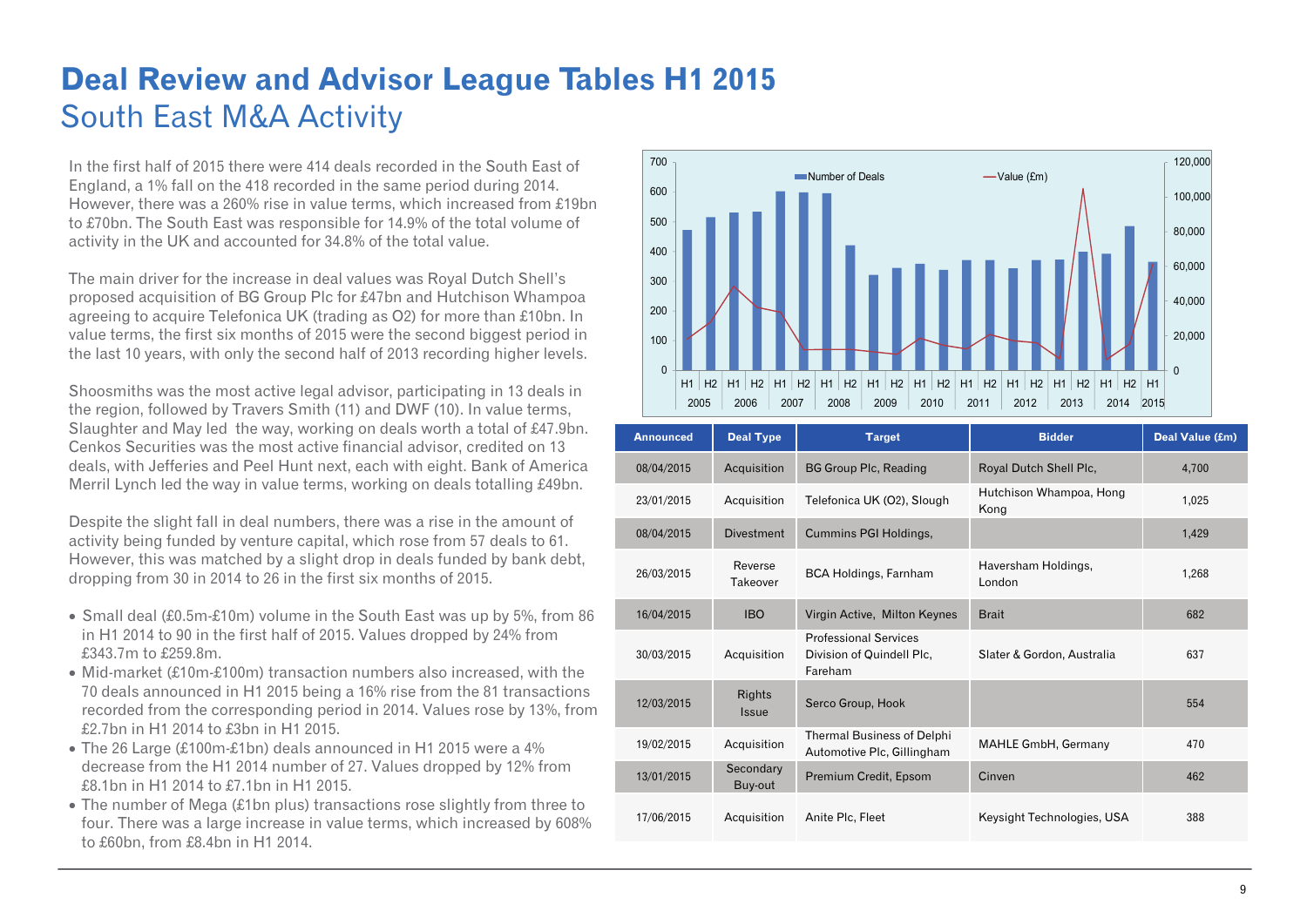### **Deal Review and Advisor League Tables H1 2015**  South East

| H1 2015        | H1 2014        | <b>Legal Advisor</b>       | <b>Volume</b>  |
|----------------|----------------|----------------------------|----------------|
|                | 3              | <b>SHOOSMITHS</b>          | 13             |
| $\overline{2}$ | ٠              | <b>TRAVERS SMITH</b>       | 11             |
| 3              | $\overline{4}$ | <b>DWF</b>                 | 10             |
| $\overline{4}$ | 8              | <b>SQUIRE PATTON BOGGS</b> | 9              |
| 5              |                | <b>SLAUGHTER AND MAY</b>   | 8              |
| 6              |                | ADDLESHAW GODDARD          | 8              |
| $\overline{7}$ |                | <b>JONES DAY</b>           | $\overline{7}$ |
| 8              |                | <b>TAYLOR WESSING</b>      | $\overline{7}$ |
| 9              | $- -$          | <b>MILLS &amp; REEVE</b>   | 7              |
| 10             |                | <b>FREETHS</b>             | 6              |

| H1 2015        | H1 2014                  | <b>Financial Advisor</b> | <b>Volume</b>  |
|----------------|--------------------------|--------------------------|----------------|
| $\mathbf{1}$   | 3                        | <b>CENKOS SECURITIES</b> | 13             |
| $\overline{2}$ |                          | <b>JEFFERIES</b>         | 8              |
| 3              | $\overline{\phantom{a}}$ | PEEL HUNT                | 8              |
| $\overline{4}$ |                          | <b>ROTHSCHILD</b>        |                |
| 5              | $\overline{7}$           | <b>JP MORGAN</b>         | 7              |
| 6              | 8                        | <b>NUMIS SECURITIES</b>  |                |
| $\overline{7}$ |                          | <b>AKUR PARTNERS</b>     | $\overline{7}$ |
| 8              |                          | $N+1$ SINGER             | 6              |
| 9              | 9                        | <b>PWC</b>               | 6              |
| 10             |                          | <b>WH IRELAND</b>        | 6              |

| H1 2015        | H1 2014 | <b>Legal Advisor</b>                  | Value (£m) |
|----------------|---------|---------------------------------------|------------|
| 1              |         | <b>SLAUGHTER AND MAY</b>              | 47,943     |
| $\overline{2}$ |         | <b>ASHURST</b>                        | 47,571     |
| 3              | 5       | <b>FRESHFIELDS BRUCKHAUS DERINGER</b> | 47,462     |
| $\overline{4}$ |         | <b>LINKLATERS</b>                     | 11,158     |
| 5              |         | <b>HERBERT SMITH FREEHILLS</b>        | 10,573     |
| $6\phantom{1}$ |         | <b>TRAVERS SMITH</b>                  | 2,153      |
| $\overline{7}$ |         | <b>WRAGGE LAWRENCE GRAHAM</b>         | 1,459      |
| 8              |         | <b>BERWIN LEIGHTON PAISNER</b>        | 1,358      |
| 9              |         | <b>HOGAN LOVELLS</b>                  | 1,278      |
| 10             |         | <b>SULLIVAN &amp; CROMWELL</b>        | 806        |

| H1 2015        | H1 2014                  | <b>Financial Advisor</b>             | Value (£m) |
|----------------|--------------------------|--------------------------------------|------------|
| $\mathbf{1}$   | 1                        | <b>BANK OF AMERICA MERRILL LYNCH</b> | 49,285     |
| $\overline{2}$ | ٠                        | <b>GOLDMAN SACHS</b>                 | 48,194     |
| 3              | $\overline{2}$           | <b>MORGAN STANLEY</b>                | 47,097     |
| $\overline{4}$ |                          | <b>HSBC</b>                          | 11,519     |
| 5              | $\overline{\phantom{a}}$ | <b>MOELIS &amp; CO</b>               | 10,387     |
| $6\phantom{1}$ |                          | <b>UBS</b>                           | 10,250     |
| $\overline{7}$ | $\overline{\phantom{a}}$ | <b>ROTHSCHILD</b>                    | 2,994      |
| 8              | $\overline{7}$           | <b>CENKOS SECURITIES</b>             | 2,001      |
| 9              | $6\phantom{1}$           | <b>JP MORGAN</b>                     | 1,352      |
| 10             | 5                        | <b>CITIGROUP</b>                     | 1,108      |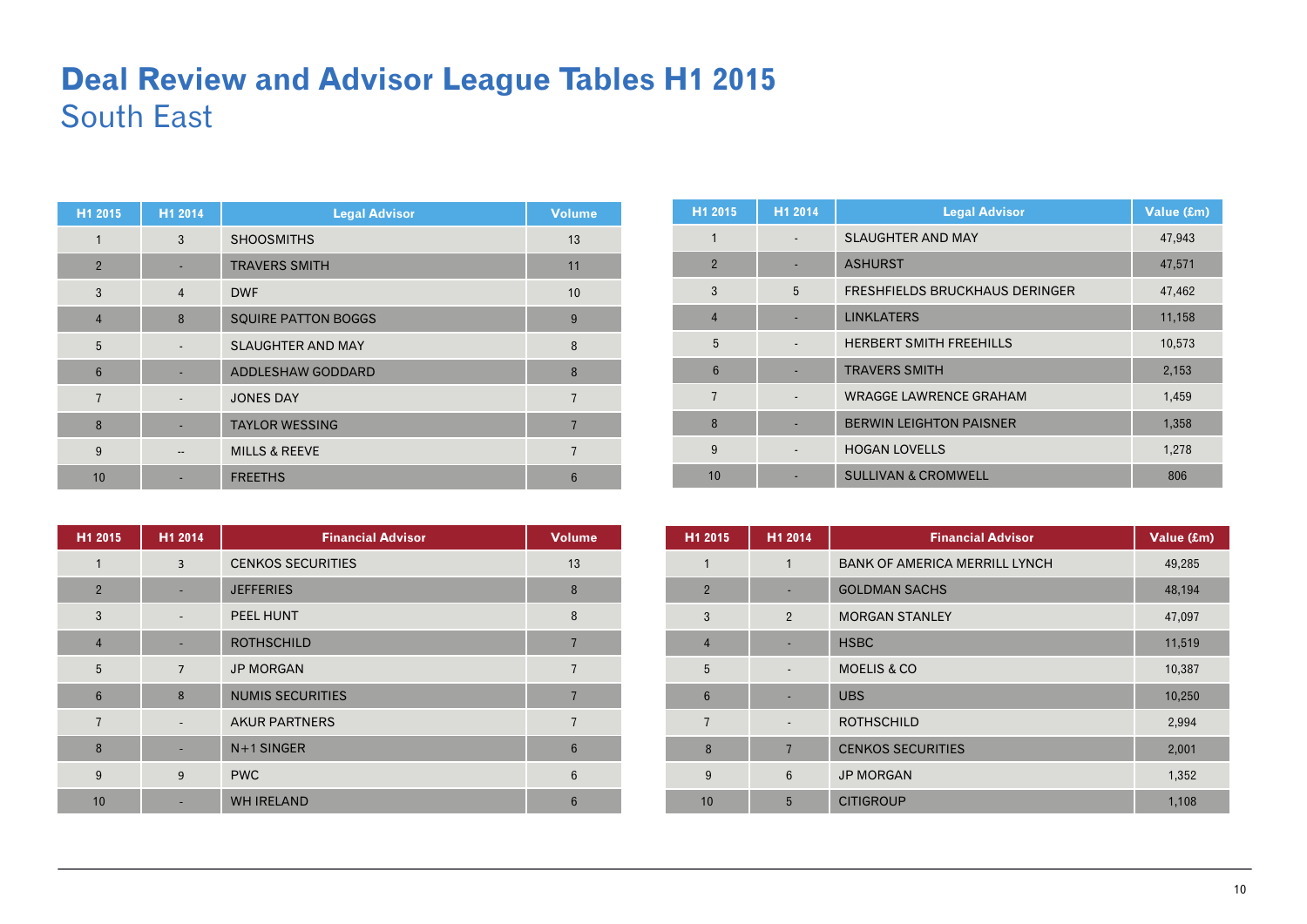# **Deal Review and Advisor League Tables H1 2015**  South West M&A Activity

In the South West during H1 2015, a total of 188 transactions were announced; an 18.6% fall from the 231 deals from the corresponding period in 2014. The first half of this year saw a 2.2% rise in the value of transactions, from £3.3bn in H1 2014 to almost £3.4bn in H1 2015. The main driver for this decline in transactional numbers and values appears to be the 60% fall in mid-market transactions. The largest announced transaction in the South West was Brait SE's secondary buy-out of New Look Retail Ltd., from funds advised by Apax Partners and Permira, for £780m.

Francis Clark was the most active financial advisor, participating in 16 deals, with Canaccord Genuity having an involvement in nine transactions. PwC was top of the Value Table, advising on £1.2bn of deals. Ashfords was our most active South West legal advisor in H1 2015 with 19 deals. In terms of value, Clifford Chance topped our Value Table along with Fried Frank Harris Shriver & Jacobson, both participating in £780m of deals.

Companies involved in Professional, Scientific and Technical Activities were the most active in the first half of 2015, with 24.5% of deals involving a company from this sector.

- Small deal (£0.5m-£10m) volume in the South West was down by 13.5%, from 52 in H1 2014 to 45 in the first quarter of 2015. Values also dropped by 17.4% from £166.9m to £137.8m. The largest small deal was the announced acquisition by Renewables Infrastructure Group Ltd., of the Four Burrows Solar Park in Truro, for £8.6m.
- Mid-market (£10m-£100m) transaction numbers also decreased, with the 14 deals announced in H1 2015 being a 60% fall from the 35 transactions recorded from the corresponding period in 2014. Values fell by 67%, from £1.1bn in H1 2014 to £374.2m in Q1 2015. The largest mid-market value transaction was the £82m investor buy-out by Caledonia Investments of a 94% stake in 7IM Holdings Ltd.
- The 10 Large (£100m-£1bn) deals announced in H1 2015 were a 25% increase from the H1 2014 number of eight. Values also rose, from £2bn in H1 2014 to £2.9bn in H1 2015. The largest deal announced was the New Look Retail transaction mentioned earlier.
- There were no Mega (£1bn plus) transactions announced in South West England during H1 2015.



| <b>Announced</b> | <b>Deal Type</b>       | <b>Target</b>                                                             | <b>Bidder</b>                         | Deal Value (£m) |
|------------------|------------------------|---------------------------------------------------------------------------|---------------------------------------|-----------------|
| 15/05/2015       | <b>IBO</b>             | New Look Retail Group Ltd,<br>Weymouth                                    | <b>Brait SE</b>                       | 780             |
| 04/03/2015       | <b>Divestment</b>      | Merlin Entertainments Plc,<br>Poole                                       |                                       | 653             |
| 18/02/2015       | Acquisition            | <b>Gwynt Y Mor OFTO</b><br>Holdings Ltd, Swindon                          | <b>Balfour Beatty Plc, London</b>     | 352             |
| 16/04/2015       | Acquisition            | Sembcorp Bournemouth<br>Water Investments Ltd.<br>Burnemouth              | Pennon Group Plc, Exeter              | 187             |
| 10/03/2015       | <b>IBO</b>             | <b>Brite Partnership (North</b><br>East) Ltd, Bristol                     | Copenhagen Infrastructure<br>Partners | 160             |
| 08/05/2015       | Acquisition            | Fine Tubes Ltd, Plymouth<br>(Alongside Superior Tube<br>Company Inc, USA) | <b>AMETEK Inc, USA</b>                | 130             |
| 27/04/2015       | Rights<br><b>Issue</b> | <b>GCP Student Living Plc,</b><br>Exeter                                  |                                       | 120             |
| 16/04/2015       | Rights<br>Issue        | Unite Group Plc, Bath                                                     |                                       | 115             |
| 16/04/2015       | Rights<br>Issue        | Pennon Group Plc, Exeter                                                  |                                       | 100             |
| 22/06/2015       | <b>IBO</b>             | 7IM Holdings Ltd,<br>Cheltenham                                           | Caledonia Investments                 | 82              |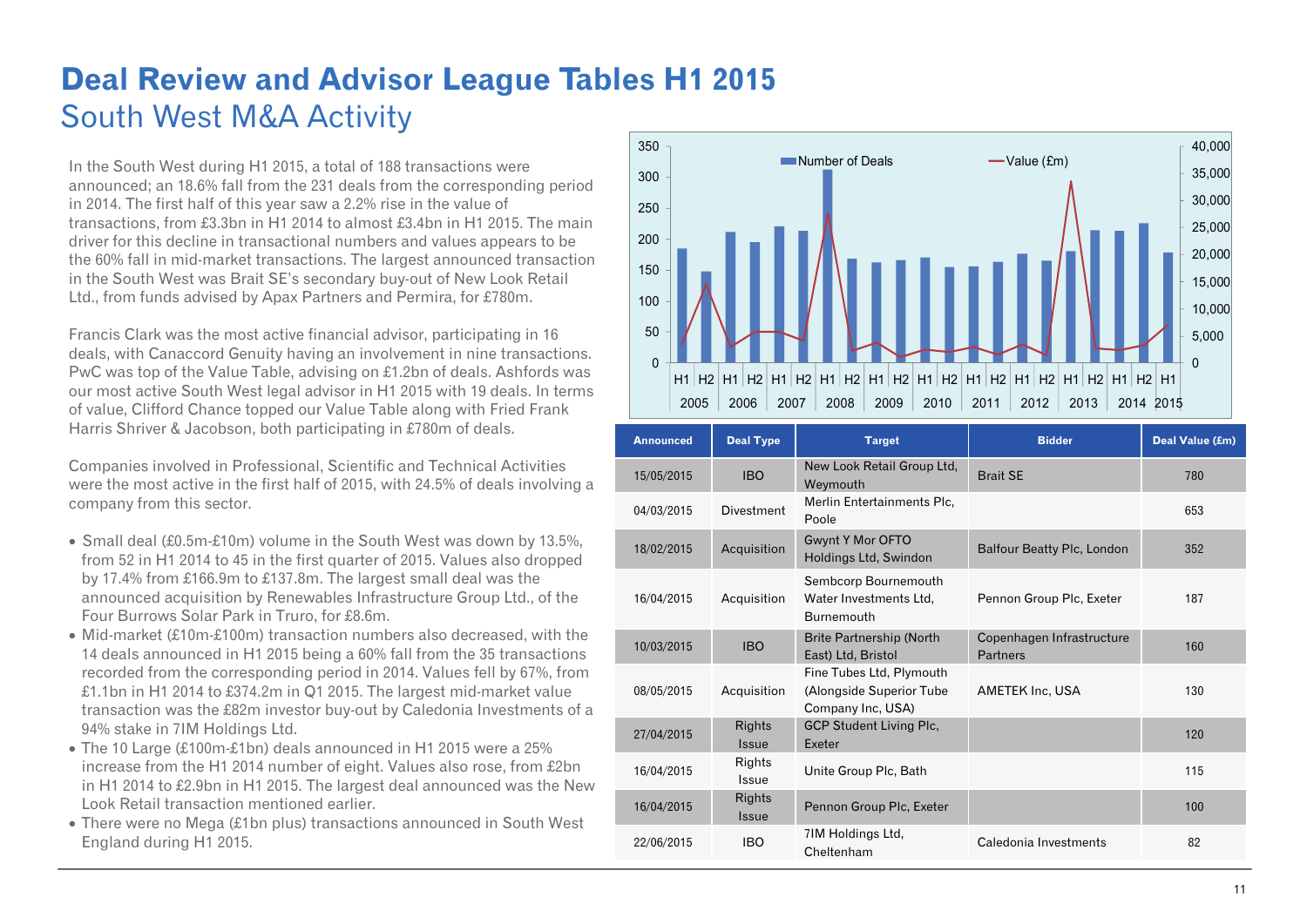### **Deal Review and Advisor League Tables H1 2015**  South West

| H1 2015         | H1 2014                  | <b>Legal Advisor</b>   | <b>Volume</b>   |
|-----------------|--------------------------|------------------------|-----------------|
| 1               | $\overline{7}$           | <b>ASHFORDS</b>        | 19              |
| $\overline{2}$  | $\mathbf{1}$             | <b>FOOT ANSTEY</b>     | 11              |
| 3               | $\overline{\phantom{a}}$ | <b>FREETHS</b>         | $6\phantom{1}6$ |
| $\overline{4}$  | 24                       | <b>GATELEY</b>         | 5               |
| 5               | $\overline{2}$           | <b>TLT SOLICITORS</b>  | $\overline{4}$  |
| $6\phantom{1}6$ |                          | <b>THRINGS</b>         | $\overline{4}$  |
| $\overline{7}$  | 11                       | <b>PINSENT MASONS</b>  | $\overline{4}$  |
| 8               |                          | <b>BIRD &amp; BIRD</b> | $\overline{3}$  |
| 9               | 3                        | <b>MICHELMORES</b>     | 3               |
| 10              |                          | <b>DWF</b>             | 3               |

| H1 2015        | H1 2014        | <b>Financial Advisor</b>                | <b>Volume</b>  |
|----------------|----------------|-----------------------------------------|----------------|
| 1              | 1              | <b>FRANCIS CLARK</b>                    | 16             |
| $\overline{2}$ | 8              | <b>CANACCORD GENUITY</b>                | 9              |
| 3              | $\overline{4}$ | <b>BISHOP FLEMING CORPORATE FINANCE</b> | 7              |
| $\overline{4}$ | 3              | <b>BAKER TILLY (UK)</b>                 | 6              |
| 5              |                | <b>PWC</b>                              | 5              |
| 6              | 9              | <b>ISCA VENTURES</b>                    | 5              |
| $\overline{7}$ |                | <b>KBS CORPORATE</b>                    | $\overline{4}$ |
| 8              | 13             | <b>JP MORGAN</b>                        | 3              |
| 9              |                | <b>ALTIUM CAPITAL</b>                   | 3              |
| 10             | 23             | <b>NUMIS SECURITIES</b>                 | 3              |

| H1 2015         | H1 2014 | <b>Legal Advisor</b>                             | Value (£m) |
|-----------------|---------|--------------------------------------------------|------------|
| $1*$            |         | <b>CLIFFORD CHANCE</b>                           | 780        |
| $1*$            |         | <b>FRIED FRANK HARRIS SHRIVER &amp; JACOBSON</b> | 780        |
| 3               |         | SIMPSON THACHER & BARTLETT                       | 653        |
| $\overline{4}$  |         | <b>HERBERT SMITH FREEHILLS</b>                   | 167        |
| 5               | 21      | <b>ASHFORDS</b>                                  | 131        |
| $6\phantom{1}6$ |         | <b>GOODWIN PROCTER</b>                           | 130        |
| $\overline{7}$  |         | <b>ALLEN &amp; OVERY</b>                         | 100        |
| $8*$            |         | <b>MACFARLANES</b>                               | 82         |
| $8*$            | $1*$    | <b>SQUIRE PATTON BOGGS</b>                       | 82         |
| 10              |         | <b>BIRD &amp; BIRD</b>                           | 18         |

| H1 2015        | H1 2014                  | <b>Financial Advisor</b>       | Value (£m) |
|----------------|--------------------------|--------------------------------|------------|
| 1              | 29                       | <b>PWC</b>                     | 1,221      |
| $\overline{2}$ | 13                       | <b>JP MORGAN</b>               | 902        |
| 3              | $\overline{\phantom{a}}$ | <b>ALTIUM CAPITAL</b>          | 824        |
| $\overline{4}$ | 1                        | <b>GOLDMAN SACHS</b>           | 780        |
| 5              |                          | <b>BARCLAYS</b>                | 187        |
| $6\phantom{1}$ | 9                        | <b>CENKOS SECURITIES</b>       | 164        |
| $\overline{7}$ | 16                       | <b>NUMIS SECURITIES</b>        | 142        |
| 8              | ٠                        | <b>GRAVIS CAPITAL PARTNERS</b> | 120        |
| $9*$           | $6*$                     | <b>CREDIT SUISSE</b>           | 100        |
| $9*$           | 5                        | <b>MORGAN STANLEY</b>          | 100        |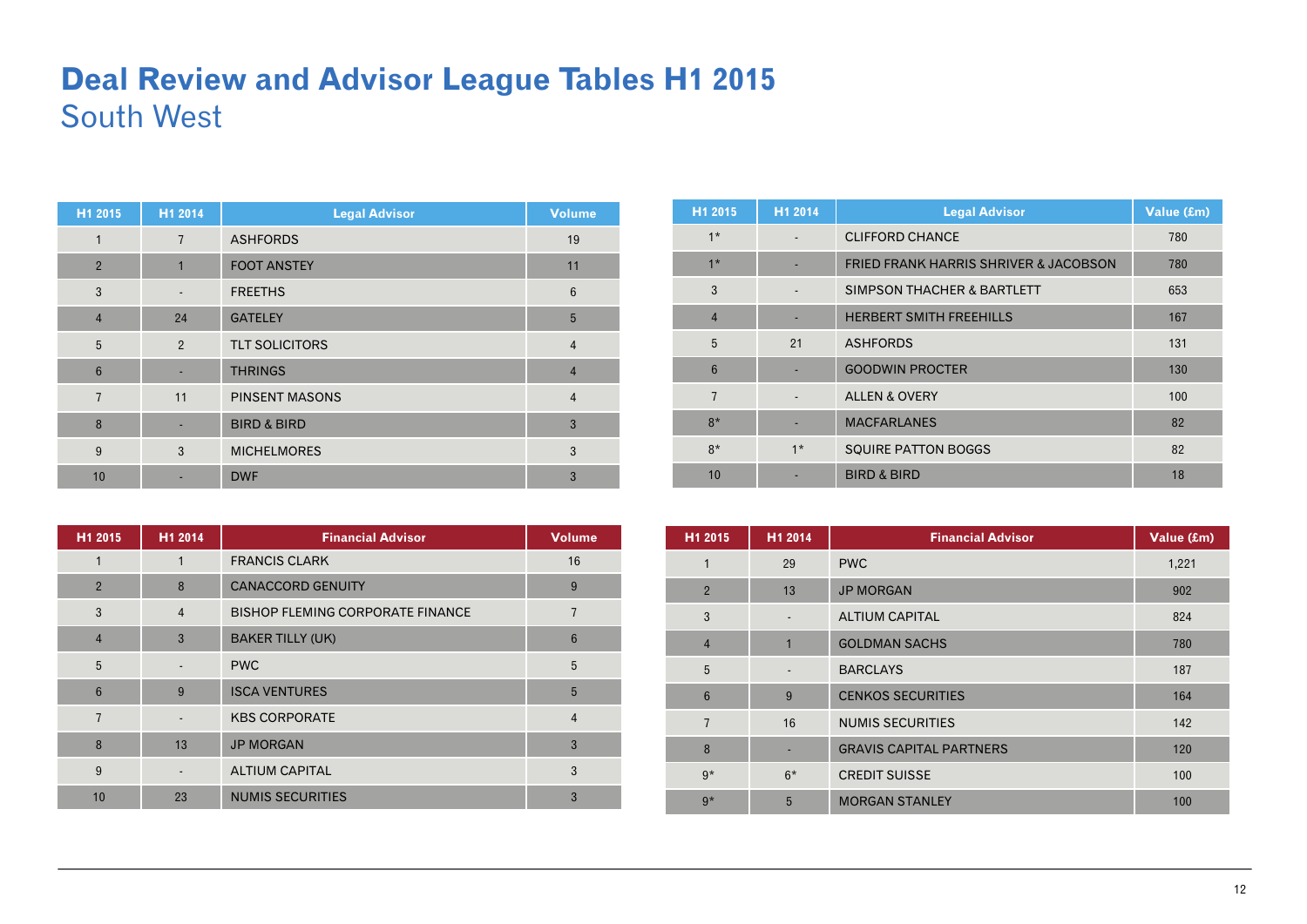#### **Deal Review and Advisor League Tables H1 2015**  East of England M&A Activity 350

A total of 234 M&A and ECM deals were announced in the East of England during H1, 2015, a 14.1% increase on the 205 transactions recorded in the same period last year. Meanwhile, deal values grew exponentially year-on-year, rising from £3.2bn announced during the first half of 2014 compared to a phenomenal £54.2bn of deals confirmed so far in 2015. The East of England contributed to 8.43% of the total number of transactions recorded in the UK, whilst the value of these deals contributed 26.85% to the total value of UK deals.

Rothschild was the most active financial adviser in H1 2015, participating on eight deals. Lazard topped the Value Table advising on three transactions for an aggregate consideration of £48.9bn. These included involvement in a proposal from Israeli-based Teva Pharmaceuticals Industries Ltd., to acquire Mylan NV, registered in The Netherlands, trading from Potters Bar, Hertfordshire, for a cash and stock transaction valued at £26.8bn. The highest legal adviser by volume was Mills & Reeve, advising on 18 transactions, whilst Stikeman Elliott finished top in terms of deal value, also advising on the Teva-Mylan transaction detailed above.

The main industry involved in H1 2015 M&A deals was Manufacturing, with 32.5% of all transactions, followed by Professional, Scientific and Technical Activities (27.4%), with Wholesale and Retail Trade, Repair of Motor Vehicles and Motorcycles, in third place with 22.2%. Manufacturing also led the way in the value standings, being responsible for approximately £50.5bn worth of transactions.

- Small (£500,000-£10m) deals also saw good growth year-on-year, with 2015's 62 transactions being a 72.2% rise on the 36 transactions announced in 2014. The value of Small East of England transactions was £197m, a 58.9% increase in growth from the figure of £124m recorded last year.
- Mid-market (£10m-£100m) deals decreased by 3.1% from 32 last year to 33 in 2015. Transaction values rose by 24.3% from £1.07bn in 2014 to £1.33bn in 2015.
- 12 Large (£100m-£1bn) deals were announced during the period, an increase on four transactions that were announced last year. This was reflected in deal values over the same period , which rose by a staggering 343% (from £833m in YTD 2014 to £3.7bn in YTD 2015).
- The number of Mega (£1bn plus) deals rose year-on-year with the values for those respective transactions increasing in the first six months of this year to £49.1bn.



| <b>Announced</b> | <b>Deal Type</b>         | <b>Target</b>                                                  | <b>Bidder</b>                                        | Deal Value (£m) |
|------------------|--------------------------|----------------------------------------------------------------|------------------------------------------------------|-----------------|
| 21/04/2015       | Acquisition              | Mylan NV, Potters Bar                                          | <b>Teva Pharmaceutical</b><br>Industries Ltd, Israel | 26,843          |
| 08/04/2015       | Acquisition              | Perrigo Co Plc, Republic of<br>Ireland                         | Mylan NV, Potters Bar                                | 21,261          |
| 11/03/2015       | Acquisition              | <b>Domino Printing Sciences</b><br>Plc, Cambridge              | Brother Industries Ltd.<br>Japan                     | 1,030           |
| 23/03/2015       | Reverse<br>Takeover      | Sentinel Topco Ltd, St<br>Helier                               | Netinvest Ltd, Cambridge                             | 808             |
| 08/06/2015       | <b>IBO</b>               | Motor Fuel Group Ltd, St<br>Albans                             | Clayton, Dubilier & Rice                             | 500             |
| 11/01/2015       | Acquisition              | Convergence<br>Pharmaceuticals Ltd,<br>Cambridge               | Biogen Idec Inc, USA                                 | 445             |
| 20/03/2015       | Minority<br><b>Stake</b> | Tesco BL Holdings Ltd,<br>London (from Tesco Plc,<br>Cheshunt) | British Land Co Plc,<br>London                       | 381             |
| 20/03/2015       | Acquisition              | Tesco Agua LP, Cheshunt                                        | Tesco Plc, Cheshunt                                  | 352             |
| 28/04/2015       | Acquisition              | <b>MRBL Ltd, Woking</b>                                        | Kier Group Plc, Sandy                                | 265             |
| 23/02/2015       | Acquisition              | Heptares Therapeutics Ltd.<br>Welwyn Garden City               | Sosei Group Corp, Japan                              | 260             |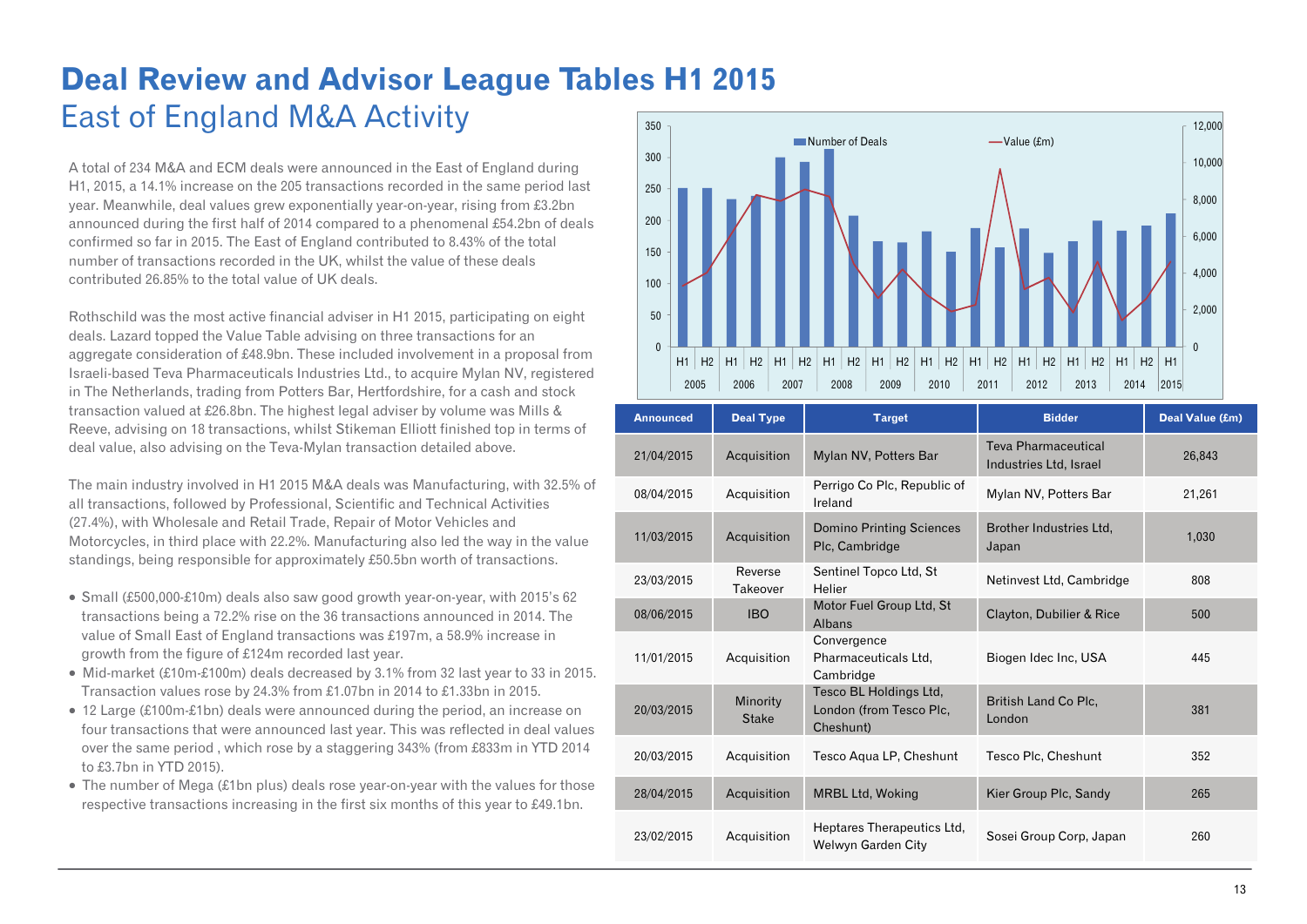### **Deal Review and Advisor League Tables H1 2015**  East of England

| H1 2015        | H1 2014                  | <b>Legal Advisor</b>           | <b>Volume</b>  |
|----------------|--------------------------|--------------------------------|----------------|
| $\mathbf{1}$   | 6                        | <b>MILLS &amp; REEVE</b>       | 18             |
| $\overline{2}$ | $\overline{4}$           | <b>DWF</b>                     | 15             |
| 3              | $\overline{\phantom{a}}$ | <b>SQUIRE PATTON BOGGS</b>     | 6              |
| $\overline{4}$ | 5                        | <b>DLA PIPER</b>               | 5              |
| 5              |                          | <b>ASHTON KCJ</b>              | 5              |
| 6              |                          | <b>ASHURST</b>                 | $\overline{4}$ |
| $\overline{7}$ |                          | <b>CLIFFORD CHANCE</b>         | $\overline{4}$ |
| 8              |                          | <b>COVINGTON &amp; BURLING</b> | $\overline{4}$ |
| 9              |                          | <b>TAYLOR WESSING</b>          | $\overline{4}$ |
| 10             |                          | <b>BROWNE JACOBSON</b>         | 4              |

| H1 2015         | H1 2014                  | <b>Financial Advisor</b> | <b>Volume</b>  |
|-----------------|--------------------------|--------------------------|----------------|
| 1               | $\overline{\phantom{a}}$ | <b>ROTHSCHILD</b>        | 8              |
| $\overline{2}$  | $\overline{4}$           | <b>FINNCAP</b>           | $\overline{7}$ |
| 3               | $\overline{\phantom{a}}$ | <b>MXC CAPITAL</b>       | 6              |
| $\overline{4}$  | 11                       | <b>BCMS CORPORATE</b>    | 6              |
| 5               | 2                        | <b>GRANT THORNTON</b>    | 5              |
| $6\phantom{1}6$ |                          | <b>JP MORGAN</b>         | $\overline{4}$ |
| $\overline{7}$  |                          | <b>INVESTEC</b>          | $\overline{4}$ |
| $8*$            |                          | <b>NUMIS SECURITIES</b>  | $\overline{4}$ |
| $8*$            | 8                        | <b>PWC</b>               | $\overline{4}$ |
| 10              |                          | <b>BDO LLP</b>           | $\overline{4}$ |

| H1 2015        | H1 2014                  | <b>Legal Advisor</b>                         | Value (£m) |
|----------------|--------------------------|----------------------------------------------|------------|
| $\mathbf{1}$   |                          | <b>STIKEMAN ELLIOTT</b>                      | 48,912     |
| $\overline{2}$ |                          | <b>KIRKLAND &amp; ELLIS</b>                  | 26,843     |
| 3              | $\overline{\phantom{0}}$ | <b>SULLIVAN &amp; CROMWELL</b>               | 26,843     |
| $4*$           | 8                        | A & L GOODBODY                               | 21,261     |
| $4*$           |                          | <b>ARTHUR COX</b>                            | 21,261     |
| $4*$           | 3                        | <b>CRAVATH SWAINE &amp; MOORE</b>            | 21,261     |
| $4*$           |                          | <b>DAVIS POLK &amp; WARDWELL</b>             | 21,261     |
| $4*$           |                          | <b>SKADDEN ARPS SLATE MEAGHER &amp; FLOM</b> | 21,261     |
| $4*$           | $\overline{\phantom{0}}$ | <b>WACHTELL LIPTON ROSEN &amp; KATZ</b>      | 21,261     |
| 10             | 10                       | <b>ASHURST</b>                               | 1,195      |

| H1 2015        | H1 2014                  | <b>Financial Advisor</b>   | Value (£m) |
|----------------|--------------------------|----------------------------|------------|
| 1              | $\overline{\phantom{a}}$ | LAZARD                     | 48,912     |
| $2*$           |                          | <b>BARCLAYS CAPITAL</b>    | 26,843     |
| $2*$           |                          | <b>GREENHILL &amp; CO</b>  | 26,843     |
| $\overline{4}$ |                          | <b>GOLDMAN SACHS</b>       | 21,739     |
| 5              |                          | <b>MORGAN STANLEY</b>      | 21,396     |
| $6\phantom{1}$ |                          | <b>ROTHSCHILD</b>          | 1,488      |
| $\overline{7}$ | $\overline{\phantom{a}}$ | <b>CITIGROUP</b>           | 1,030      |
| $8*$           | $\overline{7}$           | <b>ARMA PARTNERS</b>       | 808        |
| $8*$           | $\overline{\phantom{a}}$ | <b>BMO CAPITAL MARKETS</b> | 808        |
| $8*$           |                          | <b>CANACCORD GENUITY</b>   | 808        |
| $8*$           |                          | <b>DEUTSCHE BANK</b>       | 808        |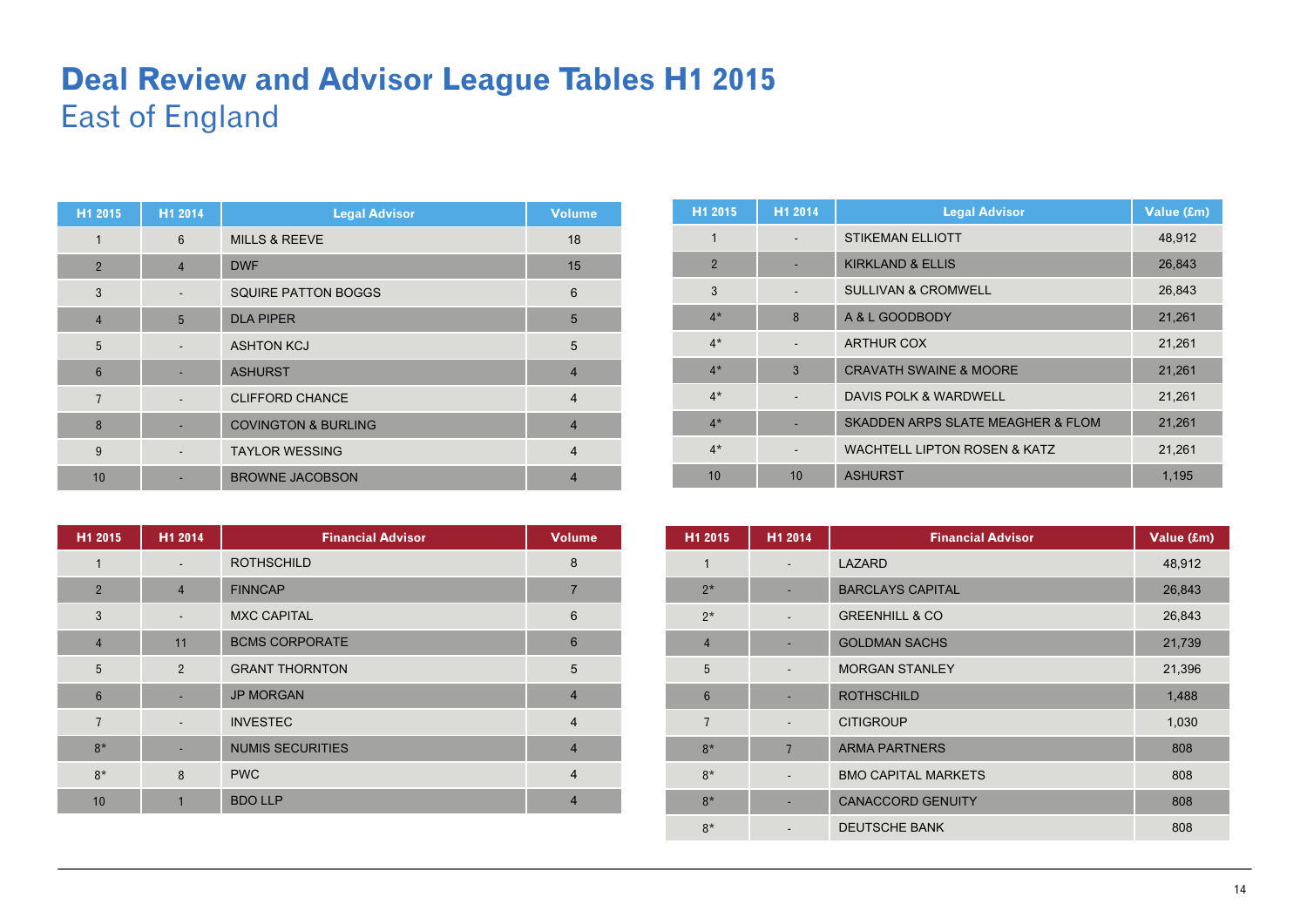### **Deal Review and Advisor League Tables H1 2015**  Midlands M&A Activity

The Midlands saw a relatively modest 8.6% increase in the number of transactions announced during the first half of 2015 when compared with the same period last year, from 336 to 365. However, while deal numbers only saw a slight rise, the value of these deals increased by a considerably higher 60.9% from £4.3bn to £6.9bn, largely thanks to the agreed £2.4bn acquisition of Center Parcs by Canadian investment firm Brookfield. This is broadly in line with the overall trend for the UK, which has seen an average increase of approximately 30% in values despite transaction numbers remaining relatively static.

The busiest legal advisor for the region by some margin was Gateley, which held onto their number one spot acting on a total of 27 deals, followed by Brown Jacobson in second with 17 and DWF rounding out the top three with 15. The Legal Value Table saw much more of a shake up with none of last year's top five having made it back into the top 10; Travers Smith topped the legal value table participating in nearly GB£3bn worth of deals, followed by Mills & Reeve and Freshfields Bruckhaus Deringer in second and third, with £2.5bn and £2.4bn respectively. Switching over to the financial advisers we see BDO has managed to go one better than last years performance topping the Volume Table on 12, closely followed by Numis Securities on 11 and Grant Thornton on 10. With regards to the Value Table Rothschild maintained the top spot acting on just over £3bn worth of transactions, with PwC and Investec Bank, which both failed to make the top 10 last year, rounding out the top three.

- Small deals (£0.5m-£10m) saw a 30.2% increase in volume from 63 to 82 when compared with the same period last year. However, despite this, the overall value of these deals fell ever so slightly by 3.3% to £238m.
- Mid-market transactions (£10m-£100m) declined slightly, both in volume and in value, with only 48 deals being announced (compared with 53 last year) worth approximately £1.7bn, a 5.5% decline on 2014 figures.
- The volume of Large (£100m-£1bn) transaction M&A activity increased 40% to 14 in 2015 so far, with values also somewhat unsurprisingly increasing as well, albeit by a smaller percentage of 8.7%, to £2.6bn
- There was a single Mega (£1bn) transaction announced during the first half of 2015, still one more than the previous year, and the likely explanation for the relatively impressive increase in overall deal values for the region.



| <b>Announced</b> | <b>Deal Type</b>          | <b>Target</b>                                              | <b>Bidder</b>                                                    | Deal Value (£m) |
|------------------|---------------------------|------------------------------------------------------------|------------------------------------------------------------------|-----------------|
| 29/05/2015       | Acquisition               | Center Parcs (Holdings 1)<br>Ltd, Newark                   | <b>Brookfield Property</b><br>Partners LP, Bermuda               | 2,400           |
| 16/01/2015       | <b>IBO</b>                | <b>National Exhibition Centre</b><br>Ltd, Birmingham       | Nevada BidCo Ltd,<br>Birmingham                                  | 307             |
| 11/05/2015       | Acquisition               | <b>WWRD Holdings Ltd.</b><br>Gibraltar                     | Fiskars Corporation,<br>Finland                                  | 282.2           |
| 15/06/2015       | Acquisition               | 2,100 Bed Student<br>Accommodation Portfolio,<br><b>UK</b> | <b>UNITE UK Student</b><br>Accommodation Fund,<br><b>Bristol</b> | 271             |
| 28/01/2015       | Acquisition               | Portfolio of 73 Pendragon<br>Auto Dealerships, UK          | <b>WP Carey Inc, USA</b>                                         | 236             |
| 24/04/2015       | Acquisition               | Idis Group Holdings Ltd,<br>Weybridge                      | Clinigen Group Plc, Burton<br>on Trent                           | 225             |
| 03/02/2015       | Share Buy-<br><b>Back</b> | Melrose Industries Plc,<br>Birmingham                      |                                                                  | 200             |
| 14/05/2015       | Acquisition               | Middlesbrough Holdings<br>Ltd, Burton on Trent             | New Frontier Guernsey 1<br>Ltd, Guernsey                         | 181             |
| 11/02/2015       | <b>Divestment</b>         | Poundland Group Plc,<br>Willenhall                         |                                                                  | 142             |
| 11/02/2015       | Acquisition               | Phoenix IT Group Plc.<br>Northampton                       | Daisy Group Plc, Nelson                                          | 135             |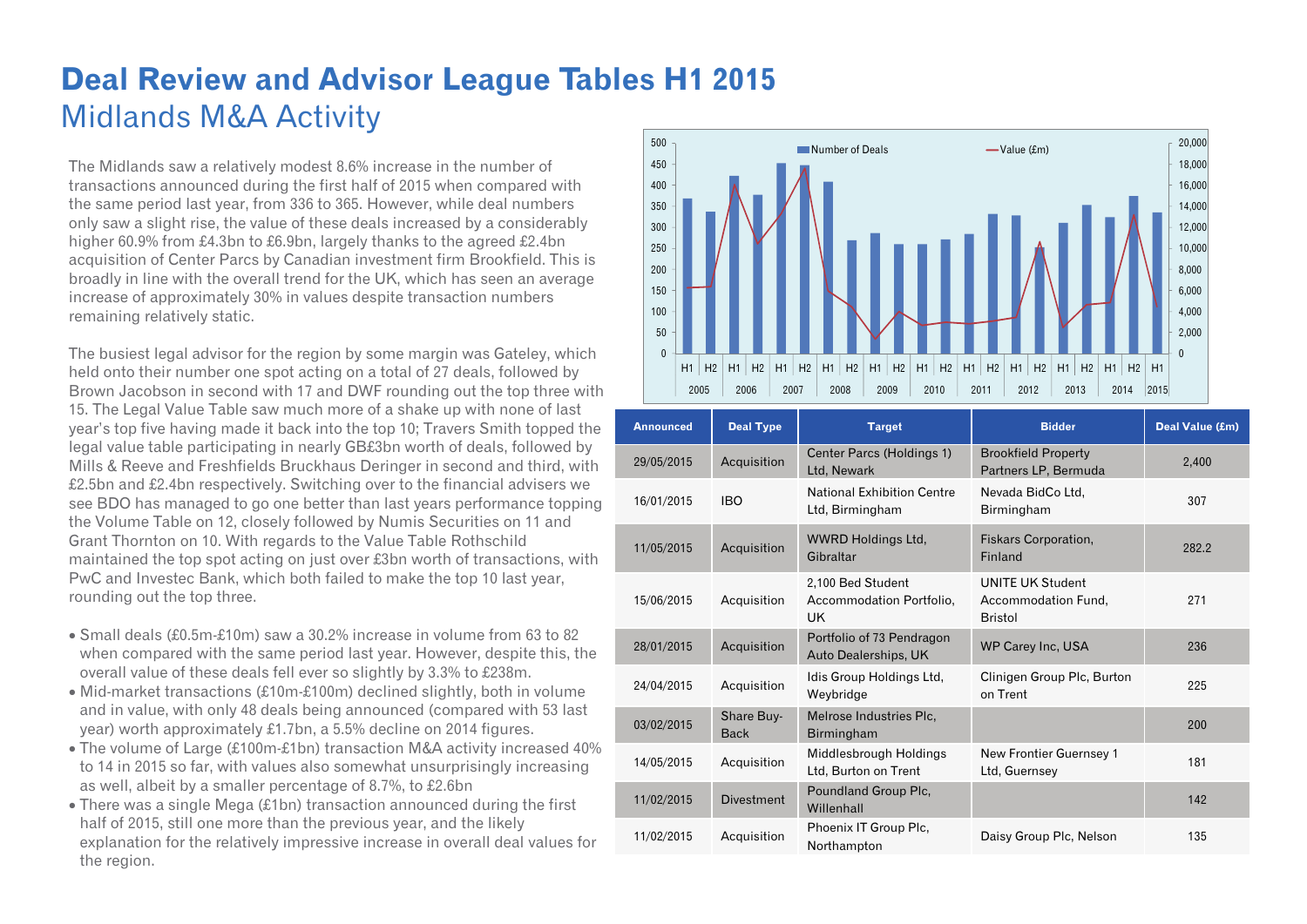#### **Deal Review and Advisor League Tables H1 2015**  Midlands

| H1 2015        | H1 2014        | <b>Legal Advisor</b>    | <b>Volume</b> |
|----------------|----------------|-------------------------|---------------|
| 1              | $\mathbf{1}$   | <b>GATELEY</b>          | 27            |
| $\overline{2}$ | 10             | <b>BROWNE JACOBSON</b>  | 17            |
| 3              | 17             | <b>DWF</b>              | 15            |
| $\overline{4}$ | $\overline{4}$ | <b>HIGGS &amp; SONS</b> | 12            |
| 5              | 5              | <b>SHOOSMITHS</b>       | 12            |
| 6              | 3              | <b>EVERSHEDS</b>        | 11            |
| $\overline{7}$ | $\overline{2}$ | <b>DLA PIPER</b>        | 10            |
| 8              | 11             | <b>FREETHS</b>          | 10            |
| 9              | 6              | <b>PINSENT MASONS</b>   | 9             |
| 10             | 13             | <b>IRWIN MITCHELL</b>   | 9             |

| H1 2015        | H1 2014                  | <b>Financial Advisor</b> | <b>Volume</b>  |
|----------------|--------------------------|--------------------------|----------------|
| 1              | $\overline{2}$           | <b>BDO</b>               | 12             |
| $\overline{2}$ | 13                       | <b>NUMIS SECURITIES</b>  | 11             |
| 3              | $\mathbf{1}$             | <b>GRANT THORNTON</b>    | 10             |
| $\overline{4}$ | 5                        | <b>KPMG</b>              | 9              |
| 5              | 6                        | <b>PWC</b>               | 8              |
| 6              | $\overline{4}$           | <b>ROTHSCHILD</b>        |                |
| $\overline{7}$ | $\overline{\phantom{a}}$ | <b>KBS CORPORATE</b>     | $\overline{7}$ |
| 8              | 14                       | <b>INVESTEC</b>          | 6              |
| 9              | 22                       | <b>DELOITTE</b>          | 6              |
| 10             |                          | <b>CANACCORD GENUITY</b> | 6              |

| H1 2015        | H1 2014        | <b>Legal Advisor</b>                   | Value (£m) |
|----------------|----------------|----------------------------------------|------------|
| $\mathbf{1}$   | 9              | <b>TRAVERS SMITH</b>                   | 2,966      |
| $\overline{2}$ | 23             | <b>MILLS &amp; REEVE</b>               | 2,499      |
| 3              | $\overline{7}$ | FRESHFIELDS BRUCKHAUS DERINGER         | 2,455      |
| $\overline{4}$ | 10             | <b>EVERSHEDS</b>                       | 803        |
| 5              | 15             | ADDLESHAW GODDARD                      | 421        |
| $6\phantom{1}$ | $6\phantom{1}$ | <b>WRAGGE LAWRENCE GRAHAM &amp; CO</b> | 401        |
| $\overline{7}$ | 18             | <b>GATELEY</b>                         | 392        |
| 8              |                | <b>JONES DAY</b>                       | 378        |
| 9              | 20             | <b>ASHURST</b>                         | 311        |
| 10             | 11             | <b>DLA PIPER</b>                       | 276        |

| H1 2015        | H1 2014 | <b>Financial Advisor</b>  | Value (£m) |
|----------------|---------|---------------------------|------------|
| 1              | 1       | <b>ROTHSCHILD</b>         | 3,047      |
| $\overline{2}$ | 18      | <b>PWC</b>                | 2,435      |
| 3              | 23      | <b>INVESTEC</b>           | 484        |
| $\overline{4}$ |         | <b>GOLDMAN SACHS</b>      | 417        |
| 5              | 16      | <b>DELOITTE</b>           | 373        |
| $6\phantom{1}$ |         | <b>GLEACHER SHACKLOCK</b> | 307        |
| $\overline{7}$ |         | <b>CATALYST</b>           | 307        |
| 8              | 15      | <b>NUMIS SECURITIES</b>   | 270        |
| 9              | 21      | <b>BDO</b>                | 229        |
| 10             |         | <b>GRANT THORNTON</b>     | 180        |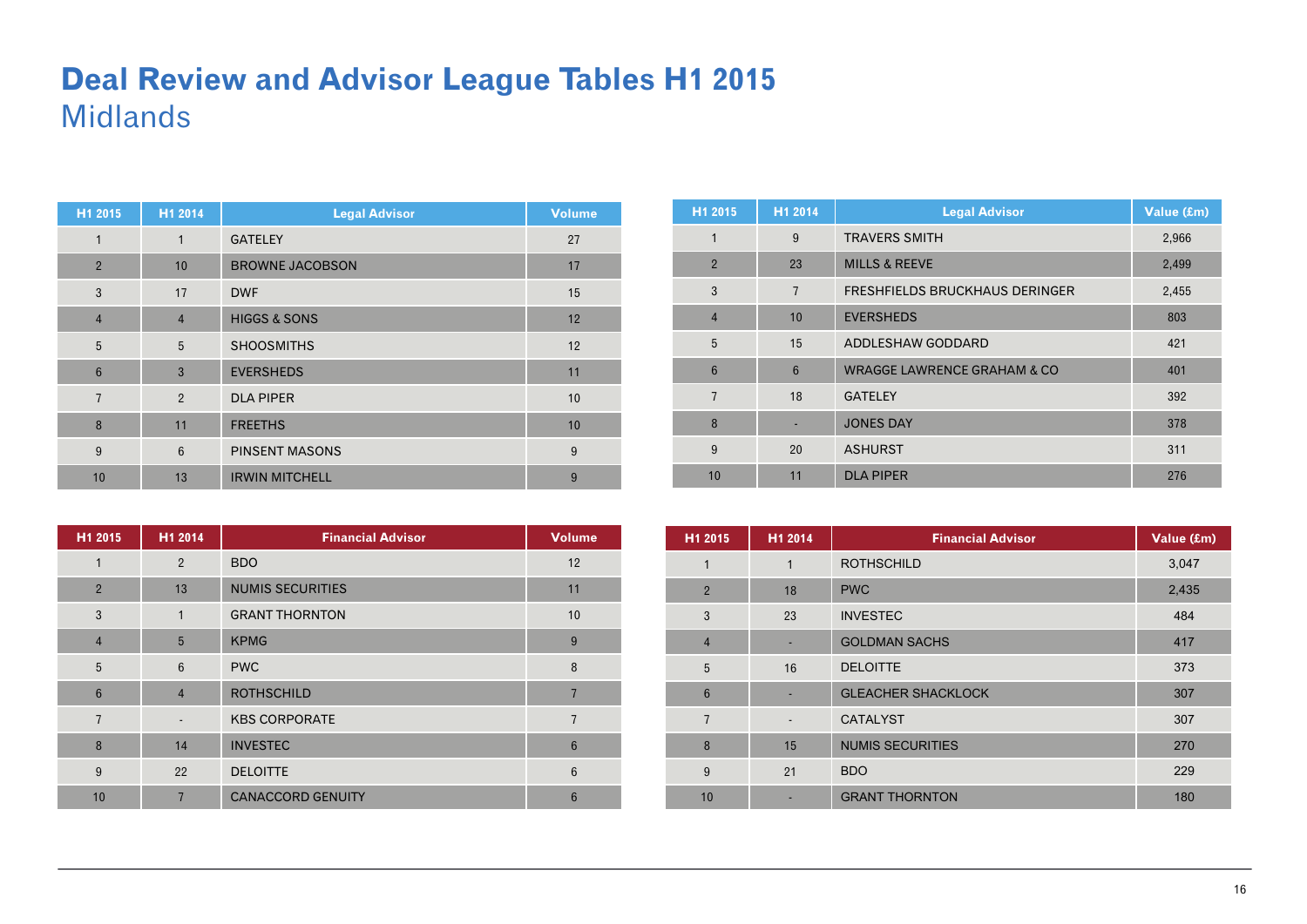#### **Deal Review and Advisor League Tables H1 2015**  Yorkshire & The Humber M&A Activity 300

There were a total of 178 M&A and ECM transactions announced in Yorkshire & Humber during H1 2015, a decrease of 11% on the 200 deals recorded in the same period last year. Year on year, deal values also fell by 21.4% from £4.7bn announced during the first half of 2014 compared to £3.7bn confirmed so far in 2015. Yorkshire & Humber contributed to 6.41% of the total number of transactions recorded in the UK and contributed 1.84% to the total value of UK deals.

KPMG was the most active financial adviser in H1 2015, participating on six deals. Bank of America Merrill Lynch, Evercore and JP Morgan Cazenove topped the Value Table each advising on US-based Arris Group Inc's acquisition of Pace Plc, Saltaire, for an aggregate cash and stock consideration of £1.4bn, or 426.5p per share. The highest legal adviser by volume was Squire Patton Boggs, advising on 13 transactions, whilst Travers Smith finished top in terms of deal value advising on five transactions for an aggregate consideration of approximately £1.78bn.

The main industry involved in H1 2015 M&A was Manufacturing, with 56 deals, representing 31.5% of all transactions, closely followed by Professional, Scientific and Technical Activities (28.7%), with Wholesale and Retail just behind in third place on 25.3%. Wholesale and Retail just pipped Manufacturing in the value standings, being responsible for approximately £1.83bn worth of transactions.

- Small (£0.5m-£10m) deals followed a similar trend, with the number of transactions falling from 42 recorded in 2014, to 29 deals announced in 2015, a 31% decrease. The value of Small Yorkshire & Humber transactions was approximately £100m, a 25.9% decrease in growth from the figure of £135m recorded last year.
- Mid-market (£10m-£100m) deals decreased slightly by 4.2% from 24 last year to 23 in 2015. Transaction values also saw a single-digit fall of 6.8% from £752m in 2014 to £704m in 2015.
- Nine Large (£100m-£1bn) deals were announced during the period, an increase on the seven transactions that were announced last year. However, this was not reflected in deal values over the same period, which fell by 26% (from £2.08bn in YTD 2014 to £1.54bn in YTD 2015).
- The number of Mega (£1bn plus) deals remained the same at one, with the value for the 2014 transaction decreasing in the first six months of this year from £1.76bn to £1.4bn.



| <b>Announced</b> | <b>Deal Type</b>          | <b>Target</b>                                                | <b>Bidder</b>                                 | Deal Value (£m) |
|------------------|---------------------------|--------------------------------------------------------------|-----------------------------------------------|-----------------|
| 23/04/2015       | Acquisition               | Pace Plc, Saltaire                                           | Arris Group Inc, USA                          | 1,400           |
| 24/02/2015       | Share Buy-<br><b>Back</b> | Persimmon Plc, York                                          |                                               | 291             |
| 16/03/2015       | <b>MBO</b>                | SSP Ltd, Halifax                                             | Management                                    | 207             |
| 12/03/2015       | Acquisition               | Brite Plant, Rotherham                                       | Copenhagen Infrastructure<br>II K/S, Denmark  | 152             |
| 14/05/2015       | <b>IBO</b>                | Poundworld Retail Ltd,<br>Normanton                          | <b>TPG Capital LP</b>                         | 150             |
| 03/03/2015       | Acquisition               | Hayworth Estates Property<br>Group Ltd, Rotherham            | Coalfield Resources Plc,<br>Doncaster         | 150             |
| 05/01/2015       | Acquisition               | <b>UNO Portfolio (from</b><br>Unibail-Rodamco SA),<br>France | Valad Management<br>Services Ltd, Scarborough | 109             |
| 27/01/2015       | Acquisition               | Valad Management<br>Services Ltd, Scarborough                | Cromwell Property Group,<br>Australia         | 108             |
| 06/02/2015       | <b>Flotation</b>          | DFS Furniture Co Ltd,<br>Doncaster                           |                                               | 105             |
| 27/05/2015       | Development<br>Capital    | Karro Food Group Ltd,<br>Malton                              |                                               | 74              |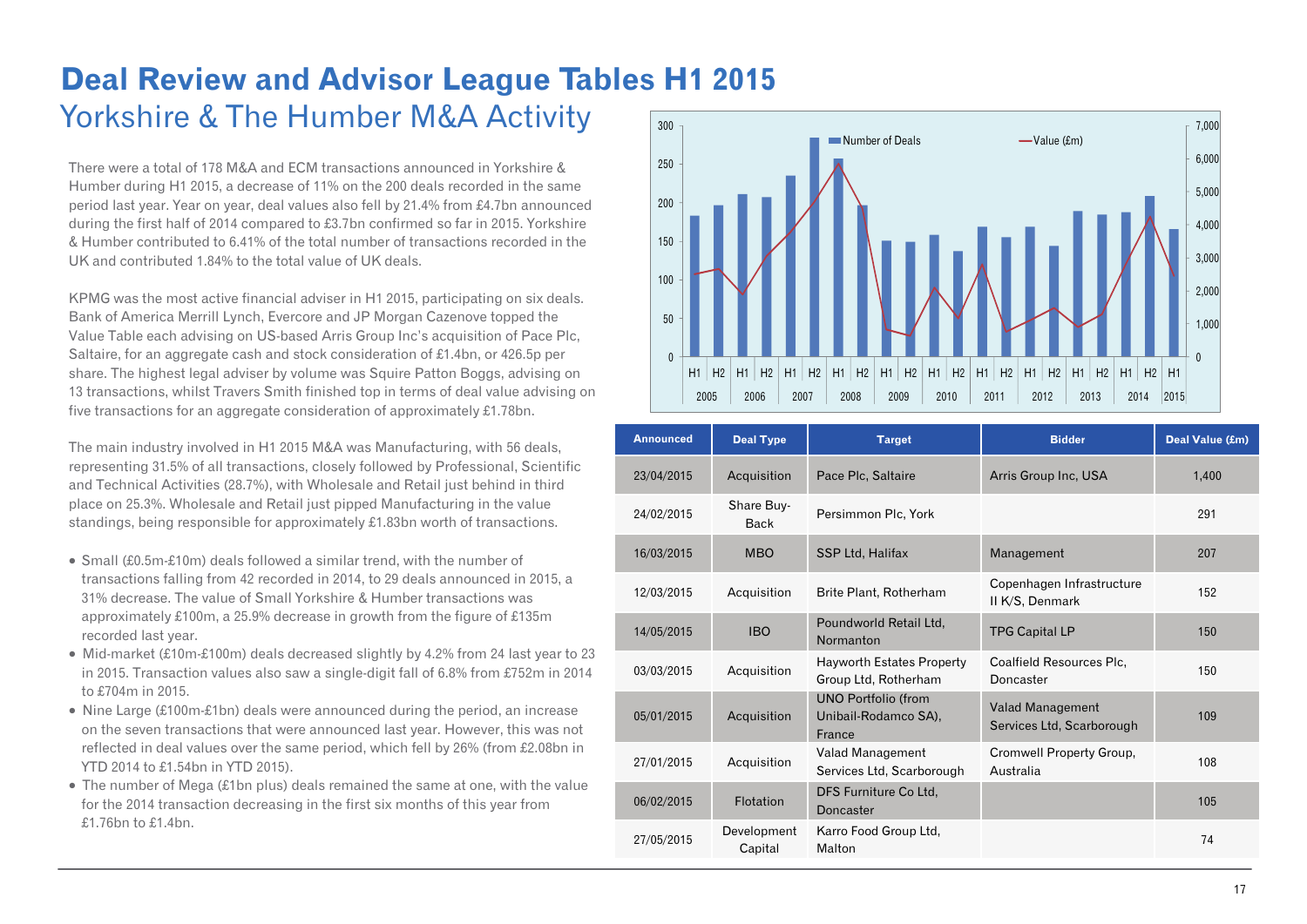# **Deal Review and Advisor League Tables H1 2015**  Yorkshire & The Humber

| H1 2015        | H1 2014                  | <b>Legal Advisor</b>       | <b>Volume</b>  |
|----------------|--------------------------|----------------------------|----------------|
| $\mathbf{1}$   | 6                        | <b>SQUIRE PATTON BOGGS</b> | 13             |
| $\overline{2}$ | 1                        | <b>IRWIN MITCHELL</b>      | 8              |
| 3              | $\overline{4}$           | <b>DLA PIPER</b>           | $\overline{7}$ |
| $\overline{4}$ | 3                        | <b>WALKER MORRIS</b>       | $\overline{7}$ |
| 5              | 10                       | <b>PINSENT MASONS</b>      | $\overline{7}$ |
| 6              | 12                       | <b>TRAVERS SMITH</b>       | 5              |
| $\overline{7}$ | 9                        | <b>EVERSHEDS</b>           | 5              |
| 8              | $\overline{2}$           | ADDLESHAW GODDARD          | $\overline{4}$ |
| 9              | $\overline{\phantom{a}}$ | <b>MILLS &amp; REEVE</b>   | $\overline{4}$ |
| 10             | 11                       | <b>DWF</b>                 |                |

| H1 2015        | H1 2014                  | <b>Financial Advisor</b>     | <b>Volume</b>  |
|----------------|--------------------------|------------------------------|----------------|
| 1              | 2                        | <b>KPMG</b>                  | 6              |
| $\overline{2}$ | $\overline{1}$           | <b>GRANT THORNTON</b>        | $\overline{4}$ |
| 3              | $\overline{\phantom{a}}$ | PARK PLACE CORPORATE FINANCE | $\overline{4}$ |
| $4*$           |                          | <b>SENTIO PARTNERS</b>       | $\overline{4}$ |
| $4*$           | 9                        | <b>BHP CORPORATE FINANCE</b> | $\overline{4}$ |
| $6\phantom{1}$ | 6                        | <b>BAKER TILLY</b>           | 4              |
| $\overline{7}$ | 10                       | <b>PWC</b>                   | 3              |
| 8              |                          | <b>BCMS CORPORATE</b>        | 3              |
| 9              | 20                       | <b>DELOITTE</b>              | 2              |
| 10             |                          | <b>INVESTEC</b>              | $\mathcal{P}$  |

| H1 2015        | H1 2014        | <b>Legal Advisor</b>                             | Value (£m) |
|----------------|----------------|--------------------------------------------------|------------|
| 1              | 9              | <b>TRAVERS SMITH</b>                             | 1,777      |
| $\overline{2}$ |                | <b>HERBERT SMITH FREEHILLS</b>                   | 1,552      |
| $3*$           |                | <b>HOGAN LOVELLS</b>                             | 1,400      |
| $3*$           |                | <b>NORTON ROSE FULBRIGHT</b>                     | 1,400      |
| $3*$           | $1*$           | <b>PAUL WEISS RIFKIND WHARTON &amp; GARRISON</b> | 1,400      |
| $3*$           |                | SIMPSON THACHER & BARTLETT                       | 1,400      |
| $3*$           |                | <b>TROUTMAN SANDERS</b>                          | 1,400      |
| 8              |                | <b>SQUIRE PATTON BOGGS</b>                       | 445        |
| 9              | $\overline{7}$ | ADDLESHAW GODDARD                                | 358        |
| 10             | 19             | <b>EVERSHEDS</b>                                 | 184        |

| H1 2015        | H1 2014 | <b>Financial Advisor</b>                | Value (£m) |
|----------------|---------|-----------------------------------------|------------|
| $1*$           | 5       | <b>BANK OF AMERICA MERRILL LYNCH</b>    | 1,400      |
| $1*$           | $16*$   | <b>EVERCORE PARTNERS</b>                | 1,400      |
| $1*$           | ٠       | <b>JP MORGAN</b>                        | 1,400      |
| $\overline{4}$ |         | <b>DELOITTE</b>                         | 242        |
| 5              |         | <b>ARMA PARTNERS</b>                    | 207        |
| $6\phantom{1}$ | $12*$   | <b>INVESTEC BANK</b>                    | 151        |
| $\overline{7}$ | 15      | <b>PWC</b>                              | 150        |
| 8              |         | <b>GRANT THORNTON</b>                   | 150        |
| 9              | 21      | <b>JEFFERIES INTERNATIONAL</b>          | 125        |
| $10*$          |         | <b>HSBC</b>                             | 105        |
| $10*$          |         | <b>JOHANNES BERENBERG &amp; GOSSIER</b> | 105        |
| $10*$          | $12*$   | <b>UBS</b>                              | 105        |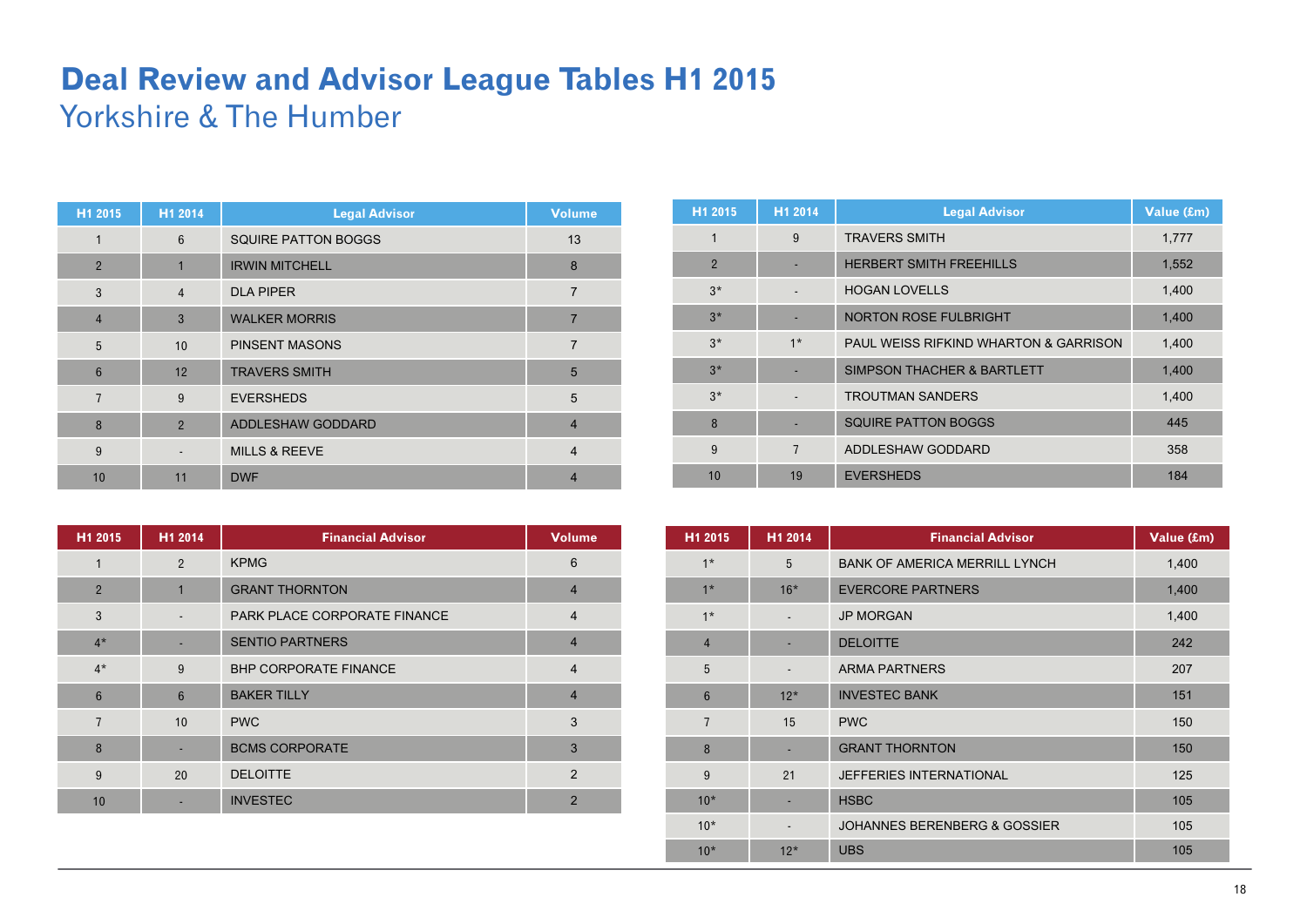# **Deal Review and Advisor League Tables H1 2015**  North West M&A Activity

There were 331 M&A and ECM transactions announced in the North West during the first six months of 2015. While this was down slightly from the 339 deals recorded for the same period of 2014, the figures represent another robust return for the region, particularly against a backdrop of political uncertainty in the run up to the recent election. We recorded brisk activity in the Small to Mid-market range in H1, while deals worth £100m and above were relatively thin on the ground. Indeed, with just a single deal above the £1bn mark so far this year, the £1.4bn London Stock Exchange listing of Manchester's Auto Trader Group, the North West saw the total value of transactions fall to £7bn, compared to £12.4bn in H1 2014. The North West was involved in 11.9% of all UK deals in H1, and contributed 3.5% to their overall value.

The bulk of deal activity was in the Manufacturing sector, with 86 deals, alongside brisk activity in Professional, Scientific and Technical Activities (84) and in Financial Services - which saw volumes up by some 27.1% to 75. Other growth sectors included Information & Communication, which saw a 7% increase in deal flow, and Construction (up 50%).

Brabners retained its Q1 status to lead our legal advisory Volume Table with 21 transactions so far this year, ahead of DWF (16 deals) and Turner Parkinson (13), while US firm Simpson Thacher and Bartlett's work on Auto Trader's listing took them to the top of the Value Table. Meanwhile, BDO was the region's busiest financial advisor with nine deals, and Deutsche Bank topped the Value Table having advised on transactions worth £2.2bn.

- There was a 7% increase in the number of Small (£500,000 to £10m) transactions announced in H1, although their aggregate value dropped by 2%.
- Mid-market (£10m-£100m) transaction numbers were also on the up, with the 53 deals announced in H1 2015 representing a 4% upswing on the 51 Mid-market deals announced during the corresponding period in 2014. However, values also fell by 4.4%, from £1.82bn in H1 2014 to £1.74bn in H1 2015.
- The 11 Large (£100m-£1bn) deals announced in H1 2015 were down from 14 in H1 2014. Values were down 9.5% to £3.6bn, against £4bn in H1 2015.
- $\bullet$  There was a single Mega deal(£1bn plus) in the North West, down from three in H1 2014.



| <b>Announced</b> | <b>Deal Type</b>          | <b>Target</b>                                  | <b>Bidder</b>                                             | <b>Deal Value</b><br>(f.m) |
|------------------|---------------------------|------------------------------------------------|-----------------------------------------------------------|----------------------------|
| 26/02/2015       | <b>IPO</b>                | Auto Trader Group Plc,<br>Manchester           |                                                           | 1,387                      |
| 23/03/2015       | Reverse<br>Takeover       | Sentinel Topco Ltd, Jersey                     | Netinvest Ltd (subsidiary of<br>Optimal Paymets, Douglas) | 803                        |
| 01/06/2015       | Acquisition               | Plus500 Ltd, Israel                            | Playtech Plc, Douglas                                     | 460                        |
| 12/01/2015       | Secondary<br>Buy-Out      | Survitec Group Ltd,<br><b>Birkenhead</b>       | Onex Corp                                                 | 449                        |
| 02/04/2015       | Acquisition               | TradeFX Group, Cyprus                          | Playtech Plc, Douglas                                     | 334                        |
| 08/06/2015       | <b>Divestment</b>         | Pets at Home Group Plc,<br>Handforth           |                                                           | 288                        |
| 25/06/2015       | Acquisition               | Alfa Aesar Research<br>Chemicals, Heysham      | <b>Thermo Fisher Scientific</b><br>Inc, USA               | 256                        |
| 18/06/2015       | Rights<br>Issue           | Playtech Plc, Douglas                          |                                                           | 227                        |
| 07/01/2015       | Share Buy-<br><b>Back</b> | <b>Unitech Corporate Parks</b><br>Plc, Douglas |                                                           | 177                        |
| 09/04/2015       | Acquisition               | Unilever Nigeria Plc                           | Unilever Plc, Port Sunlight                               | 145                        |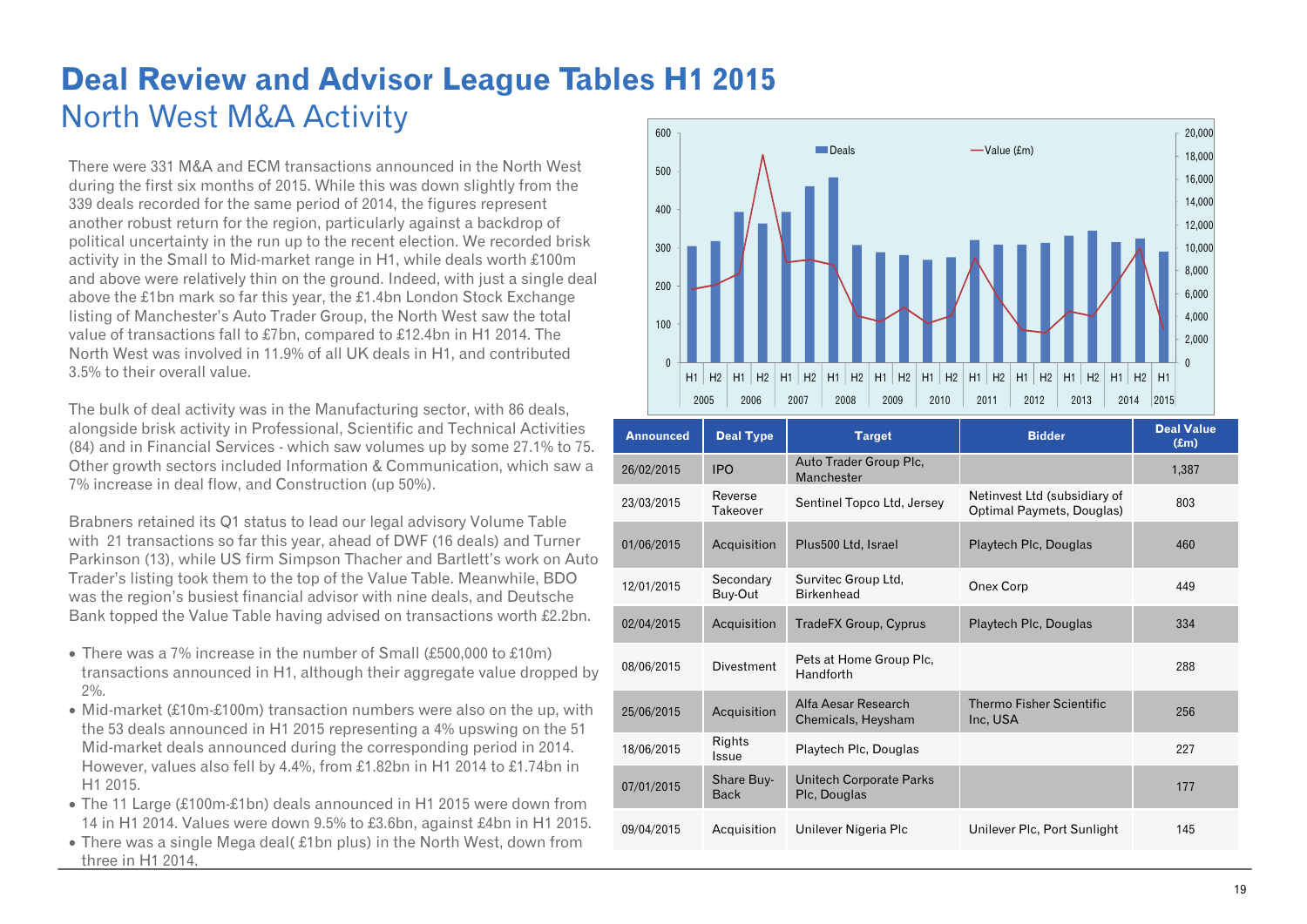#### **Deal Review and Advisor League Tables H1 2015**  North West

| H1 2015        | H1 2014        | <b>Legal Advisor</b>    | <b>Volume</b> |
|----------------|----------------|-------------------------|---------------|
| 1              | $\overline{4}$ | <b>BRABNERS</b>         | 21            |
| $\overline{2}$ | 1              | <b>DWF</b>              | 16            |
| 3              | 3              | <b>TURNER PARKINSON</b> | 13            |
| $\overline{4}$ | $\overline{2}$ | <b>DLA PIPER</b>        | 11            |
| 5              | $\overline{7}$ | ADDLESHAW GODDARD       | 11            |
| 6              | 11             | <b>SHOOSMITHS</b>       | 11            |
| $\overline{7}$ | 6              | <b>GATELEY</b>          | 11            |
| 8              | 8              | <b>EVERSHEDS</b>        | 10            |
| 9              | 23             | PANNONE CORPORATE       | 9             |
| 10             | 5              | <b>HILL DICKINSON</b>   | 8             |

| H1 2015         | H1 2014        | <b>Financial Advisor</b>               | <b>Volume</b> |
|-----------------|----------------|----------------------------------------|---------------|
|                 | $\overline{2}$ | <b>BDO</b>                             | 9             |
| $\overline{2}$  | 8              | <b>CANACCORD GENUITY</b>               | 7             |
| 3               | 3              | <b>KPMG</b>                            | 6             |
| $\overline{4}$  | 6              | <b>DOW SCHOFIELD WATTS</b>             | 6             |
| 5               | 15             | <b>NUMIS SECURITIES</b>                | 5             |
| $6\phantom{1}6$ | 24             | <b>RICKITT MITCHELL &amp; PARTNERS</b> | 5             |
| $\overline{7}$  | 17             | <b>BCMS CORPORATE</b>                  | 5             |
| 8               | $\mathbf{1}$   | <b>GRANT THORNTON</b>                  | 5             |
| 9               | 10             | <b>ZEUS CAPITAL</b>                    | 5             |
| 10              | 9              | <b>SHORE CAPITAL</b>                   |               |

| H1 2015         | H1 2014 | <b>Legal Advisor</b>                  | Value (£m) |
|-----------------|---------|---------------------------------------|------------|
| 1               |         | <b>SIMPSON THACHER &amp; BARTLETT</b> | 1,386      |
| $\overline{2}$  |         | <b>STIKEMAN ELLIOTT</b>               | 817        |
| 3               | 21      | <b>HOGAN LOVELLS</b>                  | 808        |
| $\overline{4}$  |         | <b>TRAVERS SMITH</b>                  | 457        |
| 5               | 3       | <b>FRESHFIELDS BRUCKHAUS DERINGER</b> | 449        |
| $6\phantom{1}6$ |         | <b>BERWIN LEIGHTON PAISNER</b>        | 364        |
| 7               |         | <b>MORGAN LEWIS &amp; BOCKIUS</b>     | 356        |
| 8               | 9       | <b>ASHURST</b>                        | 165        |
| 9               | 17      | <b>EVERSHEDS</b>                      | 148        |
| 10              |         | <b>SLAUGHTER AND MAY</b>              | 145        |

| H1 2015        | H1 2014                  | <b>Financial Advisor</b>             | Value (£m) |
|----------------|--------------------------|--------------------------------------|------------|
| 1              | $\overline{2}$           | <b>DEUTSCHE BANK</b>                 | 2,195      |
| $\overline{2}$ |                          | <b>CANACCORD GENUITY</b>             | 1,858      |
| 3              | 15                       | <b>NUMIS SECURITIES</b>              | 1,523      |
| $\overline{4}$ | 6                        | <b>BANK OF AMERICA MERRILL LYNCH</b> | 1,386      |
| $5*$           |                          | <b>ARMA PARTNERS</b>                 | 808        |
| $5*$           |                          | <b>BMO CAPITAL MARKETS</b>           | 808        |
| $5*$           |                          | LAZARD                               | 808        |
| 8              |                          | <b>UBS</b>                           | 561        |
| 9              | $\overline{\phantom{a}}$ | <b>GLEACHER SHACKLOCK</b>            | 530        |
| 10             | 20                       | <b>LIBERUM CAPITAL</b>               | 460        |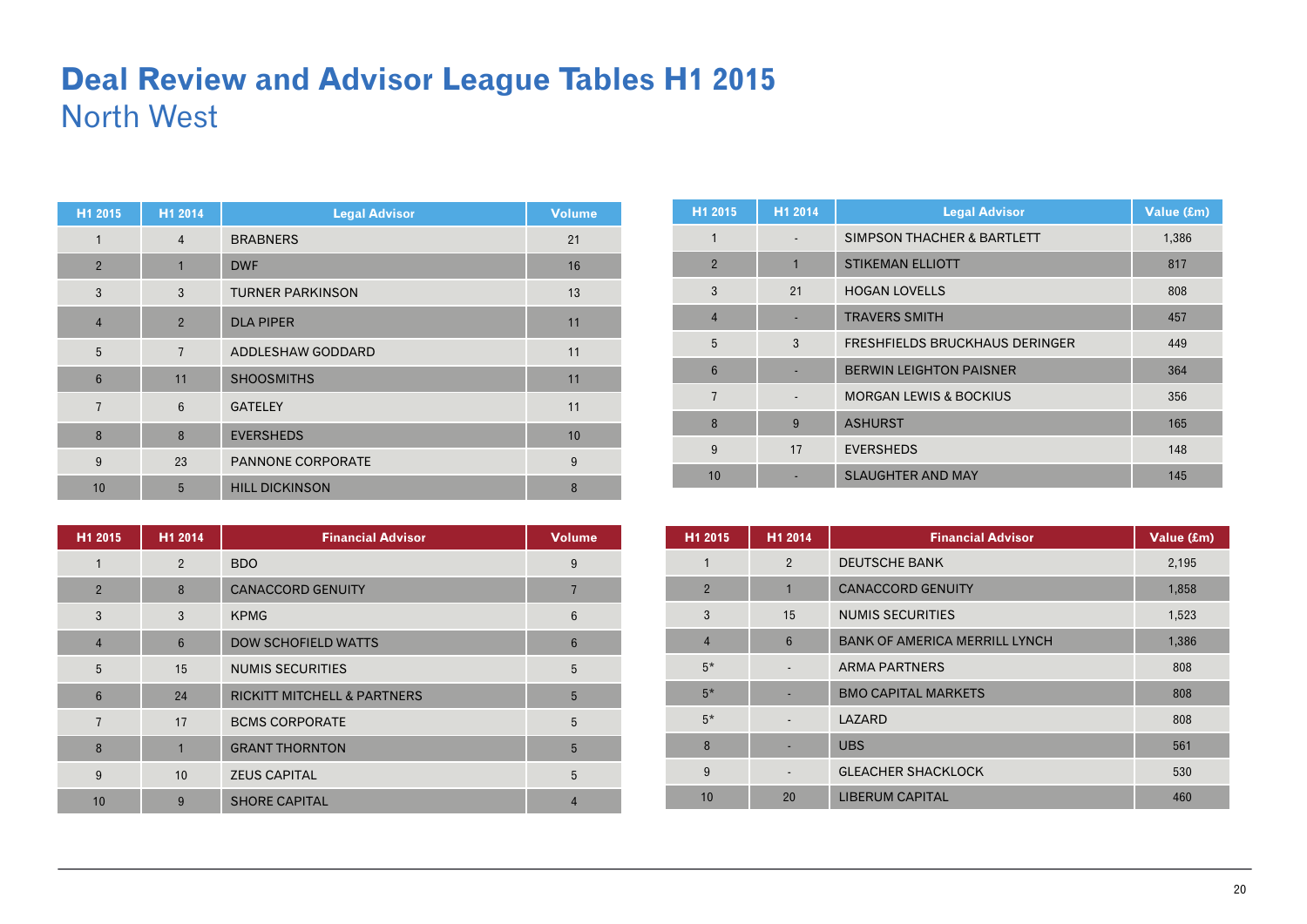# **Deal Review and Advisor League Tables H1 2015**  North East M&A Activity

In the North East during H1 2015, a total of 70 transactions were recorded, a 6.1% uplift on the 66 deals captured during H1 2014. The increase in deal volumes also resulted in an increase in deal values, with figures rising from £4.1m to £6.2, a modest growth of 51.1%. The two deals falling into the Large deal segment category, outlined below, may be the main reasons for the sharp rise in values. The increase may also be attributed to transactions financed through cash accounting for 96.6% of the total transaction values compared to 56% in the corresponding period last year.

KPMG was our most active financial advisors, participating in four North East deals. PwC retained its position at the top of the Value Table, advising on £135m of transactions this period, while Investec entered the League Tables at second place with £36m of deals. Our most active legal advisor was Watson Burton which had involvement in a total of nine transactions. Eversheds topped the Value Table after participating in £138m of deals.

Acquisitions remain the most popular deal type, comprising 62.9% of H1 2015 deals compared to 51.2% last year. Management buy-outs rise to become the third most popular deal type this period, going from 1.5% of deals making up the first half of 2014, to 5.71% this year.

- Small (£0.5m-£10m) deal volumes increased by 21.4% , rising from 14 deals in H1 2014 to 17 this year. Conversely, values dropped by 1.1% from £0.53m to £0.52.
- Mid-market (£10m-£100m) transactions followed a similar trend, with volumes rising from seven deals to nine, an increase of 28.6%. Despite a rise in the number of transactions, value fell by 14.6% from £2m to £1.7m.
- Large (£100m-£1bn) deal volumes doubled from one to two, with a significant 150.6% upswing in values rising from £1.6m to £4m. This period's top deal alone, the UNITE UK Student Accommodation Fund's acquisition of a student accommodation portfolio, valued at £271m, in an all cash transaction, was of a higher value than H1 2014's acquisition by Grainger Plc of a tenanted residential portfolio.
- There were no Mega (£1bn plus) deals recorded from H1 2014 through to H1 2015.



| <b>Announced</b> | <b>Deal Type</b>          | <b>Target</b>                                                                                | <b>Bidder</b>                                  | <b>Deal Value</b><br>$(\text{Em})$ |
|------------------|---------------------------|----------------------------------------------------------------------------------------------|------------------------------------------------|------------------------------------|
| 15/06/2015       | Acquisition               | 2,100 Student Portfolio,<br>London                                                           | <b>UNITE UK Student</b><br>Accommodation Fund, | 271                                |
| 06/02/2015       | Acquisition               | <b>Specialist Machine</b><br>Developments (Smd) Ltd,<br>Wallsend                             | Zhuzhou CSR Times Electric<br>Co Ltd, China    | 130                                |
| 23/01/2015       | <b>IPO</b>                | ScS Group Plc, Sunderland                                                                    |                                                | 35                                 |
| 21/04/2015       | Acquisition               | t-mac Technologies Ltd,<br>Chesterfield                                                      | Utilitywise Plc, South<br><b>Shields</b>       | 22                                 |
| 23/02/2015       | Venture<br>Capital        | Chemoxy International Ltd,<br><b>Staines (unit of Crossco)</b><br>(1255) Ltd, Middlesbrough) |                                                | 20                                 |
| 29/01/2015       | Acquisition               | Non-Foodstore Element of<br>The Killingworth Centre,<br>Killingworth                         | Development Securities Plc,<br>London          | 19                                 |
| 06/03/2015       | Share Buy-<br><b>Back</b> | Northern Investors Company<br>Plc, Newcastle                                                 |                                                | 19                                 |
| 05/05/2015       | Minority<br><b>Stake</b>  | <b>New Sovereign Reversions</b><br>Ltd, Newcastle                                            | Lone Star, Newcastle-upon-<br>Tyne             | 18                                 |
| 14/01/2015       | Acquisition               | Whitestone Weavers Ltd.<br>Hartlepool                                                        | Victoria Plc, Kidderminster                    | 13                                 |
| 28/04/2015       | Acquisition               | Michell Bearings Ltd, Derby                                                                  | British Engines Ltd.<br>Newcastle              | 12                                 |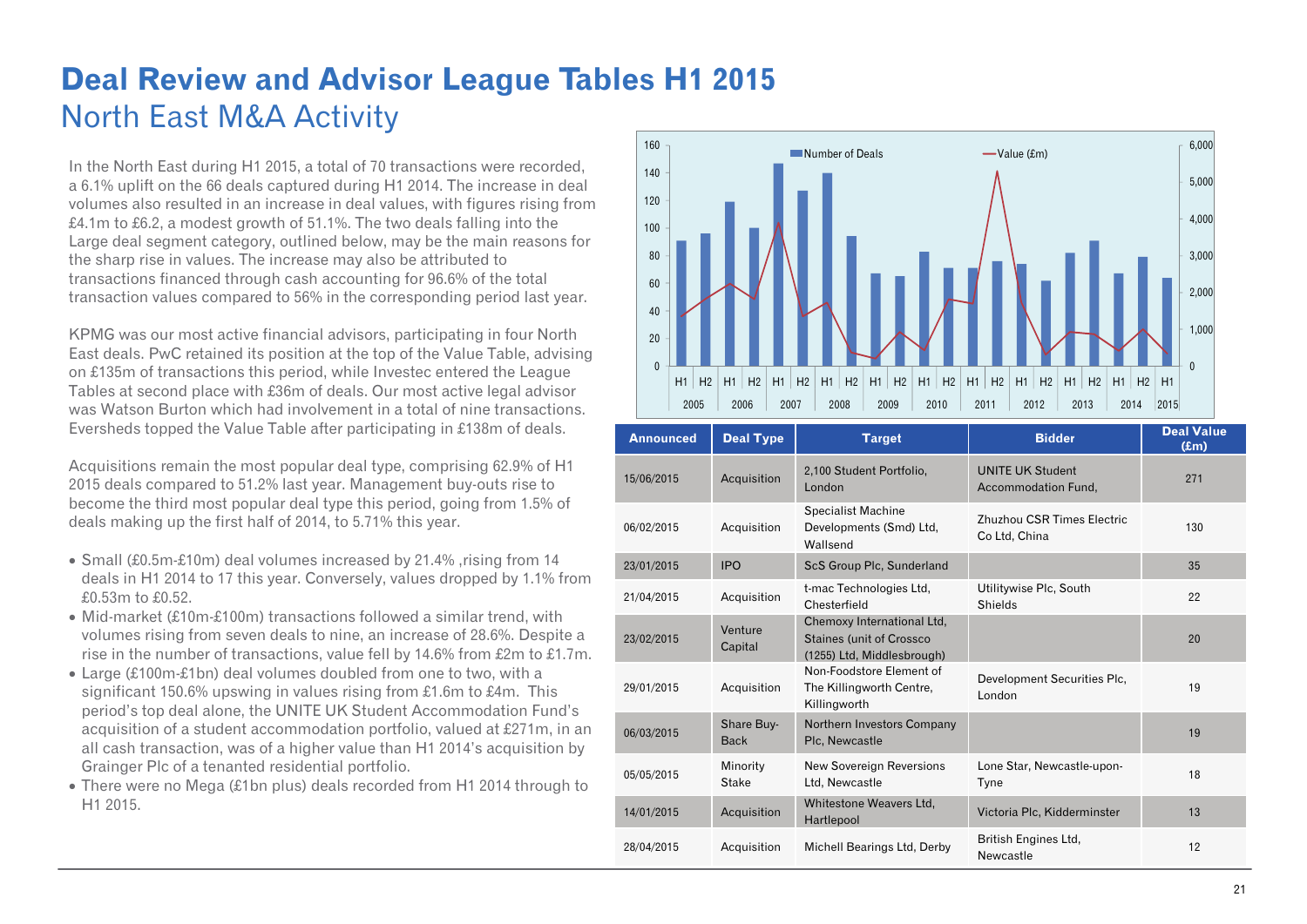### **Deal Review and Advisor League Tables H1 2015**  North East

| H1 2015        | H1 2014        | <b>Legal Advisor</b>                   | <b>Volume</b>  |
|----------------|----------------|----------------------------------------|----------------|
|                | $9*$           | <b>WATSON BURTON</b>                   | 9              |
| $\overline{2}$ | 3              | <b>WARD HADAWAY</b>                    |                |
| 3              |                | <b>SQUARE ONE LAW</b>                  | 5              |
| $\overline{4}$ | $\overline{4}$ | <b>DWF</b>                             | 5              |
| 5              |                | <b>SHOOSMITHS</b>                      | 5              |
| 6              |                | <b>EVERSHEDS</b>                       | $\overline{4}$ |
| $\overline{7}$ | 2              | <b>BOND DICKINSON</b>                  | 3              |
| 8              |                | <b>DLA PIPER</b>                       | $\overline{2}$ |
| 9              |                | <b>MILLS &amp; REEVE</b>               | $\overline{2}$ |
| 10             |                | <b>WRAGGE LAWRENCE GRAHAM &amp; CO</b> | $\overline{2}$ |

| H1 2015         | H1 2014                  | <b>Financial Advisor</b> | <b>Volume</b>  |
|-----------------|--------------------------|--------------------------|----------------|
| 1               | $14*$                    | <b>KPMG</b>              | $\overline{4}$ |
| $\overline{2}$  | ٠                        | <b>BDO</b>               | $\mathbf{3}$   |
| $\mathbf{3}$    | $\overline{7}$           | <b>PWC</b>               | $\overline{2}$ |
| $\overline{4}$  | 12                       | <b>FINNCAP</b>           | $\overline{2}$ |
| 5               | $\overline{\phantom{a}}$ | <b>UNW</b>               | $\overline{2}$ |
| $6\phantom{1}6$ | 1                        | <b>TAIT WALKER</b>       | $\overline{2}$ |
| $\overline{7}$  | $\overline{\phantom{a}}$ | <b>ROTHSCHILD</b>        | $\overline{2}$ |
| 8               |                          | <b>BCMS</b>              | $\overline{2}$ |
| 9               | $\overline{\phantom{a}}$ | <b>ZEUS CAPITAL</b>      | $\overline{2}$ |
| 10              |                          | <b>GRANT THORNTON</b>    | $\overline{2}$ |

| H1 2015         | H1 2014                  | <b>Legal Advisor</b>                   | Value (£m) |
|-----------------|--------------------------|----------------------------------------|------------|
| 1               |                          | <b>EVERSHEDS</b>                       | 138        |
| $\overline{2}$  |                          | <b>DLA PIPER</b>                       | 36         |
| 3               |                          | <b>SQUARE ONE LAW</b>                  | 34         |
| $\overline{4}$  | 8                        | <b>BOND DICKINSON</b>                  | 31         |
| 5               | $\overline{\phantom{a}}$ | <b>MILLS &amp; REEVE</b>               | 25         |
| $6\phantom{1}6$ | 11                       | <b>WARD HADAWAY</b>                    | 22         |
| $\overline{7}$  | 1                        | <b>DWF</b>                             | 20         |
| 8               |                          | <b>WRAGGE LAWRENCE GRAHAM &amp; CO</b> | 19         |
| 9               | $2*$                     | <b>WATSON BURTON</b>                   | 17         |
| 10              |                          | <b>ARCHERS LAW</b>                     | 14         |

| H1 2015        | H1 2014                  | <b>Financial Advisor</b> | Value (£m) |
|----------------|--------------------------|--------------------------|------------|
| $\mathbf{1}$   | $\mathbf{1}$             | <b>PWC</b>               | 135        |
| $\overline{2}$ | ٠                        | <b>INVESTEC</b>          | 36         |
| 3              | 12                       | <b>FINNCAP</b>           | 22         |
| 48             | ٠                        | <b>UNW</b>               | 20         |
| $4*$           | 10                       | <b>TAIT WALKER</b>       | 15         |
| $6*$           | ٠                        | <b>CANTOR FITZGERALD</b> | 14         |
| $6*$           | $\overline{\phantom{a}}$ | <b>ROTHSCHILD</b>        | 13         |
| $8*$           |                          | <b>BDO</b>               | 11         |
| $8*$           |                          | <b>BCMS CORPORATE</b>    | 11         |
| $8*$           | ٠                        | SPRINGBOARD              | 11         |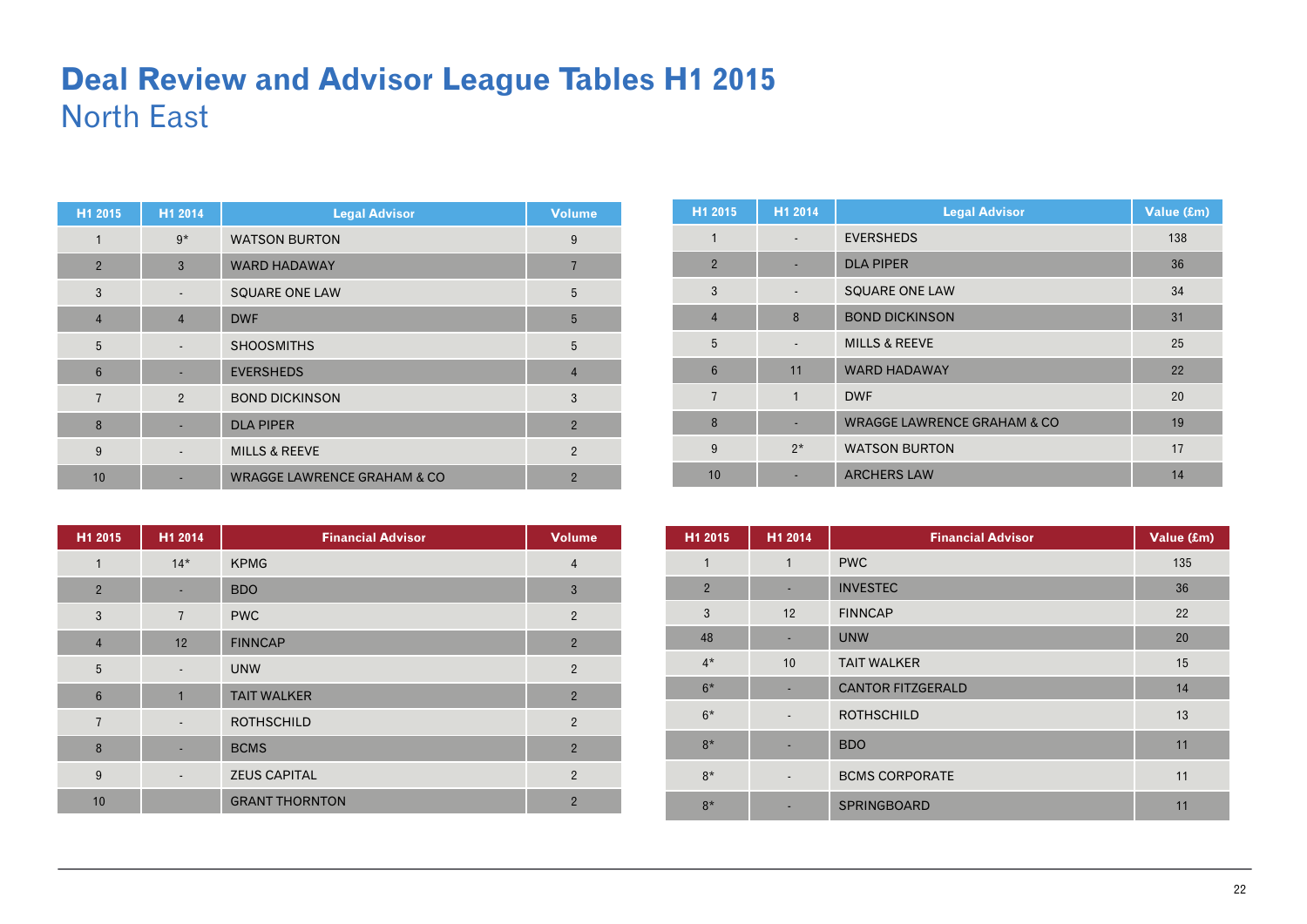# **Deal Review and Advisor League Tables H1 2015**  Wales M&A Activity

There were 52 deals announced in Wales during the first half of 2015, which was a 21% fall on the 66 recorded in the same period during 2014. This resulted in a 96.8% fall in value terms, with £265m recorded in H1 2015 in comparison to £8.2bn in 2014. Welsh deals represented 2.3% of the UK total and 0.1% of the total values.

ITV Plc's acquisition of Boom Supervisory for £130m was the largest value transaction in the region, followed by the £56m divestment in Moneysupermarket.com Group.

Acuity Legal were the most active legal advisor working on three deals, with Capital Law and Brabners both credited on two deals. In value terms, Berry Smith, Bond Dickinson and Square One Law worked on deals with a total value of £11m. Baker Tilly acted on three deals, making them the busiest financial advisor. Credit Suisse led the way in value terms, working on deals for a total value of £56m.

The drop in deal volume particularly affected the Wholesale and Retail sector, which fell from 20 to seven deals, and the Manufacturing sector, which dropped from 18 to 13 deals. However, there was a rise in the Professional, Scientific and Technical activities sector, with growth from nine deals to 12.

- Welsh Small deals  $(\text{\pounds}0.5m-\text{\pounds}10m)$ . There was a 9.1% drop in this category, from 11 in 2014 to 10 in 2015. There was a 34.8% decrease in value terms, from £30.7m to £20m.
- Mid-market (£10m-£100m) deals fell from 10 to five, with a 63.4% decline in value terms from £314m to £115.3m.
- Large (£100m+) deals remained the same, with one in the first half of both 2014 and 2015. However, deal values fell from £481m to £130m, a 73% fall.
- There were no Welsh mega deals in H1 2015.



| <b>Announced</b> | <b>Deal Type</b>   | <b>Target</b>                                                               | <b>Bidder</b>              | Deal Value (£m) |
|------------------|--------------------|-----------------------------------------------------------------------------|----------------------------|-----------------|
| 24/06/2015       | Acquisition        | Boom Supervisory, Cardiff                                                   | <b>ITV Plc, London</b>     | 130             |
| 18/05/2015       | <b>Divestment</b>  | Moneysupermarket.com<br>Group, Ewloe                                        |                            | 56              |
| 10/02/2015       | Acquisition        | Leo Abse & Cohen Ltd,<br>Cardiff                                            | Slater & Gordon, Australia | 18.8            |
| 11/02/2015       | Acquisition        | Plas Coch Holiday Homes,<br>Anglesey                                        | Park Leisure 2000, York    | 15              |
| 27/03/2015       | Venture<br>Capital | <b>SIPHON Networks,</b><br>Cwmbran                                          |                            | 15              |
| 16/03/2015       | IBO.               | <b>Biological Preparations,</b><br>Cardiff                                  | Crossco (1380), Cardiff    | 10.5            |
| 05/01/2015       | Exit               | Tradebe Management,<br>Deeside                                              |                            | 7.6             |
| 05/06/2015       | Acquisition        | <b>Primary Healthcare</b><br><b>Medical Centre in</b><br>Benllech, Anglesey | Medicx Fund, Guernsey      | 2.9             |
| 15/05/2015       | Acquisition        | Dragon Taxis Ltd, Cardiff                                                   | Veezu, Newport             | 2.5             |
| 30/03/2015       | Venture<br>Capital | Alesi Surgical, Cardiff                                                     |                            | 2.1             |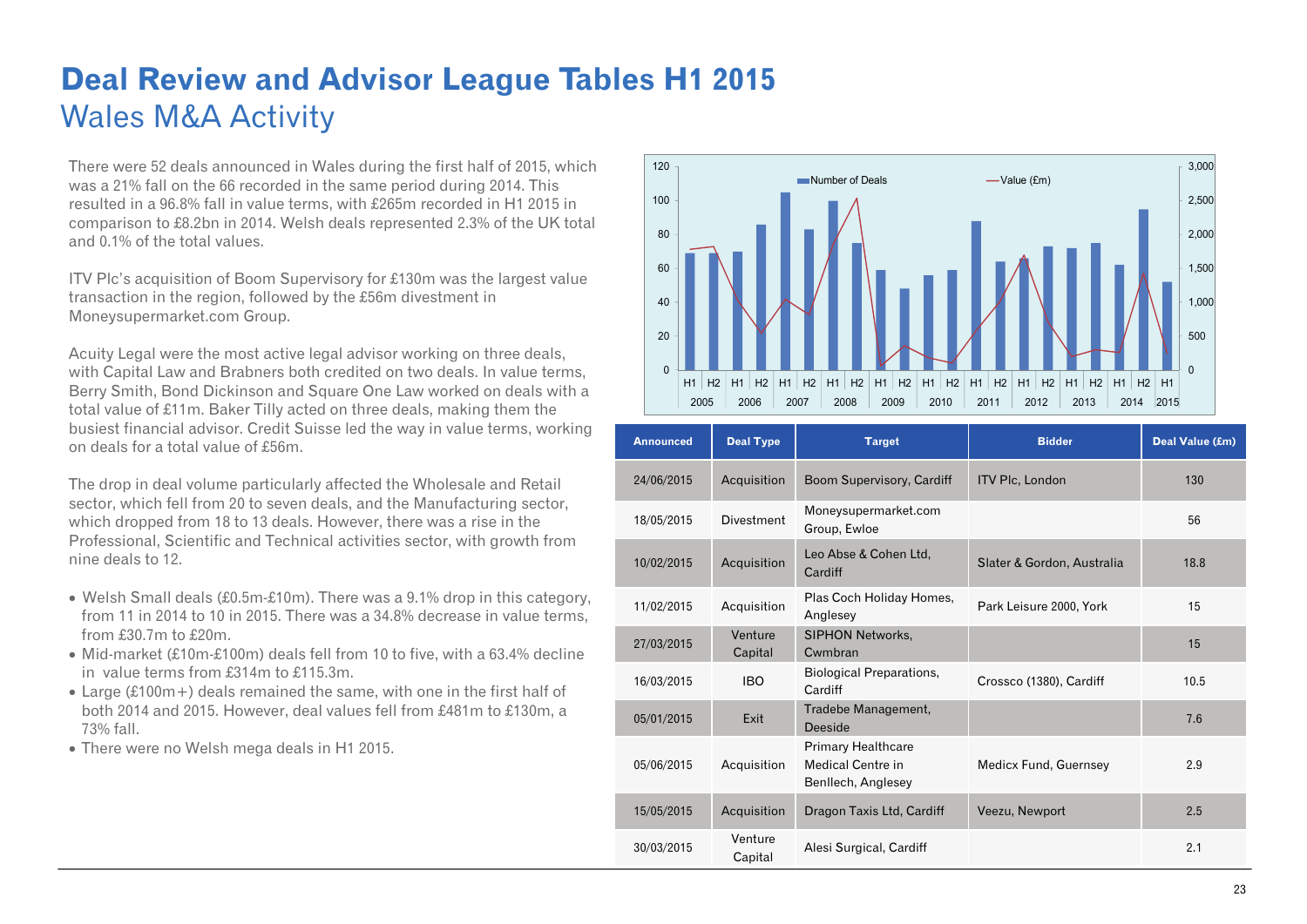### **Deal Review and Advisor League Tables H1 2015**  Wales

| H1 2015 | H <sub>1</sub> 2014      | <b>Legal Advisor</b>     | <b>Volume</b>  |
|---------|--------------------------|--------------------------|----------------|
|         | $\overline{\phantom{a}}$ | <b>ACUITY LEGAL</b>      | 3              |
| $2*$    |                          | <b>BRABNERS</b>          | $\overline{2}$ |
| $2*$    | $\overline{\phantom{a}}$ | <b>CAPITAL LAW</b>       | $\overline{2}$ |
| $4*$    |                          | <b>BERRY SMITH</b>       |                |
| $4*$    |                          | <b>BOND DICKINSON</b>    |                |
| $4*$    |                          | <b>SQUARE ONE LAW</b>    |                |
|         |                          | <b>PANNONE CORPORATE</b> |                |

| H <sub>1</sub> 2015 | H <sub>1</sub> 2014 | <b>Legal Advisor</b>     | Value (£m) |
|---------------------|---------------------|--------------------------|------------|
| $1*$                |                     | <b>BERRY SMITH</b>       |            |
| $1*$                |                     | <b>BOND DICKINSON</b>    |            |
| $1*$                | -                   | SQUARE ONE LAW           |            |
|                     |                     | <b>PANNONE CORPORATE</b> |            |

| H1 2015        | H1 2014 | <b>Financial Advisor</b>          | <b>Volume</b>  |
|----------------|---------|-----------------------------------|----------------|
|                |         | <b>BAKER TILLY</b>                | 3              |
| $\overline{2}$ |         | <b>BCMS CORPORATE</b>             | $\overline{2}$ |
| 3              |         | <b>BROOMFIELD &amp; ALEXANDER</b> | $\overline{2}$ |
| $\overline{4}$ |         | <b>CREDIT SUISSE</b>              |                |
| 5              |         | KNIGHT CORPORATE FINANCE          |                |
| $6*$           |         | <b>BDO</b>                        |                |
| $6*$           |         | <b>SPRINGBOARD</b>                |                |
| 8              |         | <b>SHORE CAPITAL</b>              |                |
| 9              |         | <b>WH IRELAND</b>                 |                |

| H <sub>1</sub> 2015 | H1 2014        | <b>Financial Advisor</b>      | Value (£m)     |
|---------------------|----------------|-------------------------------|----------------|
|                     |                | <b>CREDIT SUISSE</b>          | 56             |
| $\overline{2}$      | 7              | <b>BAKER TILLY</b>            | 19             |
| 3                   |                | KNIGHT CORPORATE FINANCE      | 15             |
| $4*$                |                | <b>BCMS CORPORATE</b>         | 11             |
| $4*$                | $\overline{a}$ | <b>BDO</b>                    | 11             |
| $4*$                |                | SPRINGBOARD CORPORATE FINANCE | 11             |
|                     |                | <b>SHORE CAPITAL</b>          | $\overline{2}$ |
| 8                   |                | <b>WH IRELAND</b>             |                |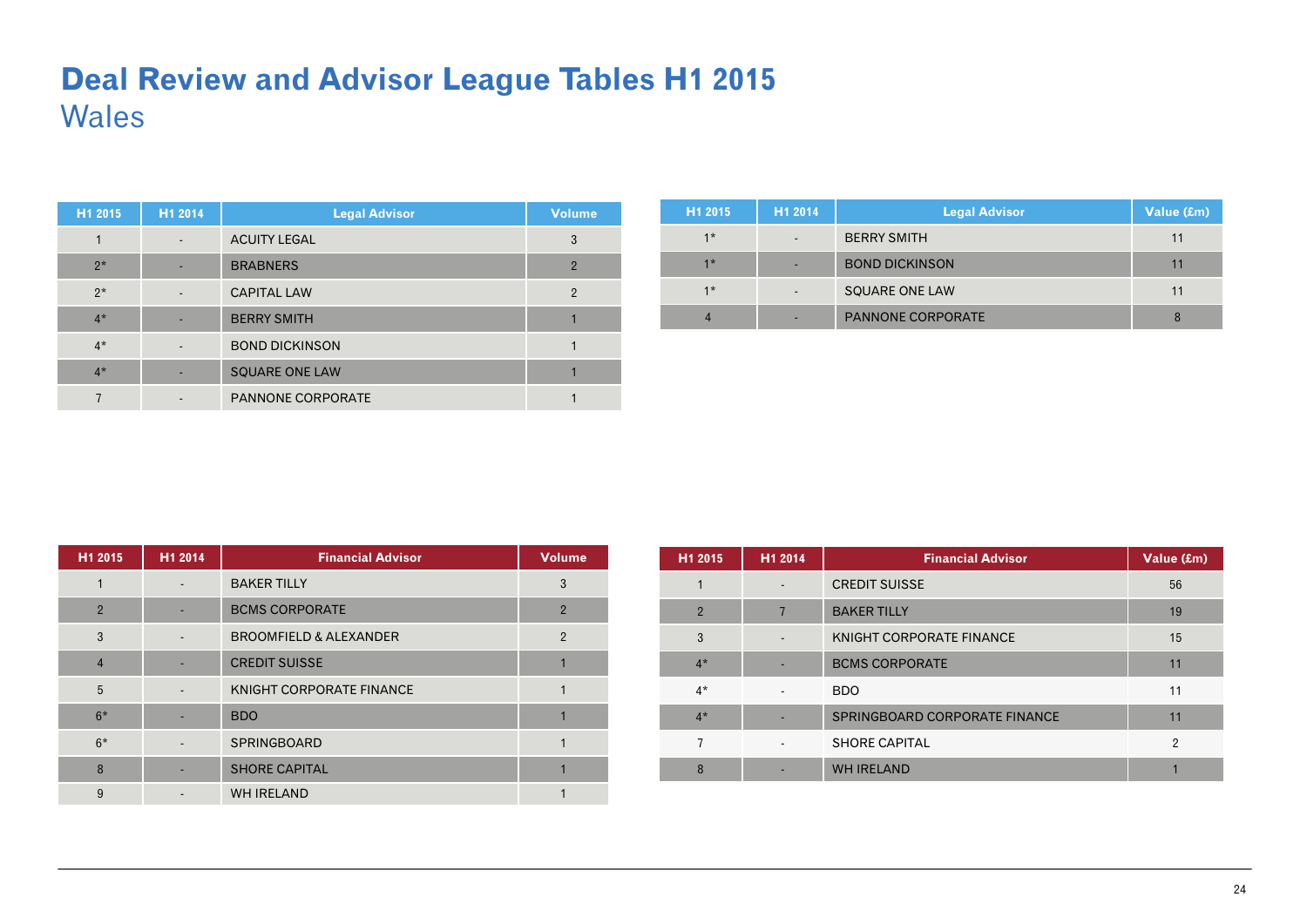#### **Deal Review and Advisor League Tables H1 2015**  Scotland M&A Activity 400

In Scotland during H1 2015, a total of 273 transactions were announced; a 7.5% fall from the 254 deals from the corresponding period in 2014. The first half of this year saw a 53% fall in the value of transactions, from £12.3bn in H1 2014 to £5.8bn in H1 2015. The main driver for this decline in transactional values is the 70% and 44% falls in Large and Mega-sized transactions respectively. The largest transaction in Scotland was the £1.75bn share buy-back programme announced by Standard Life Plc.

Grant Thornton was the most active financial advisor, participating in four deals, with BDO and Benchmark International having an involvement in four transactions but with a lesser transaction value. Lazard and Morgan Stanley were top of the Value Table, advising on £1.2bn of deals. Maclay Murray & Spens were our most active Scottish legal advisors in H1 2015 with 12 deals. In terms of value, Davis Polk & Wardwell, Dickson Minto, Freshfields Bruckhaus Deringer, and Weil Gotshal & Manges topped the Table after participating in £1.2bn of deals.

Companies involved in Financial and Insurance activities were the most active in the first half in 2015, with 57.5% of deals involving a company from this sector.

- Small deal (£0.5m-£10m) volume in Scotland was up by 52.8%, from 106 in H1 2014 to 162 in the first quarter of 2015. Values also rose by 60%, from £200m to £320m. The largest small deal announced was a £9.6m rights issue by Scottish Mortgage Investment Trust Plc.
- Mid-market (£10m-£100m) transaction numbers decreased, with the 26 deals announced in H1 2015 being a 32% fall from the 38 transactions recorded from the corresponding period in 2014. Values fell by 33%, from £1.bn in H1 2014 to £834m in Q1 2015.
- The six Large (£100m-£1bn) deals announced in H1 2015 were a 67% decrease from the H1 2014 number of 18. Values also fell, from £5.5bn in H1 2014 to £1.6bn in H1 2015.
- The number of Mega (£1bn plus) transactions was again two, with a 44% fall in transaction values from £5.3bn in H1 2015 to £3bn in H1 2014. The other Mega deal (alongside the Standard Life Plc buy-back mentioned earlier) was the acquisition of Wood Mackenzie Ltd., (a subsidiary of Royal Bank of Scotland Group Plc) by Verisk Analytics Inc., for £1.2bn.



| <b>Announced</b> | <b>Deal Type</b>         | <b>Target</b>                                                                                              | <b>Bidder</b>                                      | Deal Value (£m) |
|------------------|--------------------------|------------------------------------------------------------------------------------------------------------|----------------------------------------------------|-----------------|
| 23/01/2015       | Share Buy-<br>back       | Standard Life Plc, Edinburgh                                                                               |                                                    | 1,750           |
| 10/03/2015       | Acquisition              | Wood Mackenzie Ltd,<br>Edinburgh                                                                           | Verisk Analytic Inc, USA                           | 1.226           |
| 09/02/2015       | Acquisition              | Royal North Shore Hospital<br>and Community Health<br>Services (a subsidiary of<br>Royal Bank of Scotland) | AMP Capital Investors Ltd.<br>Australia            | 539             |
| 27/02/2015       | Acquisition              | Optos Plc, Dunfermline                                                                                     | Nikon Corp, Japan                                  | 259.4           |
| 19/06/2015       | Minority<br><b>Stake</b> | Fred Olsen Wind Ltd,<br>Scotland                                                                           | Renewables Infrastructure<br>Group Ltd, Guernsey   | 246             |
| 27/04/2015       | Acquisition              | 95 Wigmore Street (a<br>subsidiary of Aberdeen Asset<br>Management Plc, Aberdeen)                          | <b>UBS Global Asset</b><br>Management Ltd, England | 222             |
| 21/01/2015       | <b>Divestment</b>        | <b>Headquarters of Scottish</b><br>Widows Plc, Edinburgh                                                   |                                                    | 105             |
| 09/06/2015       | Acquisition              | Warehouse of John Lewis<br>Partnership, England                                                            | Standard Life Investments<br>Ltd, Edinburgh        | 88              |
| 07/04/2015       | Acquisition              | Biggleswade Retail Park,<br>England                                                                        | Aberdeen Property Trust,<br>Aberdeen               | 80              |
| 28/05/2015       | <b>Rights Issue</b>      | <b>KNOT offshore Partners LP,</b><br>Aberdeen                                                              |                                                    | 78              |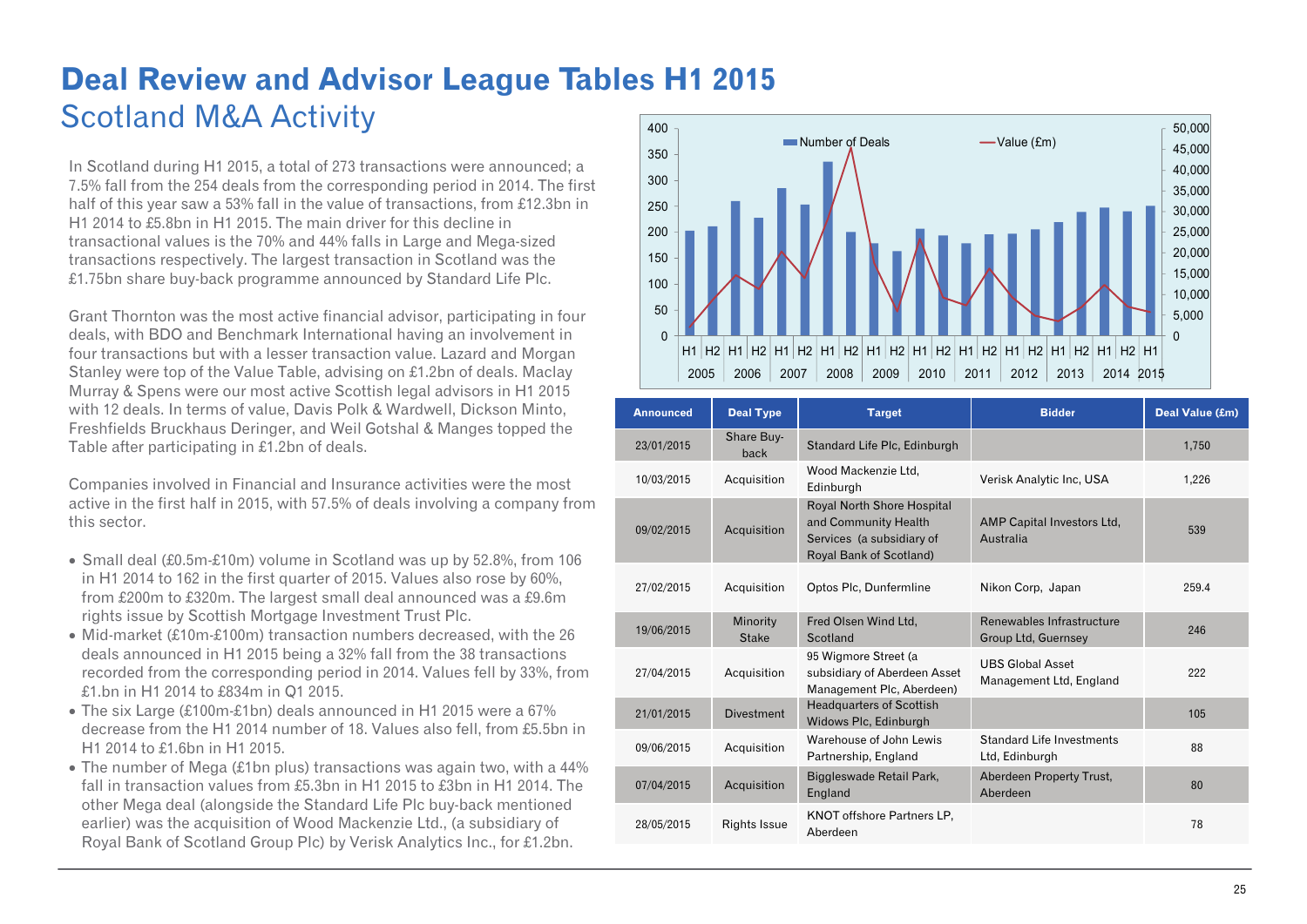### **Deal Review and Advisor League Tables H1 2015 Scotland**

| H1 2015        | H1 2014        | <b>Legal Advisor</b>                   | <b>Volume</b>  |
|----------------|----------------|----------------------------------------|----------------|
|                | $\overline{7}$ | <b>MACLAY MURRAY &amp; SPENS</b>       | 12             |
| $\overline{2}$ | 6              | <b>DWF</b>                             | 11             |
| 3              | $\overline{2}$ | <b>CMS</b>                             | 9              |
| $\overline{4}$ | $\overline{4}$ | <b>GATELEY</b>                         | 5              |
| 5              | 12             | <b>DLA PIPER</b>                       | 5              |
| 6              | 3              | <b>BRODIES</b>                         | $\overline{4}$ |
| $\overline{7}$ |                | <b>BRABNERS</b>                        | $\overline{4}$ |
| 8              | 9              | <b>BURNESS PAULL</b>                   | $\overline{4}$ |
| 9              |                | <b>WRAGGE LAWRENCE GRAHAM &amp; CO</b> | 3              |
| 10             | 1              | <b>PINSENT MASONS</b>                  | 3              |

| H1 2015        | H1 2014                  | <b>Financial Advisor</b>       | <b>Volume</b>  |
|----------------|--------------------------|--------------------------------|----------------|
| 1              |                          | <b>GRANT THORNTON</b>          | $\overline{4}$ |
| $\overline{2}$ | 5                        | <b>BDO</b>                     | $\overline{4}$ |
| 3              | $\overline{\phantom{a}}$ | <b>BENCHMARK INTERNATIONAL</b> | $\overline{4}$ |
| $\overline{4}$ |                          | <b>PEEL HUNT</b>               | 3              |
| 5              | 13                       | <b>GOLDMAN SACHS</b>           | 3              |
| $6\phantom{1}$ | 17                       | <b>CANACCORD GENUITY</b>       | 3              |
| $7*$           | 19                       | LAZARD                         | $\overline{2}$ |
| $7*$           | 15                       | <b>MORGAN STANLEY</b>          | $\overline{2}$ |
| 9              |                          | <b>NUMIS SECURITIES</b>        | $\overline{2}$ |
| 10             |                          | <b>CBRE CAPITAL ADVISORS</b>   | $\overline{2}$ |

| H1 2015        | H1 2014      | <b>Legal Advisor</b>                  | Value (£m) |
|----------------|--------------|---------------------------------------|------------|
| $1*$           |              | DAVIS POLK & WARDWELL                 | 1,226      |
| $1*$           | $46*$        | <b>DICKSON MINTO</b>                  | 1,226      |
| $1*$           | $\mathbf{1}$ | <b>FRESHFIELDS BRUCKHAUS DERINGER</b> | 1,226      |
| $1*$           |              | <b>WEIL GOTSHAL &amp; MANGES</b>      | 1,226      |
| 5              | 5            | <b>NORTON ROSE FULBRIGHT</b>          | 552        |
| $6\phantom{1}$ |              | <b>MINTER ELLISON</b>                 | 541        |
| $\overline{7}$ |              | KING & WOOD MALLESONS                 | 539        |
| $8*$           | 16           | <b>CLIFFORD CHANCE</b>                | 259        |
| $8*$           |              | <b>MORRISON &amp; FOERSTER</b>        | 259        |
| $8*$           | 3            | <b>SULLIVAN &amp; CROMWELL</b>        | 259        |

| H <sub>1</sub> 2015 | H1 2014        | <b>Financial Advisor</b>             | Value (£m) |
|---------------------|----------------|--------------------------------------|------------|
| $1*$                | 3              | LAZARD                               | 1,226      |
| $1*$                | 10             | <b>MORGAN STANLEY</b>                | 1,226      |
| $3*$                | $\overline{2}$ | <b>BANK OF AMERICA MERRILL LYNCH</b> | 1,226      |
| $3*$                | $22*$          | <b>DEUTSCHE BANK</b>                 | 1,226      |
| 5                   |                | <b>PEEL HUNT</b>                     | 284        |
| 6                   |                | <b>NUMIS SECURITIES</b>              | 272        |
| $7*$                | 8              | <b>GOLDMAN SACHS</b>                 | 259        |
| $7*$                | 9              | <b>EVERCORE PARTNERS</b>             | 259        |
| $9*$                |                | <b>CANACCORD GENUITY</b>             | 246        |
| $9*$                | $22*$          | <b>JEFFERIES</b>                     | 246        |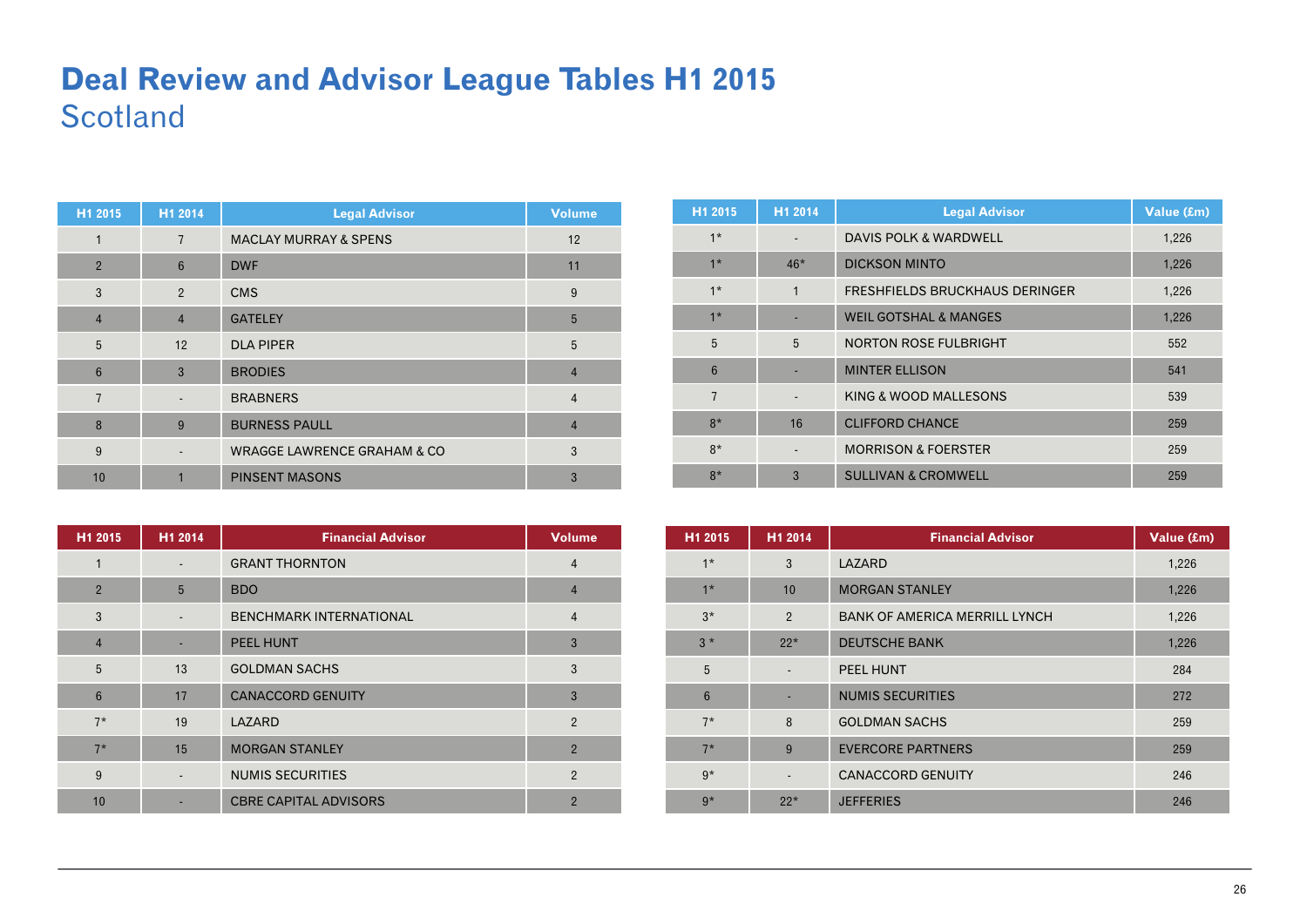### **Deal Review and Advisor League Tables H1 2015**  Northern Ireland M&A Activity

The first half of 2015 saw a total of 44 deals recorded in Northern Ireland and whilst deal figures have remained relatively static compared to the previous year (a 4.3% drop from 46 in 2014), the aggregate value of transactions for the period has skyrocketed by 490% to just over £1.2bn (from £210m). This huge increase is down to the £946m agreed acquisition of Moy Park Ltd., by Brazilian beef producer JBS SA - the sixth largest M&A transaction we have on record for the region and almost equal to the entire difference in value from last year's figures alone.

Belfast law firm Carson McDowell was the busiest legal adviser during the first half of 2015 working on a total of nine transactions, just ahead of A&L Goodbody and Tughans, which were each involved on a total of eight and seven transactions, respectively. Overall it was a good first half of the year for Irish firm A&L Goodbody, which also managed to top the Value Table advising on £70m worth of deals, meaning they equalled both their volume and their value rankings of the previous period. Charles Stanley, together with Irish firm Goodbody, jointly topped both or our financial League Tables, a significant improvement for both firms compared to last year's figures.

As with the first half of 2014, Manufacturing was the busiest sector for M&A activity with 15 deals, worth just under 85% of the overall transaction values (thanks to the Moy Park transaction). However, while the Manufacturing sector held firm, the Professional, Scientific and Technical sector saw a 73% drop in transaction numbers on last year (from 11 to three), which has seen it fall to the eighth most active industry in the region for the year so far, compared with second for the same period last year.

- The number of Small deals (£0.5m-£10m) increased by 85.7%, from seven last year to 13 in the first half of 2015. Values also increased by 137.9% from £17.4m to £41.5m
- Mid-market transaction numbers also saw an increase of 60%, from five to eight, along with a corresponding 34.5% increase in their total value from £191.9m to £258m.
- There was a single Large (£100m-£1bn) deal announced in the first half of the year compared with none in 2014.



| <b>Announced</b> | <b>Deal Type</b>    | <b>Target</b>                                               | <b>Bidder</b>                             | <b>Deal Value</b><br>$(\text{Em})$ |
|------------------|---------------------|-------------------------------------------------------------|-------------------------------------------|------------------------------------|
| 22/06/2015       | Acquisition         | Moy Park Ltd, Craigavon                                     | <b>JBS SA, Brazil</b>                     | 946                                |
| 02/02/2015       | Acquisition         | Polycasa NV, The<br>Netherlands (from Aventas,<br>Derrylin) | Schweiter Technologies<br>AG, Switzerland | 90                                 |
| 15/02/2015       | Venture<br>Capital  | Ingresso Group Ltd,<br>London                               |                                           | 50                                 |
| 28/05/2015       | <b>Divestment</b>   | Erneside Shopping Centre,<br>Fermanagh                      |                                           | 34                                 |
| 05/01/2015       | Acquisition         | 8Over8 Ltd, Londonderry                                     | Aveva Group Plc,<br>Cambridge             | 27                                 |
| 10/03/2015       | Acquisition         | Holiday Inn Belfast                                         | Dalata Hotel Group Plc,<br><b>Dublin</b>  | 19                                 |
| 12/02/2015       | <b>Rights Issue</b> | <b>First Derivatives Plc, Newry</b>                         |                                           | 15                                 |
| 26/02/2015       | Acquisition         | Prelytix Inc, USA                                           | First Derivatives Plc, Newry              | 13                                 |
| 05/06/2015       | Acquisition         | Juice FM Radio Station,<br>Liverpool (from UTV,<br>Belfast) | Global Radio Holdings Ltd,<br>London      | 10                                 |
| 01/04/2015       | Acquisition         | Affinity Systems Ltd,<br>Canada                             | First Derivatives Plc, Newry              | 8                                  |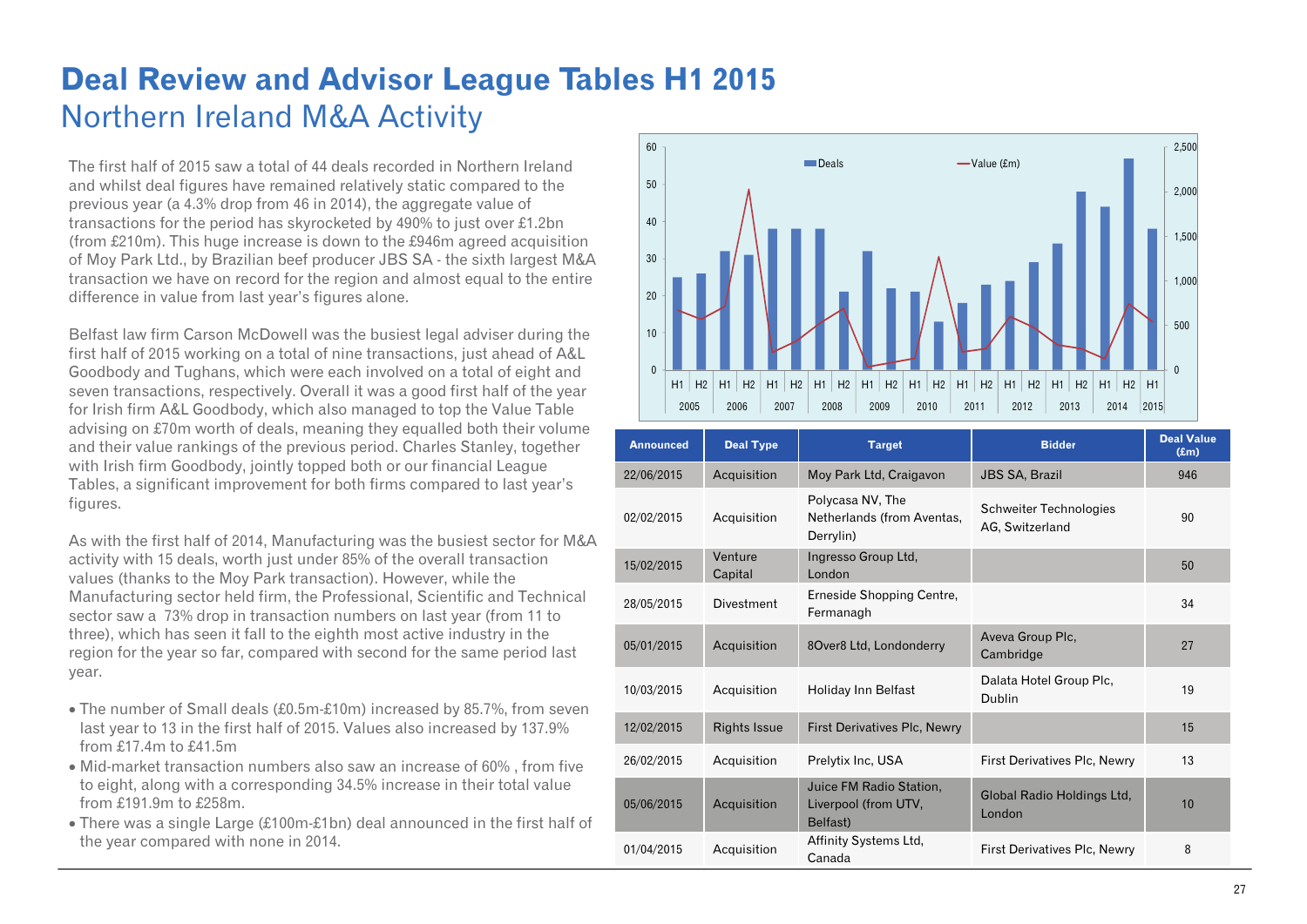#### **Deal Review and Advisor League Tables H1 2015**  Northern Ireland

| H1 2015        | H1 2014        | <b>Legal Advisor</b>   | <b>Volume</b> |
|----------------|----------------|------------------------|---------------|
|                | 3              | <b>CARSON MCDOWELL</b> | 9             |
| $\overline{2}$ | $\overline{2}$ | A & L GOODBODY         | 8             |
| 3              | 1              | <b>TUGHANS</b>         |               |
| $\overline{4}$ | $\overline{4}$ | <b>MILLS SELIG</b>     | 5             |
| $5*$           | $12*$          | MILLAR MCCALL WYLIE    | $\mathcal{P}$ |
| $5*$           | $12*$          | <b>BRABNERS</b>        | 2             |
| $5*$           | 8              | <b>PINSENT MASONS</b>  | າ             |

| H1 2015 | H <sub>1</sub> 2014 | <b>Legal Advisor</b> | Value (£m) |
|---------|---------------------|----------------------|------------|
|         |                     | A & L GOODBODY       | 70         |
|         |                     | <b>MILLS SELIG</b>   | 29         |

A total of 8 firms advised on 1 deal with no value

| H1 2015 | H1 2014 | <b>Financial Advisor</b>          | <b>Volume</b> |
|---------|---------|-----------------------------------|---------------|
| $1*$    | 8       | <b>CHARLES STANLEY SECURITIES</b> |               |
| $1*$    |         | <b>GOODBODY CORPORATE FINANCE</b> |               |
| 3       | $9*$    | <b>PWC</b>                        |               |
| $4*$    |         | <b>KEENAN CF</b>                  |               |
| $4*$    |         | <b>GRANT THORNTON</b>             |               |
| $4*$    |         | <b>BENCHMARK INTERNATIONAL</b>    |               |

| H1 2015 | H <sub>1</sub> 2014 | <b>Financial Advisor</b>          | Value (£m)     |
|---------|---------------------|-----------------------------------|----------------|
| $1*$    | 6                   | <b>CHARLES STANLEY SECURITIES</b> | 4 <sup>1</sup> |
| $1*$    |                     | <b>GOODBODY CORPORATE FINANCE</b> | 4 <sup>1</sup> |
| K       | $Q*$                | PWC.                              |                |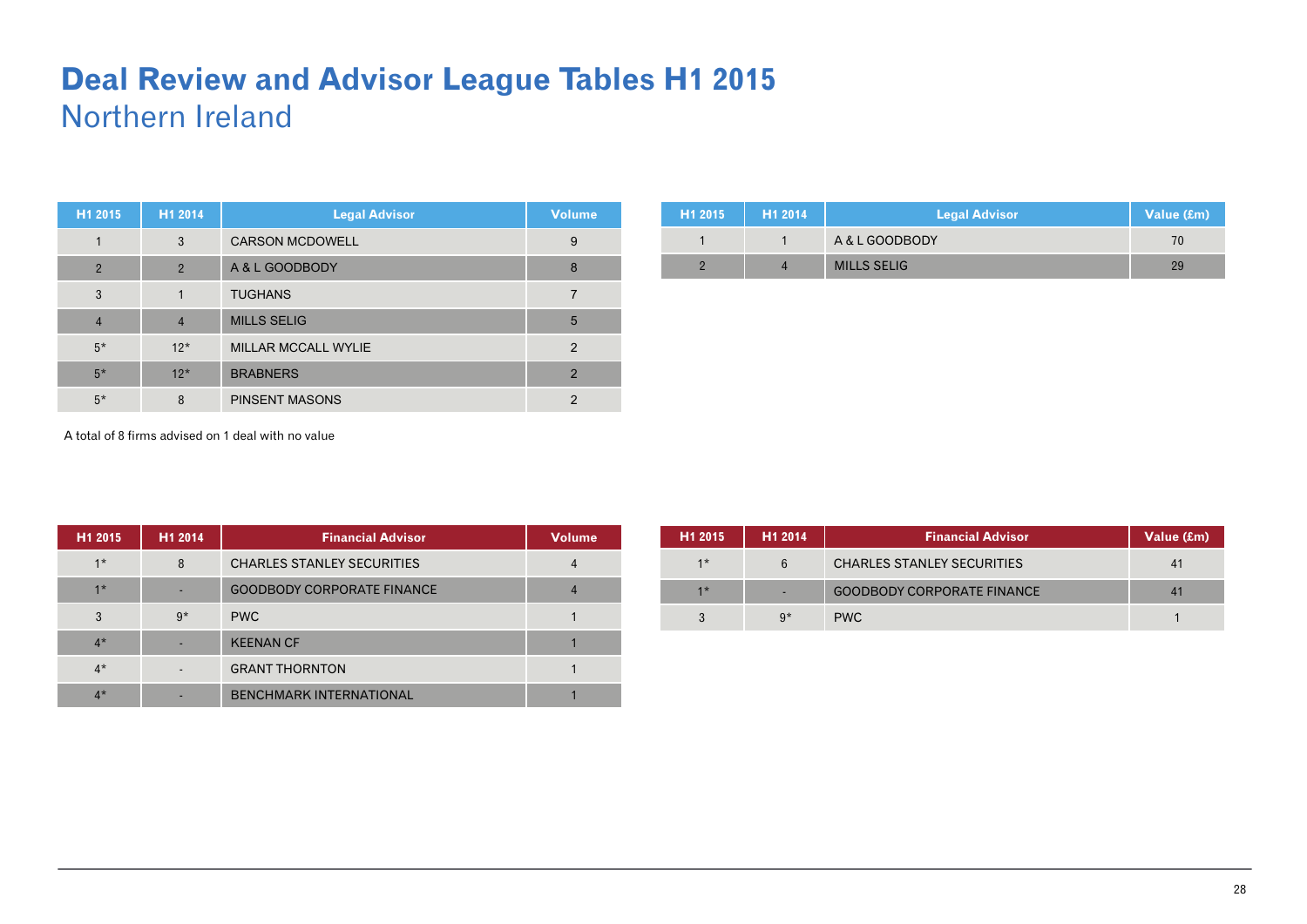#### **Deal Review and Advisor League Tables H1 2015**  Republic of Ireland M&A Activity 300

There were 179 Irish M&A and ECM transactions announced in the first half of 2015, a decline of 16.7% from the 215 deals recorded for H1 2014, but still representing a robust return, with pleasingly brisk activity across a variety of sectors and momentum growing in the second quarter. Meanwhile, the overall value of deals over the period has soared to €83.4bn. This was up by 11.3% on the €74.9bn worth of deals announced for the same period in 2014 and represented one of the most valuable first halves to a year in Irish corporate history. Irish deals represented 3.2% of the total volume of all European transactions in H1 2015, but accounted for 13.1% of total value. In H1 2014, the Republic of Ireland featured in 3.8% of European deals and contributed 11.8% to their total value.

Irish deal values continue to be boosted by an unprecedented number of €1bn plus transactions. There were eleven such Mega deals announced in H1 2015, compared to just three in the corresponding period of 2014, with the Pharmaceutical sector proving particularly fertile grounds for big-ticket M&A. Pharma deals accounted for six of the Republic of Ireland's ten biggest deals in H1 2015, with Dublin corporate, Endo International's, definitive agreement to acquire US generic pharmaceuticals firm Par Pharmaceutical Holdings for  $\epsilon$ 7.3bn in the last quarter being a case in point.

In terms of volume, the Manufacturing sector continues to provide the largest part of Irish deals in H1 with 69 transactions in all, up by 6% on H1 2014's return. There was also brisk activity in Wholesale, Retail & Repair (50 deals) and Professional, Scientific & Technical Activities, although volume in both sectors was down in comparison with H1 2015.

A&L Goodbody was Ireland's leading legal advisor by transaction volume in H1, having advised on 16 transactions in all, ahead of William Fry (13) and McCann Fitzgerald (10). Meanwhile fellow Dublin firm Arthur Cox topped our Value Table, working on deals worth just over €48bn. Meanwhile, Davy was the busiest financial advisor with seven deals so far this year, and Goldman Sachs led the value rankings with €46bn worth of transactions, well in advance of Lazard (€36bn) and Morgan Stanley (€32bn).



| <b>Announced</b> | <b>Deal Type</b>       | <b>Target</b>                                                               | <b>Bidder</b>                                      | <b>Deal Value (€m)</b> |
|------------------|------------------------|-----------------------------------------------------------------------------|----------------------------------------------------|------------------------|
| 22/01/2015       | Acquisition            | Certain Assets of Holcim<br>and Lafarge                                     | CRH Plc, Dublin                                    | 8,009                  |
| 18/05/2015       | Acquisition            | Par Pharmaceutical<br>Holdings Inc, USA                                     | Endo International Plc.<br>Dublin                  | 7,283                  |
| 21/05/2015       | Acquisition            | Dragon Oil Plc, Dublin                                                      | <b>Emirates National Oil</b><br>Company LLC, Dubai | 5,254                  |
| 12/01/2015       | Acquisition            | NPS Pharmaceuticals Inc.<br><b>USA</b>                                      | Shire Plc, Dublin                                  | 4.871                  |
| 01/06/2015       | <b>Divestment</b>      | AerCap Holdings NV,<br>Shannon                                              |                                                    | 3,769                  |
| 20/01/2015       | Acquisition            | European Rail Finance<br>Holdings Ltd, Dublin                               | <b>CK Investments Sarl,</b><br>Luxembourg          | 3,550                  |
| 05/03/2015       | Acquisition            | Ikaria Inc, USA                                                             | Mallinckrodt Plc,<br>Mulhuddart                    | 3,266                  |
| 17/06/2015       | Acquisition            | <b>KYTHERA</b><br>Biopharmaceuticals Inc.<br><b>USA</b>                     | Allergan Plc, Dublin                               | 1,899                  |
| 02/06/2015       | Rights<br><b>Issue</b> | Endo International Plc,<br><b>Dublin</b>                                    |                                                    | 1,862                  |
| 02/03/2015       | Acquisition            | <b>American Medical Systems</b><br>Urology Portfolio (from<br>Endo, Dublin) | Boston Scientific Corp.<br><b>USA</b>              | 1,518                  |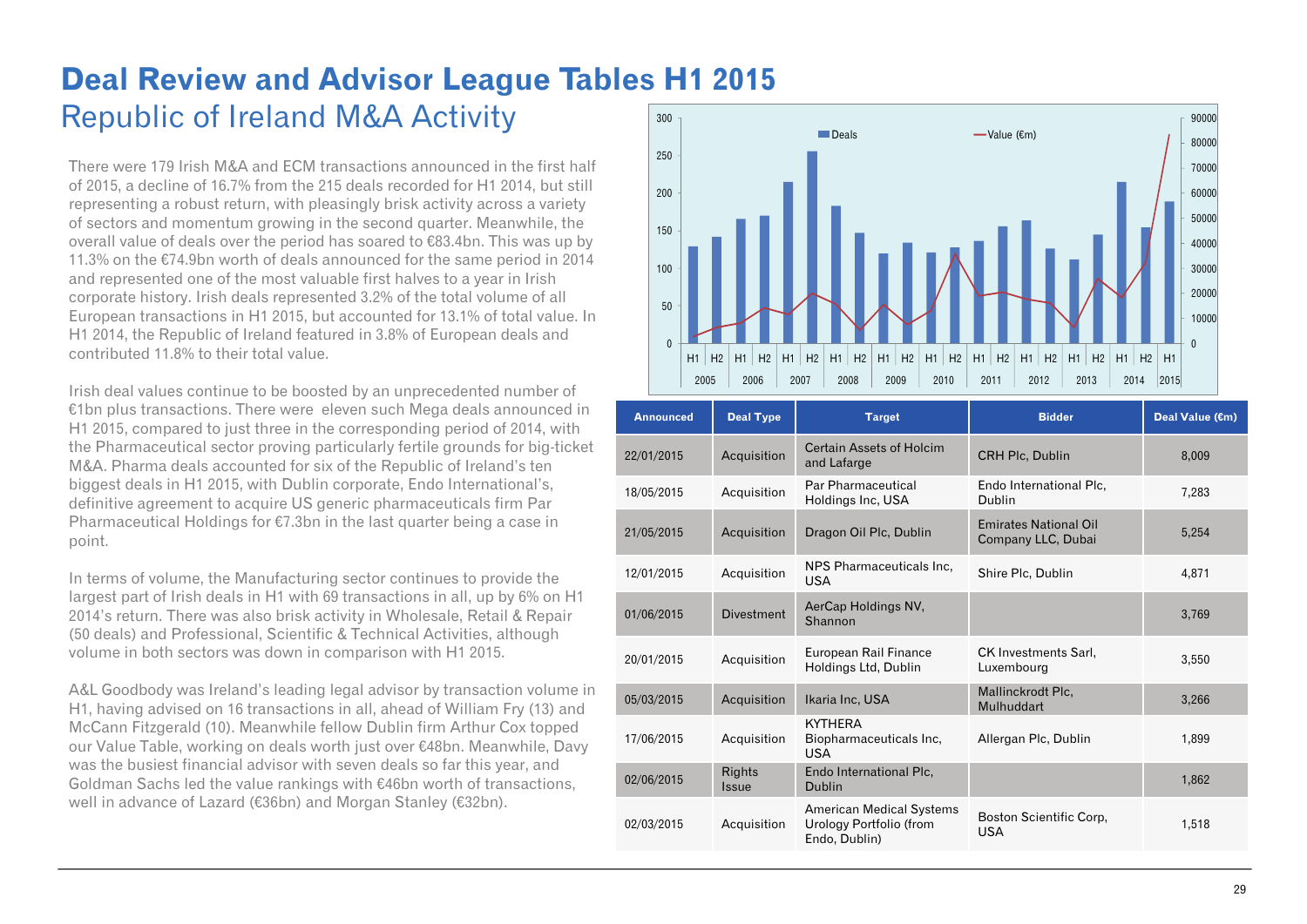### **Deal Review and Advisor League Tables H1 2015**  Republic of Ireland

| H1 2015        | H1 2014        | <b>Legal Advisor</b>                         | <b>Volume</b>  |
|----------------|----------------|----------------------------------------------|----------------|
|                | $\mathbf{1}$   | A & L GOODBODY                               | 16             |
| $\overline{2}$ | 3              | <b>WILLIAM FRY</b>                           | 13             |
| 3              | $\overline{4}$ | <b>MCCANN FITZGERALD</b>                     | 10             |
| $\overline{4}$ | $\overline{2}$ | <b>ARTHUR COX</b>                            | 6              |
| 5              | 17             | <b>CLIFFORD CHANCE</b>                       | 6              |
| 6              | $6\phantom{1}$ | <b>SKADDEN ARPS SLATE MEAGHER &amp; FLOM</b> | 5              |
| $\overline{7}$ |                | <b>STIKEMAN ELLIOTT</b>                      | $\overline{4}$ |
| 8              |                | <b>CARSON MCDOWELL</b>                       | $\overline{4}$ |
| 9              | 15             | DAVIS POLK & WARDWELL                        | 3              |
| 10             | 19             | <b>KIRKLAND &amp; ELLIS</b>                  | 3              |

| H1 2015        | H1 2014        | <b>Financial Advisor</b>             | <b>Volume</b>  |
|----------------|----------------|--------------------------------------|----------------|
| 1              | 1              | <b>DAVY</b>                          | 7              |
| 2              | 14             | <b>GOLDMAN SACHS</b>                 | 6              |
| 3              | 11             | LAZARD                               | 5              |
| $\overline{4}$ | 23             | <b>JP MORGAN CHASE</b>               | 5              |
| 5              | 10             | <b>DEUTSCHE BANK</b>                 | 5              |
| $6\phantom{1}$ | 3              | <b>BANK OF AMERICA MERRILL LYNCH</b> | $\overline{4}$ |
| $\overline{7}$ | 6              | EY                                   | $\overline{4}$ |
| 8              | 21             | <b>BARCLAYS</b>                      | 3              |
| 9              | $\overline{2}$ | <b>CITIGROUP</b>                     | 3              |
| 10             | 16             | <b>CREDIT SUISSE</b>                 | 3              |

| H1 2015        | H1 2014        | <b>Legal Advisor</b>                         | Value (€m) |
|----------------|----------------|----------------------------------------------|------------|
|                | 1              | <b>ARTHUR COX</b>                            | 48,199     |
| $\overline{2}$ | 5              | <b>SKADDEN ARPS SLATE MEAGHER &amp; FLOM</b> | 44,096     |
| 3              | 3              | A & L GOODBODY                               | 41,435     |
| $\overline{4}$ |                | <b>DAVIS POLK &amp; WARDWELL</b>             | 35,062     |
| 5              | $\overline{2}$ | <b>WACHTELL LIPTON ROSEN &amp; KATZ</b>      | 33,457     |
| 6              | $6*$           | <b>STIKEMAN ELLIOTT</b>                      | 30,843     |
| $\overline{7}$ |                | <b>CRAVATH SWAINE &amp; MOORE</b>            | 30,191     |
| 8              | 9              | <b>FRESHFIELDS BRUCKHAUS DERINGER</b>        | 13,264     |
| 9              | 11             | <b>CLEARY GOTTLIEB STEEN &amp; HAMILTON</b>  | 11,276     |
| 10             |                | <b>CLIFFORD CHANCE</b>                       | 8,960      |

| H1 2015         | H1 2014        | <b>Financial Advisor</b>             | Value (€m) |
|-----------------|----------------|--------------------------------------|------------|
| 1               | $\overline{2}$ | <b>GOLDMAN SACHS</b>                 | 45,859     |
| $\overline{2}$  | 11             | LAZARD                               | 36,165     |
| 3               | 5              | <b>MORGAN STANLEY</b>                | 32,053     |
| $\overline{4}$  | 14             | <b>JP MORGAN CHASE</b>               | 20,573     |
| 5               | 13             | <b>DAVY</b>                          | 14,116     |
| $6\phantom{1}6$ | 8              | <b>BARCLAYS</b>                      | 12,760     |
| $\overline{7}$  | 9              | <b>CITIGROUP</b>                     | 10,502     |
| 8               | 10             | <b>DEUTSCHE BANK</b>                 | 10,334     |
| 9               | 1              | <b>BANK OF AMERICA MERRILL LYNCH</b> | 9,104      |
| 10              | 16             | <b>CREDIT SUISSE</b>                 | 8,708      |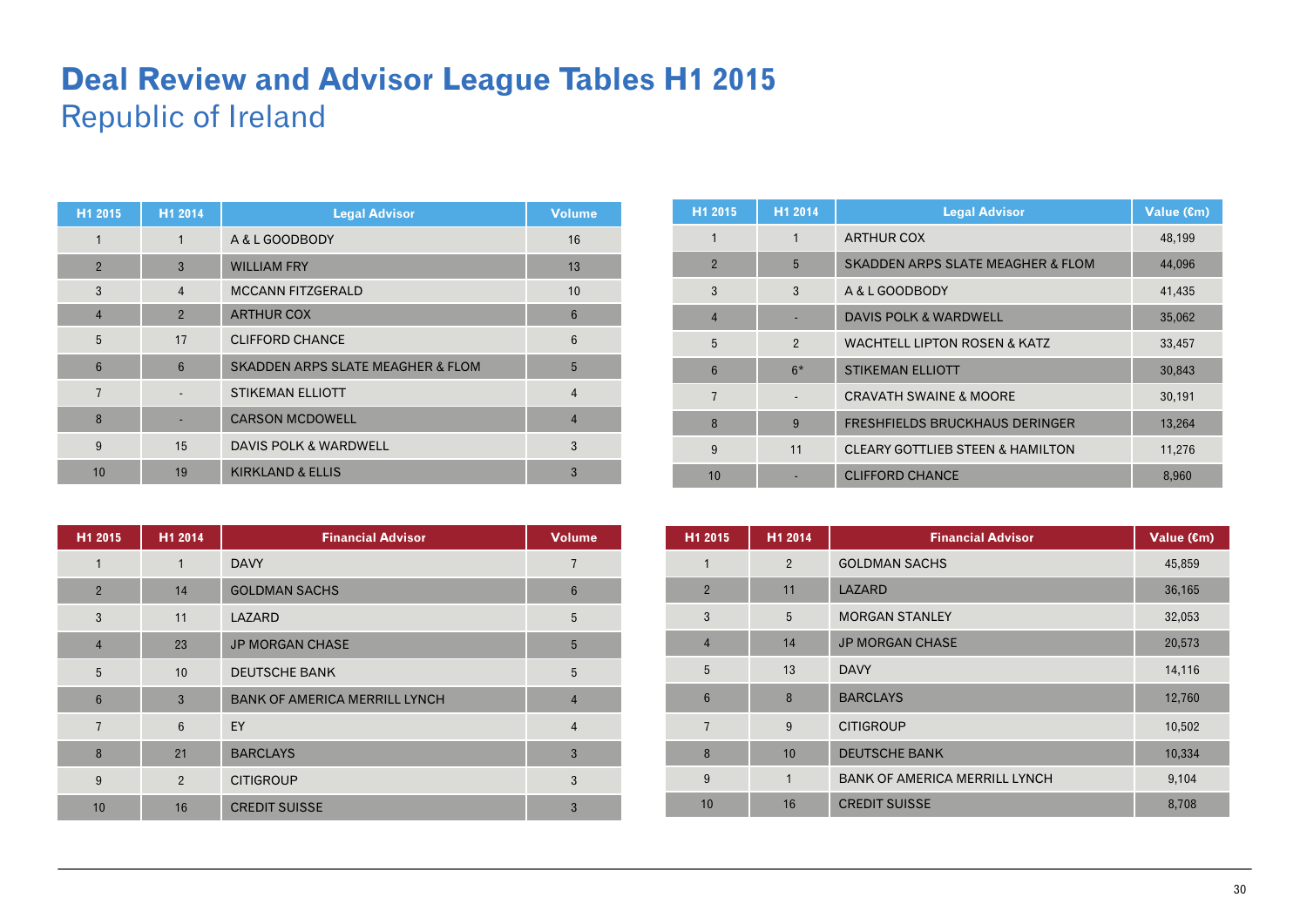# **Deal Review and Advisor League Tables H1 2015**  Appendix

- $\blacksquare$  This document was compiled using data from Experian MarketIQ, which reveals new layers of market insight by combining Corpfin's global M&A database with comprehensive Companies House data and our market leading business, financial and risk databases – all on a single platform.
- $\bullet$  These tables are based on mergers & acquisitions (M&A) and equity capital market (ECM) transactions announced between the dates of January 1st 2015 and June 26th. 2015. **Graphs are based on completed deals only.**
- $\bullet$  The minimum deal value for inclusion is £500,000, unless otherwise stated. Value figures are based on disclosed considerations only.
- $\bullet$  Deals are attributed to regions based on the address of target or bidder companies as registered at the UK's Companies House or the Republic of Ireland's Companies Registration Office. Should a company's principal place of business differ from its registered location, we will also attribute the deal to the region of its principal trading address.
- $\blacksquare$  Experian regularly updates its database and expects more H1 2015 deals to be added subsequent to the publication of this document. The Table below compares our latest figures with the volume and value of deals that we had recorded at this point in 2014:

|                       |                    | Value (£ms) |          | <b>Volume</b> |         |          |  |
|-----------------------|--------------------|-------------|----------|---------------|---------|----------|--|
| <b>Region</b>         | H1 2015<br>H1 2014 |             | % Change | H1 2015       | H1 2014 | % Change |  |
| <b>Greater London</b> | 97,959             | 55,898      | 75.2%    | 1,151         | 791     | 45.5%    |  |
| South East            | 70,294             | 18,635      | 277.2%   | 414           | 295     | 40.3%    |  |
| South West            | 3,380              | 2,601       | 30.0%    | 188           | 149     | 26.2%    |  |
| East of England       | 54,241             | 3,219       | 1585.0%  | 234           | 159     | 47.2%    |  |
| <b>Midlands</b>       | 6,912              | 3,960       | 74.5%    | 365           | 276     | 32.2%    |  |
| Yorkshire & Humber    | 3,717              | 3243        | 14.6%    | 178           | 158     | 12.7%    |  |
| North West            | 9,969              | 7,962       | 25.2%    | 331           | 247     | 34.0%    |  |
| North East            | 625                | 667         | $-6.3%$  | 70            | 49      | 42.9%    |  |
| Wales                 | 265                | 282         | $-6.0%$  | 52            | 50      | 4.0%     |  |
| Scotland              | 5,774              | 10,429      | $-44.6%$ | 273           | 198     | 37.9%    |  |
| Northern Ireland      | 1,236              | 154         | 702.6%   | 44            | 26      | 69.2%    |  |
| Republic of Ireland   | 58,714             | 97,440      | $-39.7%$ | 179           | 147     | 21.8%    |  |
| <b>UK Wide</b>        | 202,009            | 149,710     | 34.93%   | 2,776         | 2,223   | 27.8%    |  |

- $\bullet$  League Tables are based on the volume and value of legal or financial advisory services provided to the target, bidder, vendor, debt or equity provider, shareholders, directors, management or other parties to a deal. League Tables exclude rumoured, cancelled, withdrawn or lapsed deals. Where advisory firms have advised on the same volume of deals, the aggregate value of transactions is used to determine their rank.
- $\bullet$  This publication was compiled on June 29th. 2015. Experian believes that the information it provides was obtained from reliable sources, but does not guarantee its accuracy. Due to the fact that our records are updated daily, transaction data and League Table rankings may vary between publications.

#### For further information on Experian League Tables, inclusion criteria, deal submissions or quarterly updates, please contact:

**Jane Turner Research Manager T: +44 161 288 4920**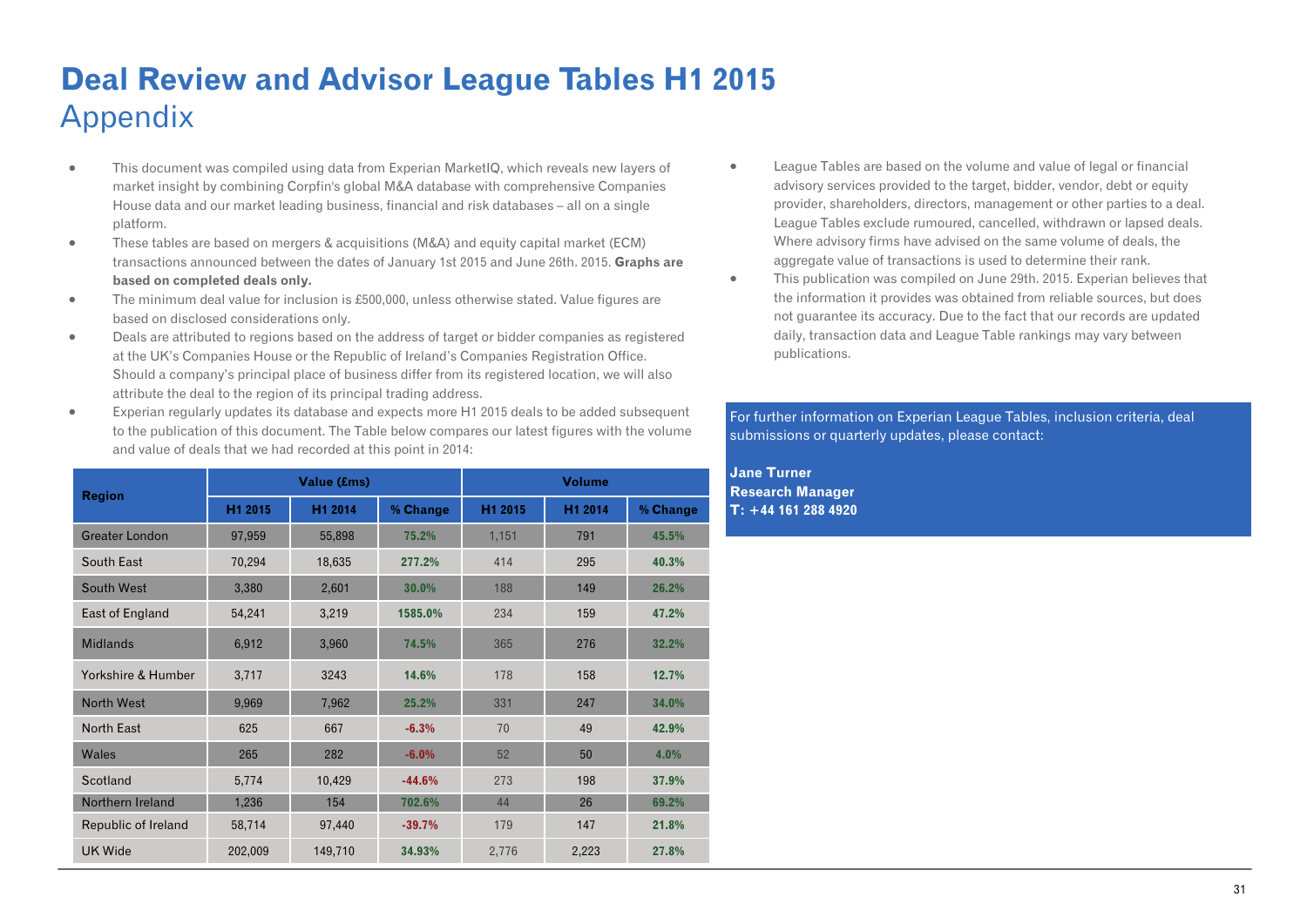### **Deal Review and Advisor League Tables H1 2015**  International Mergers and Acquisitions Database

For incorporation in the Experian Deals database, and credit in League Tables and market reports, please fill this form in and send to **CFW.research@experian.com**  - For subscription information please contact **T: 44 (0) 161 288 4901** 

| <b>Name of Firm supplying information:</b>                                             |       |                  | <b>Client Name:</b> |                   |                           |                                  | <b>Date Announced:</b>   | Date completed:          |                            |                    |
|----------------------------------------------------------------------------------------|-------|------------------|---------------------|-------------------|---------------------------|----------------------------------|--------------------------|--------------------------|----------------------------|--------------------|
|                                                                                        |       |                  |                     |                   |                           |                                  |                          |                          |                            |                    |
|                                                                                        |       |                  |                     |                   |                           |                                  |                          |                          |                            |                    |
| Companies:                                                                             | Name: |                  |                     |                   | Location:                 |                                  |                          |                          | Type of business:          |                    |
| Target                                                                                 |       |                  |                     |                   |                           |                                  |                          |                          |                            |                    |
| <b>Bidder</b>                                                                          |       |                  |                     |                   |                           |                                  |                          |                          |                            |                    |
| Deal Description:                                                                      |       |                  |                     |                   |                           | <b>Consideration (Millions):</b> |                          |                          |                            |                    |
|                                                                                        |       |                  |                     |                   |                           | Consideration satisfied by:      |                          |                          |                            |                    |
|                                                                                        |       |                  |                     |                   |                           | <b>Company Share Issue</b>       | <b>Mezzanine Finance</b> |                          | <b>High Street Bank</b>    | Vendor Placing     |
|                                                                                        |       |                  |                     |                   | <b>Existing Resources</b> |                                  | <b>Other Companies</b>   |                          | <b>Merchant Bank</b>       | Venture Capital    |
| <b>Type of Deal:</b>                                                                   |       |                  |                     |                   |                           |                                  |                          |                          |                            |                    |
| Acquisition                                                                            |       | Employee Buy-in  |                     | Investor Buy-in   |                           | Management Buy-out               |                          | <b>Public to Private</b> |                            | Rights/Other Issue |
| Demerger                                                                               |       | Employee Buy-out |                     | Investor Buy-out  |                           | Management Buy-in/Buy-out        |                          | Reconstruction           |                            | Secondary Buy-out  |
| Development Capital                                                                    | Exit  |                  |                     | Leveraged Buy-out |                           | Merger                           |                          |                          | Receivership Restructuring | Share Buy-back     |
| Disposal                                                                               |       | Flotation        |                     | Management Buy-in |                           | <b>Minority Stake</b>            |                          | <b>Reverse Takeover</b>  |                            | Start-up           |
| Advisors - please supply all advisors, noting for whom they acted and in what capacity |       |                  |                     |                   |                           |                                  |                          |                          |                            |                    |
| Advisor + office                                                                       |       |                  | Team (individuals)  | Client            |                           |                                  | Role                     |                          |                            |                    |
|                                                                                        |       |                  |                     |                   |                           |                                  |                          |                          |                            |                    |
|                                                                                        |       |                  |                     |                   |                           |                                  |                          |                          |                            |                    |
|                                                                                        |       |                  |                     |                   |                           |                                  |                          |                          |                            |                    |
|                                                                                        |       |                  |                     |                   |                           |                                  |                          |                          |                            |                    |
| Funding - please supply all investors                                                  |       |                  |                     |                   |                           |                                  |                          |                          |                            |                    |
|                                                                                        |       |                  |                     |                   |                           |                                  |                          |                          |                            |                    |
| Investor $+$ office<br>Debt/Equity                                                     |       |                  | Team (individuals)  |                   |                           | Client                           |                          |                          |                            |                    |
|                                                                                        |       |                  |                     |                   |                           |                                  |                          |                          |                            |                    |
|                                                                                        |       |                  |                     |                   |                           |                                  |                          |                          |                            |                    |
|                                                                                        |       |                  |                     |                   |                           |                                  |                          |                          |                            |                    |

For an online demonstration visit [www.experian.co.uk/marke](http://www.experian.co.uk/marketiq)tiq

For subscription information contact Wendy Driver on (+44) 161 288 4925 or email **cfw.sales@experian.com**